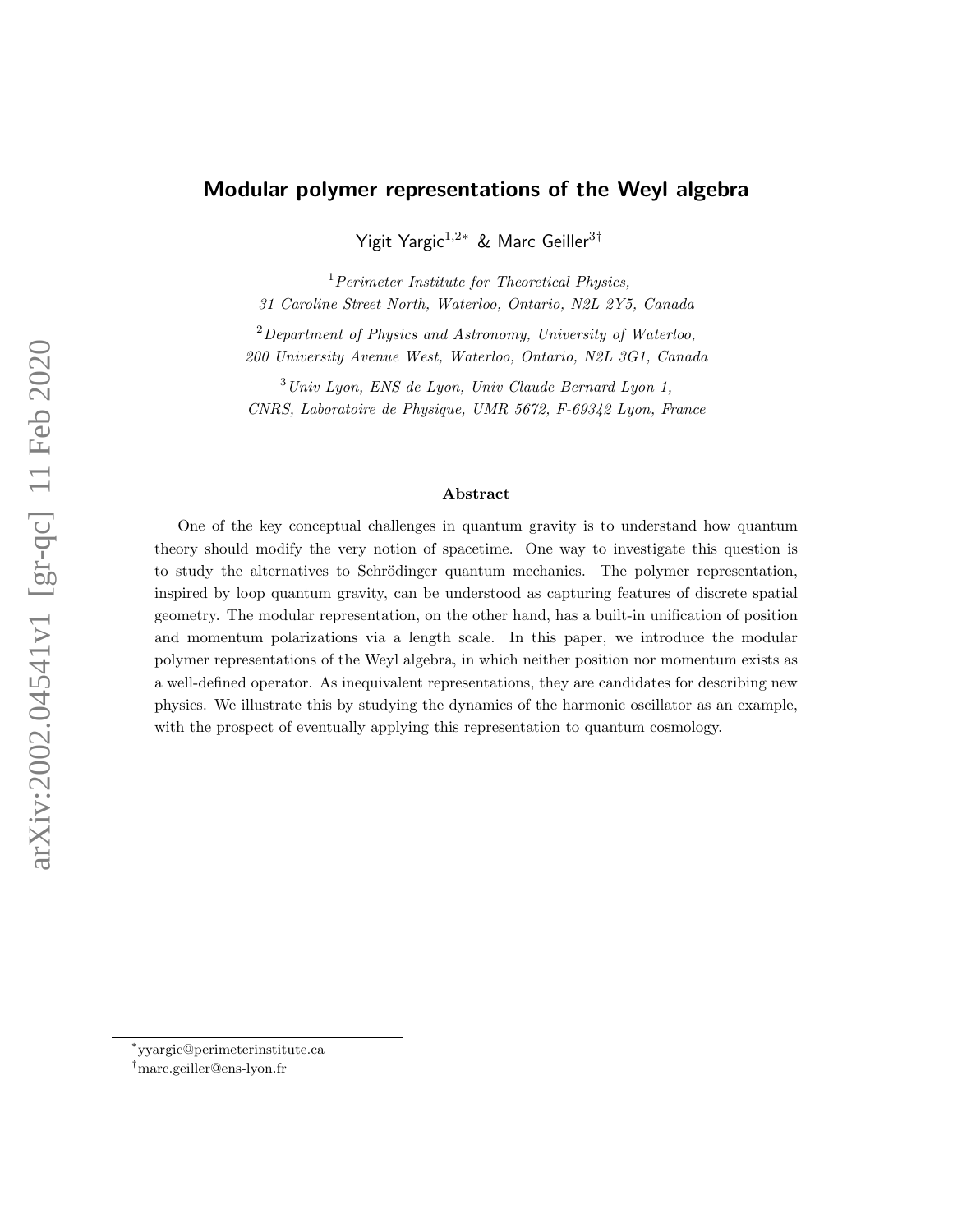## Contents

| $\mathbf{1}$ | Motivations                         | $\mathbf{1}$            |
|--------------|-------------------------------------|-------------------------|
| $\bf{2}$     | Representations of the Weyl algebra | $\overline{\mathbf{4}}$ |
|              | Schrödinger representation<br>2.1   | $\overline{4}$          |
|              | 2.2<br>Modular representations      | $\overline{5}$          |
|              | 2.3<br>Polymer representations      | 8                       |
| $\bf{3}$     | Modular polymer representations     | 9                       |
| 4            | Generalization and equivalence      | 10                      |
| 5            | Dynamics of the harmonic oscillator | 12                      |
|              | Irrational scale ratios<br>5.1      | 14                      |
|              | Rational scale ratios<br>5.2        | 16                      |
|              | 5.3<br>Discussion                   | 18                      |
| 6            | Perspectives                        | 18                      |
|              | A Notes and proofs                  | <b>20</b>               |

# <span id="page-1-0"></span>1 Motivations

It is reasonable to expect that properly understanding and formulating a theory of quantum gravity will require a rethinking of the concept of spacetime itself. Taking at face value the lesson from Einstein's theory of general relativity, which is that gravity is encoded in the geometry of spacetime, one is naturally led to the idea that a quantum theory of gravity should encode some notion of quantum spacetime geometry, and this in a background-independent manner. This viewpoint is at the core of loop quantum gravity (LQG hereafter) and related discrete approaches, which indeed provide a notion of quantum geometry [\[1–](#page-30-0)[3\]](#page-30-1).

Instead of focusing on the quantization of the gravitational field however, one could take a step back and revert the viewpoint to ask how the presence of a (possibly quantum) gravitational field could affect quantum theory itself. This is sometimes referred to as the attempt to "gravitize the quantum" [\[4–](#page-30-2)[6\]](#page-30-3). Likewise, it is natural to ask which structures of quantum theory could be modified in order to capture certain features of possible theories of quantum gravity or quantum spacetime, and which freedom there is to do so.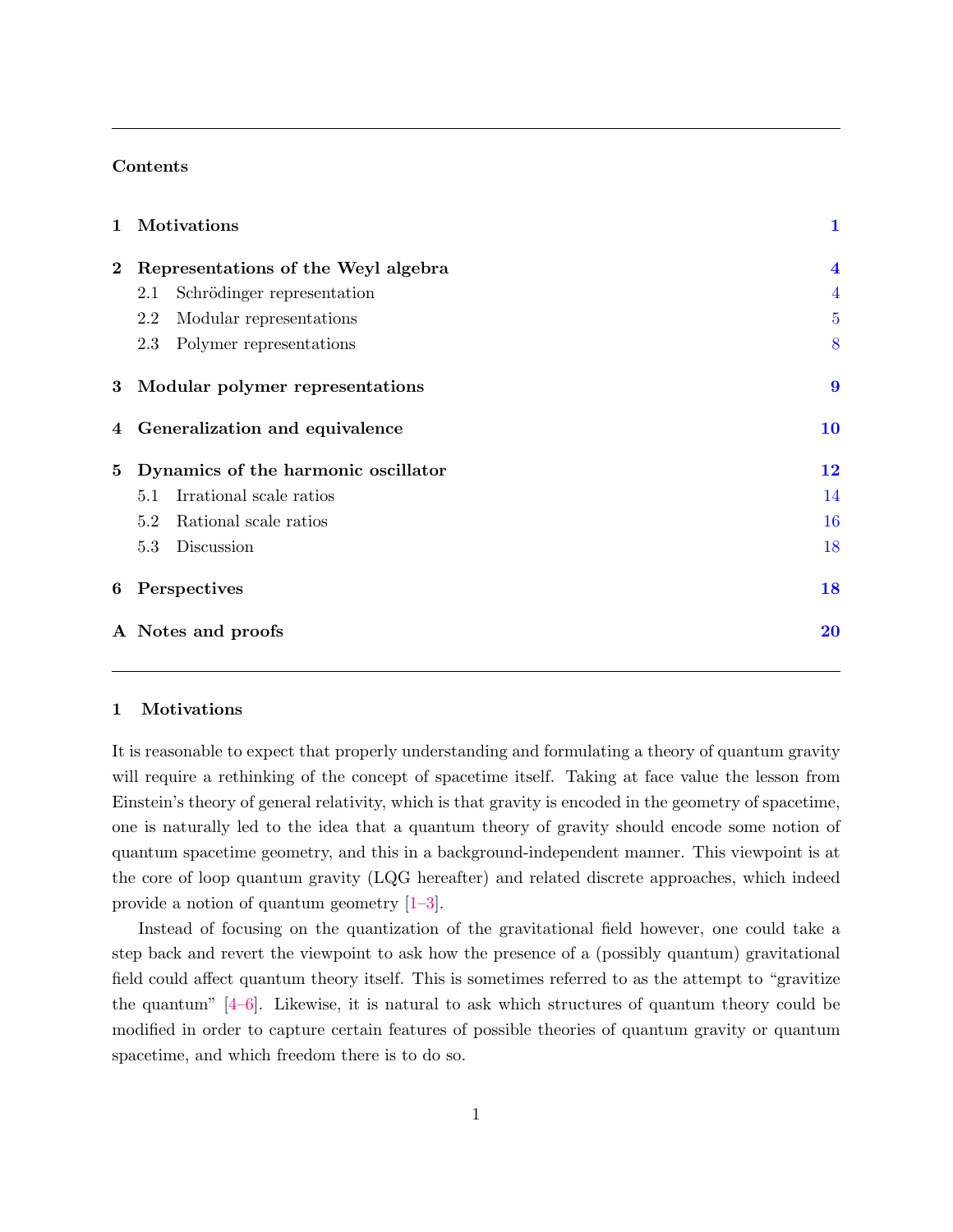In LQG for example, one is forced to work with a non-separable (kinematical) Hilbert space spanned by spin network states. This provides a representation of the Weyl algebra of exponentiated connection and conjugated flux operators in which only holonomies of the connection exist as operators but not the connection itself  $[7, 8]$  $[7, 8]$  $[7, 8]$ . Transposing this verbatim to the case of a finitedimensional system leads to the so-called polymer representation of quantum mechanics [\[9–](#page-30-6)[12\]](#page-30-7). This representation is *inequivalent* to the standard Schrödinger representation in that it only admits an exponentiated momentum operator; the momentum operator itself (and its action as a derivative operator) does not exist, as one could indeed expect from the absence of a spatial continuum at the fundamental level. Such a representation is said to be *irregular*, in the sense that it is not weakly continuous in the exponentiation parameter and thus it evades the Stone–von Neumann theorem. When applied to symmetry-reduced models of gravity, describing e.g. an homogeneous and isotropic universe, this polymer quantization leads to loop quantum cosmology (LQC hereafter) [\[13\]](#page-30-8), a model of quantum cosmology whose key feature is to resolve the Big Bang singularity. In LQC, the key mathematical input inherited from full LQG is the non-standard Hilbert space representation of the finite-dimensional algebra of position and momentum operators. Studying polymer quantum mechanics on finite-dimensional systems is therefore an example of how inputs from quantum gravity can lead to some insights into the structure of quantum theory itself. Furthermore, it is interesting to notice that the polymer representations have found applications in ordinary quantum field theory [\[10,](#page-30-9) [14–](#page-30-10)[18\]](#page-31-0), which suggests that they are not simply mathematical curiosities and that they could play a fundamental role in the description of certain physical systems and processes.

Recently, it has also been suggested that any fundamental theory of quantum gravity should posses some controlled notion of non-locality because of the presence of the fundamental Planck length scale [\[19–](#page-31-1)[22\]](#page-31-2). This has revived interest in the so-called modular representations of quantum mechanics, inspired by the modular variables of Aharonov and collaborators [\[23,](#page-31-3)[24\]](#page-31-4). The modular representations also rely on the Weyl algebra of exponentiated position and momentum operators, but at the difference with the polymer representations (which can be irregular in either position or momentum) are regular, and therefore *equivalent* to the usual Schrödinger representation. The interesting physical property of the modular representations is that they rely neither strictly on a position nor momentum polarization, but instead on a choice of modular cell in phase space, thereby interpolating between the two usual polarizations. This is possible provided one has access to a length scale. Such modular representations were actually introduced and used in the context of condensed matter physics [\[25,](#page-31-5)[26\]](#page-31-6), but recent work has suggested that they could be much more fundamental and actually underlie the notion of quantum space [\[20\]](#page-31-7). This possibility has triggered a new interest and the systematic investigation of these modular representation in quantum mechanics and field theory. The companion paper [\[27\]](#page-31-8) studies the formulation of a path integral in modular space. Interestingly, the duality between position and momentum highlighted by the modular representation is also the central theme of so-called Born reciprocity [\[28\]](#page-31-9), whose implementation in the general relativistic setup is a fascinating open question studied in the field of Born geometry [\[29\]](#page-31-10).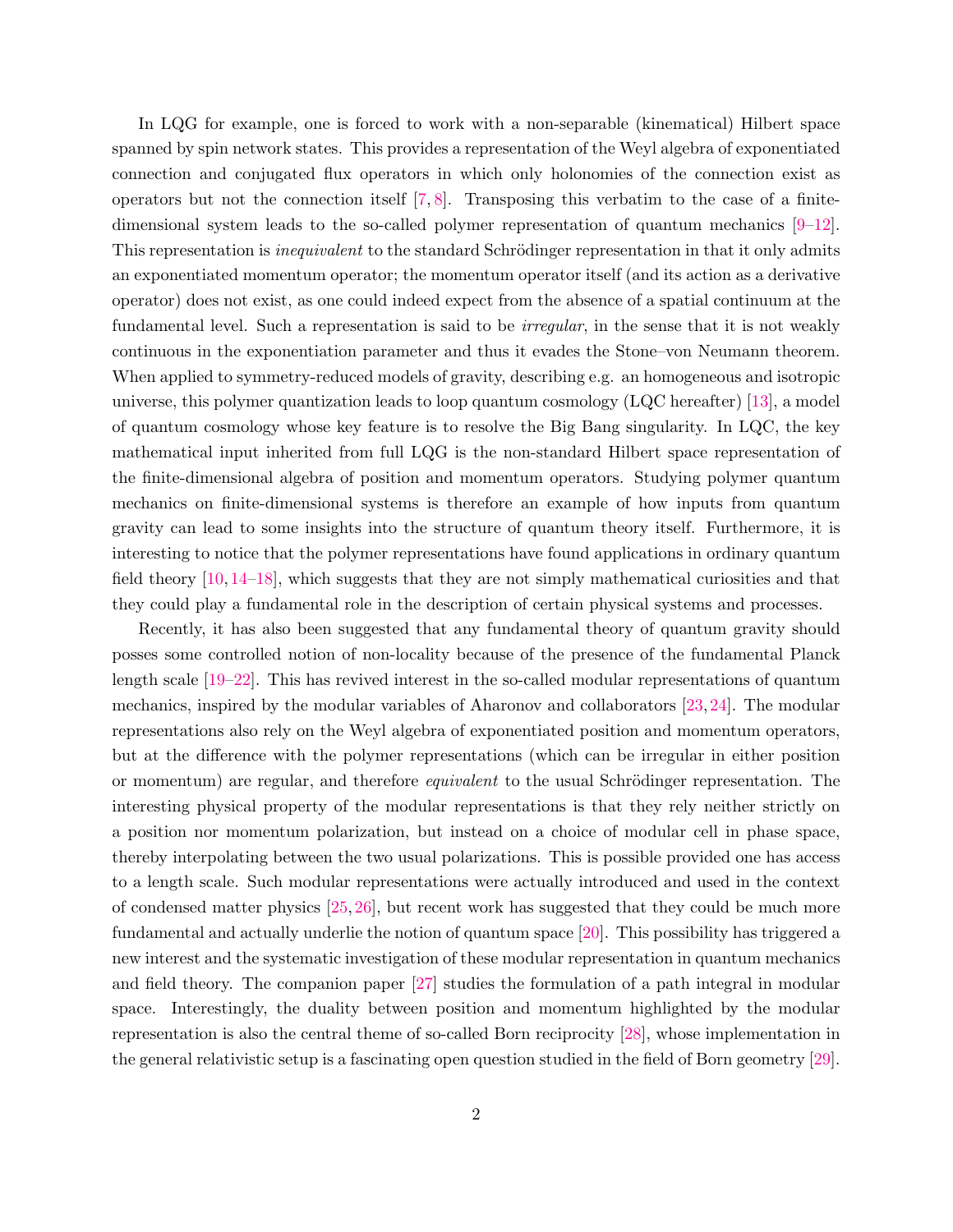The modular representation can be understood in a geometrical manner using Born geometry.

The polymer and modular representations, even when considered in the finite-dimensional case, are examples of alternatives to the usual Schrödinger representation motivated by some extra inputs: the non-existence of either position or momentum in the polymer case, and the duality between position and momentum in the modular case. A natural question is therefore whether these two ideas can be combined in order to obtain irregular modular representations which treat position and momentum on the same footing. This is what we achieve in this paper. More precisely, we construct a new family of representations of the Weyl algebra, which we call the "modular polymer (MP) representations". These MP representations are *inequivalent* to the Schrödinger representation and to the  $q$ -polymer or  $p$ -polymer representations. They can be thought of as modular representations in which neither the position nor the momentum operators exist. Since our construction is based on the idea of "polymerizing" the modular representations, we actually obtain a family of MP representations indexed by a so-called modular lattice, with each such lattice defining a different MP representation of the Weyl algebra. We however exhibit a unitary isomorphism between these representations, thereby providing a uniqueness result for the MP representations.

Having defined the MP representations, we probe their physical consequence by studying the example of the dynamics of a harmonic oscillator. This is the typical simplest system on which the polymer representations have been investigated before [\[12,](#page-30-7) [30,](#page-32-0) [31\]](#page-32-1). Because of the presence of position and momentum operators in the Hamiltonian, working with the  $q$ -polymer or  $p$ -polymer representations requires to approximate either operator by their corresponding Weyl operator in the quantum theory. The MP representations require to exponentiate both. We explain how the treatment of the harmonic oscillator in the MP representation requires to introduce two coarsegraining length and momentum scales. The main result coming from this study is the form of the energy spectrum, which is bounded from both below and above. Depending on the ratio of the modular and coarse-graining scales, the spectrum can be either continuous or discrete.

The construction presented in this work opens up the possibility of studying the quantization of gravitational systems in the MP representation. We expect that the natural presence of pairs of (dual) scales in the MP representation will enable us to have not only a notion of fundamental length (as in the LQG-inspired polymer quantization), but also fundamental energy. In the finite-dimensional case, this will lead to an inequivalent representation of quantum cosmology, for example, which will serve as a toy model to understand features of the full theory with infinitely-many degrees of freedom (such as the BF representation of LQG). In this context, the MP representation will potentially shed light onto the implementation of Born reciprocity in quantum gravity.

This paper is organized as follows. In section [2](#page-4-0) we recall the definition of the Weyl algebra in one dimension, and introduce the Schödinger, modular, and polymer representations. In section [3](#page-9-0) we then construct the new irregular MP representations by "polymerizing" the modular representations. In section [4](#page-10-0) we establish the unitary equivalence between the various choices of MP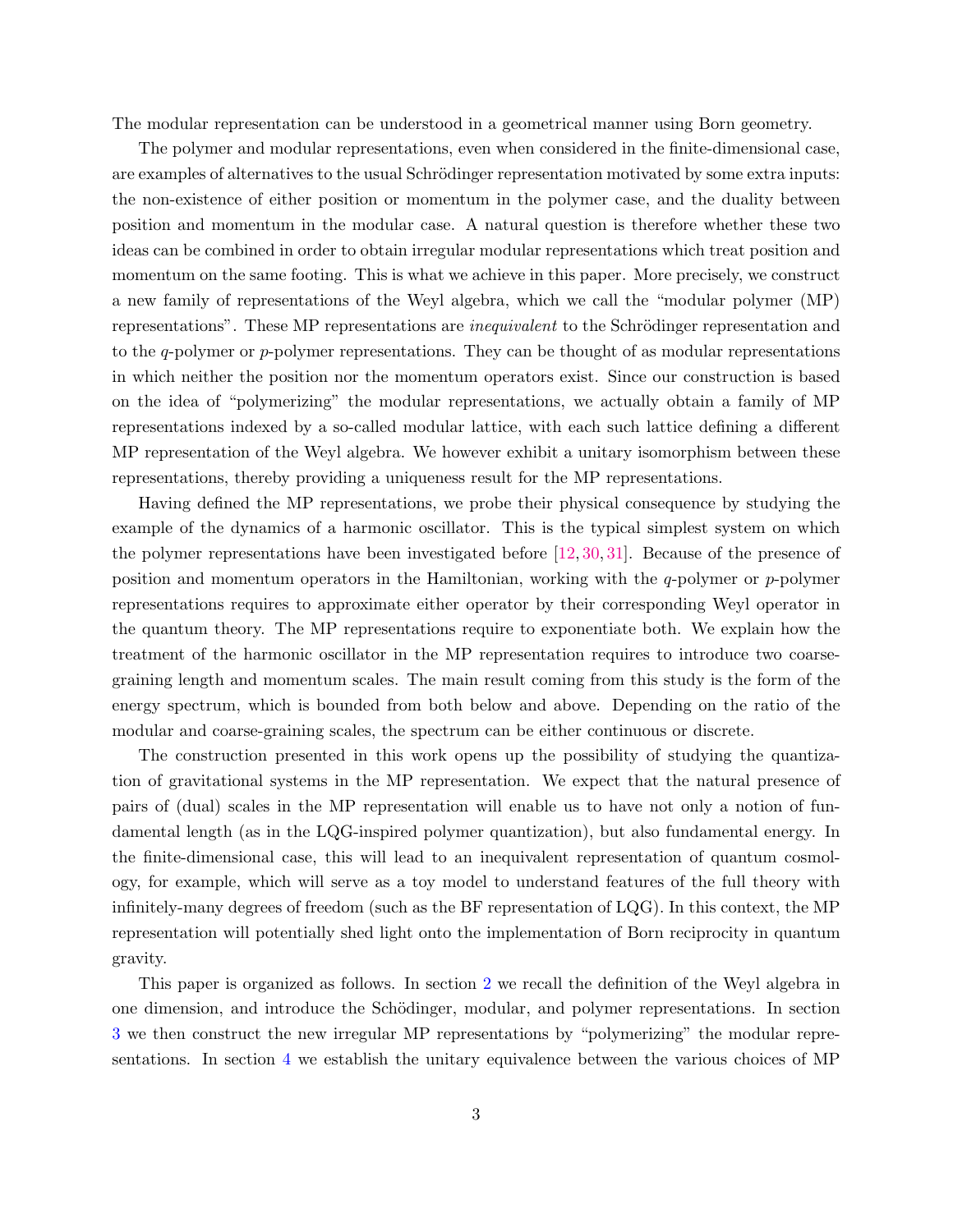representations. Section [5](#page-12-0) is then devoted to the study of the dynamics of the harmonic oscillator in the MP representation, in order to highlight the new physical aspects introduced by this latter. Finally, we present perspectives for future work in section [6.](#page-18-0)

In order not to interrupt the flow of the paper too often with details of calculations, we gather all the proofs in the appendix, along with other remarks. Whenever this occurs we signal it with a link  $\{n\}$ , which can be clicked to go to the corresponding note in the appendix, and then clicked once again to come back to the main text.

# <span id="page-4-0"></span>2 Representations of the Weyl algebra

For the sake of clarity, we will base our discussion on the simplest possible mechanical system, which is a non-relativistic particle living on the real line R. On the corresponding phase space  $\mathbb{R}^2$  we choose local position and momentum coordinates  $(q, p)$ , with Poisson bracket  $\{q, p\} = 1$ . The first step towards the quantum theory is then to promote this bracket to the Heisenberg commutation relations  $[\hat{q}, \hat{p}] = i\hbar \hat{\mathbb{1}}$  between position and momentum operators.

Now, given any two real numbers  $(a, b) \in \mathbb{R}^2$  with respective dimensions of length and momentum, we define the so-called Weyl operators as the following exponentiated combination of position and momentum operators:

<span id="page-4-4"></span><span id="page-4-3"></span>
$$
\hat{W}_{(a,b)} \equiv e^{i(b\hat{q} - a\hat{p})/\hbar}.\tag{2.1}
$$

The Weyl algebra  $W$  (sometimes also referred to as the Heisenberg–Weyl algebra) is the noncommutative  $C^*$ -algebra generated by these Weyl operators, where the involution and the product are given by  $\{1\}$  $\{1\}$  $\{1\}$ 

<span id="page-4-2"></span>
$$
\hat{W}_{(a,b)}^{\dagger} = \hat{W}_{(-a,-b)}, \qquad \hat{W}_{(a,b)}\,\hat{W}_{(a',b')} = e^{\frac{i}{2}(ba'-ab')/\hbar}\,\hat{W}_{(a+a',b+b')}.\tag{2.2}
$$

We shall now consider these relations as *defining* the Weyl algebra of abstract operators  $\hat{W}_{(a,b)}$ , and thus forget altogether about the Heisenberg commutation relations and the initial reference to position and momentum operators. The task is then to look for representations of this algebra. We will see that this leads to physically interesting (and potentially inequivalent) alternatives to the usual Schrödinger representation. These are precisely the modular and polymer representations, together with their modular polymer generalization.

#### <span id="page-4-1"></span>2.1 Schrödinger representation

The Stone–von Neumann uniqueness theorem [\[32,](#page-32-2) [33\]](#page-32-3) (see [\[34,](#page-32-4) [35\]](#page-32-5) for more recent and pedagogical treatments) states that any irreducible representation of W which is weakly continuous<sup>{[2](#page-20-2)}</sup> in both  $a$  and  $b$  is unitarily equivalent to the usual Schrödinger representation. In the position polarization for example, the Schrödinger representation is defined on the Hilbert space  $\mathcal{H}_{S} = L^{2}(\mathbb{R},dq)$  and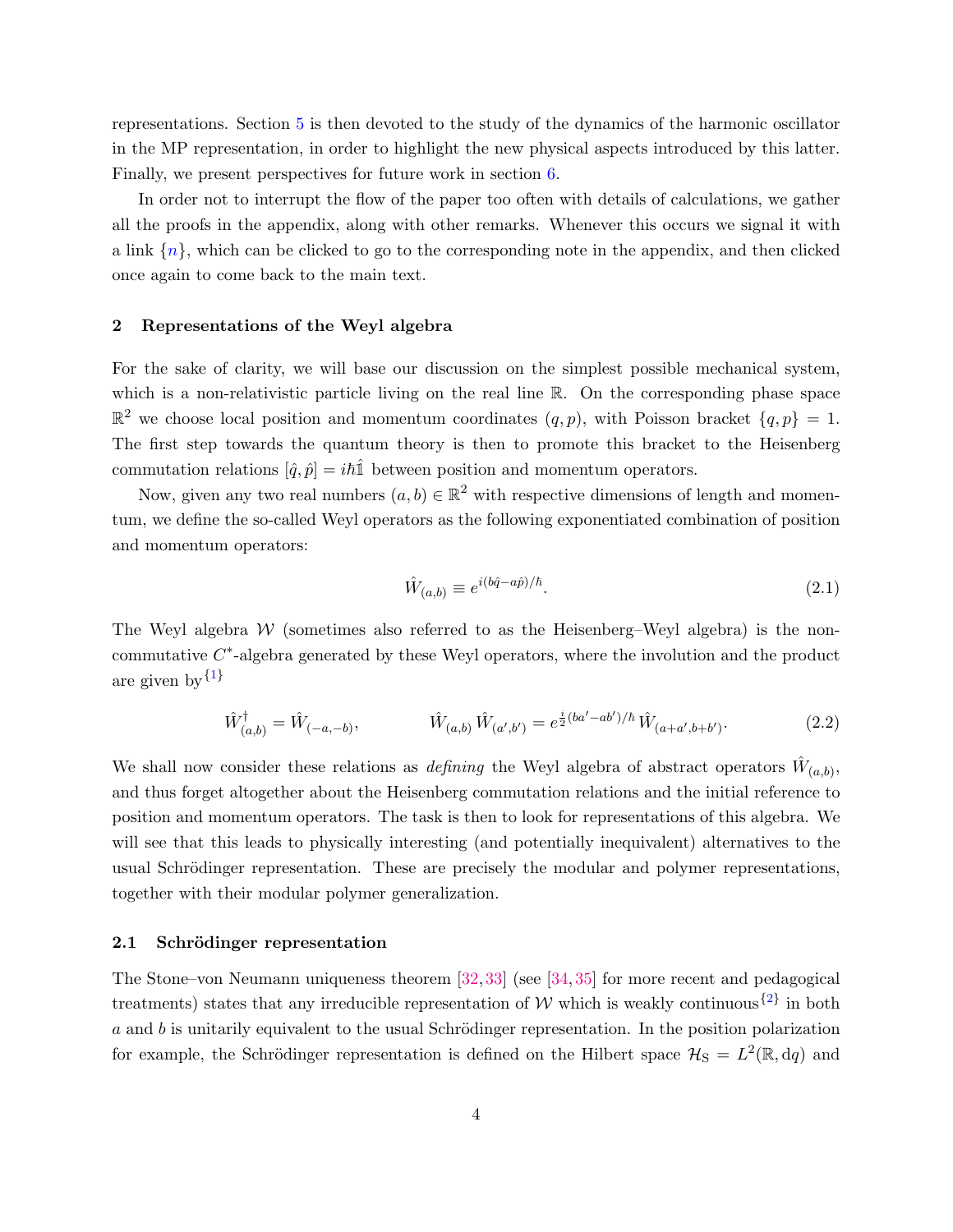wave-functions in this latter are acted on as  $\{3\}$  $\{3\}$  $\{3\}$ 

<span id="page-5-2"></span><span id="page-5-1"></span>
$$
\hat{W}_{(a,b)}\,\psi(q) = e^{-\frac{i}{2}ab/\hbar}\,e^{ibq}\,\psi(q-a),\tag{2.3}
$$

which is indeed a unitary action.  $\{4\}$  $\{4\}$  $\{4\}$  The condition of weak continuity in a and b ensures that there exist self-adjoint operators  $\hat{q}$  and  $\hat{p}$  on  $\mathcal{H}_{\rm S}$  such that  $\hat{W}_{(a,0)} = e^{-ia\hat{p}/\hbar}$  and  $\hat{W}_{(0,b)} = e^{ib\hat{q}/\hbar}$ . In other words, the position and momentum operators themselves are well-defined and act as

$$
\hat{q}\psi(q) = q\psi(q), \qquad \hat{p}\psi(q) = -i\hbar \frac{\partial}{\partial q}\psi(q). \qquad (2.4)
$$

This is the rigid structure on which finite-dimensional quantum mechanics relies. However, as we have argued in the introduction, one may want to take a step back and ask if there are representations which capture essential features of possible theories of quantum gravity or quantum spacetime. Two interesting candidates are the modular and polymer representations. The modular representation, although being unitarily equivalent to the Schrdinger one, has the distinguishing feature of relying neither on a strict position nor momentum polarization, but instead on the notion of modular cell in phase space. The polymer representations, on the other hand, are inequivalent to the Schrdinger ones because they bypass the Stone–von Neumann uniqueness theorem by dropping the requirement of existence of either the position or the momentum operator. Let us now explain more precisely how these representations are built.

#### <span id="page-5-0"></span>2.2 Modular representations

The essence of the Schrödinger representation introduced above is that it singles out the set of operators which are functions of (say)  $\hat{q}$  only, and as such commute and can be diagonalized. It can furthermore seem natural to diagonalize  $\hat{q}$  since this latter has a natural classical analogue, which here evidently is the position. However, as famously pointed out by Aharonov and collaborators [\[23,](#page-31-3) [24\]](#page-31-4), there can be situations in which one is forced to work with exponentiated position or momentum operators of the form  $\hat{U}_{(2\pi\hbar/\ell)} = e^{2i\pi\hat{q}/\ell}$  and  $\hat{V}_{(\ell)} = e^{-i\ell\hat{p}/\hbar}$ , where  $\ell$  is a length scale. These are examples of modular operators, after which the representation introduced below is named, and they must be used for example if one wants to measure the relative phase in an interference experiment. Remarkably, although classically these functions of position and momentum cannot commute, at the quantum level the operators commute, and as such can be diagonalized simultaneously.

Having this in mind, it is therefore natural to search for the generic condition for a set of exponentiated position and momentum operators to commute. With the Weyl operators at our disposal, this amounts to looking at commutative \*-subalgebras of the Weyl algebra. One can see that these are characterized by the condition  $\{5\}$  $\{5\}$  $\{5\}$ 

<span id="page-5-3"></span>
$$
\left[\hat{W}_{(a,b)}, \hat{W}_{(a',b')}\right] = 0 \qquad \Leftrightarrow \qquad \frac{1}{2\pi\hbar}(a'b - ab') \in \mathbb{Z},\tag{2.5}
$$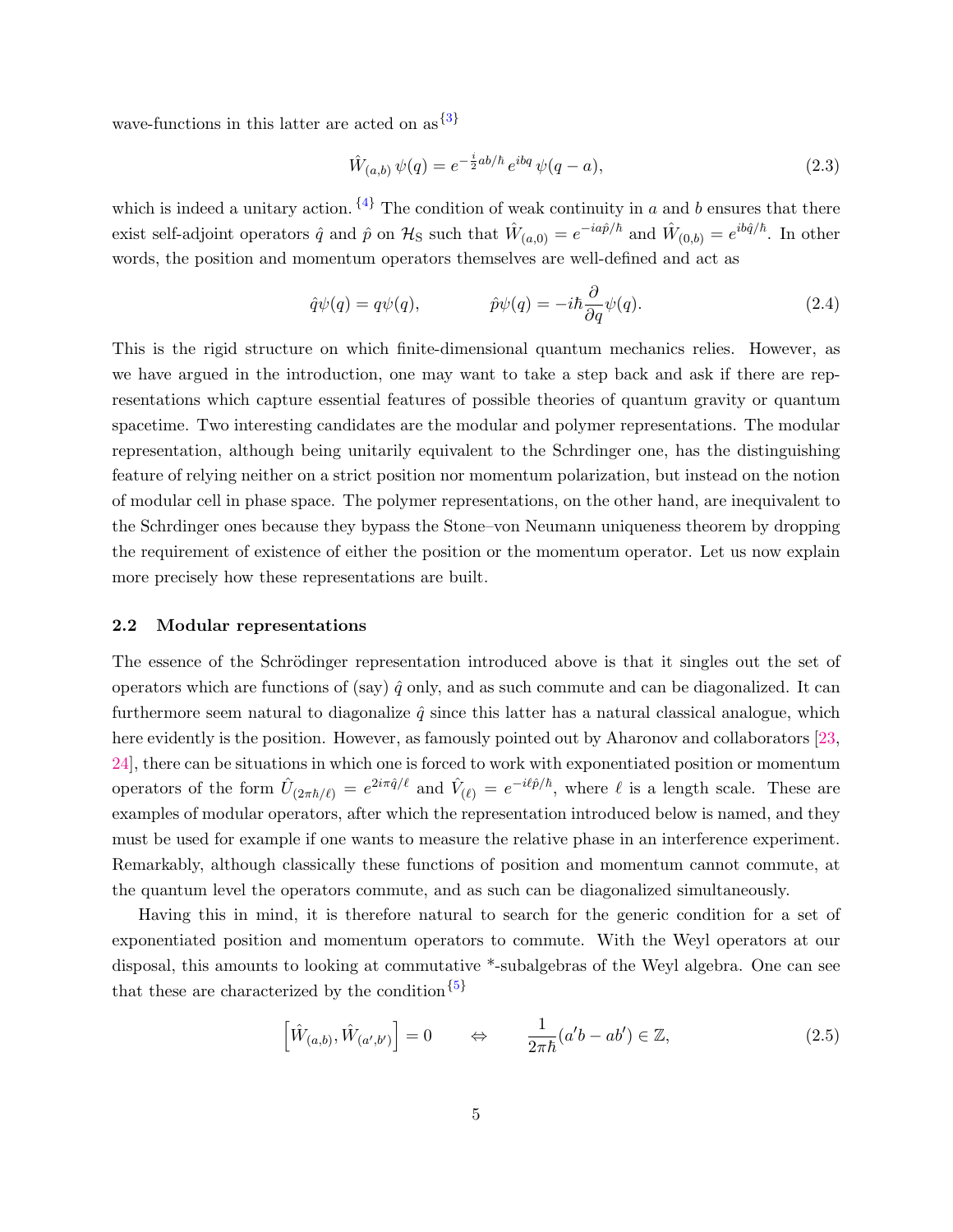and are therefore in one-to-one correspondence with so-called *modular lattices*. <sup>{[6](#page-21-3)}</sup> More precisely, a modular lattice, denoted by  $\Lambda$ , is defined by a length scale  $\ell$  and the corresponding dual momentum scale  $\ell \equiv 2\pi\hbar/\ell$  as

<span id="page-6-3"></span><span id="page-6-0"></span>
$$
\Lambda \equiv \left\{ (a, b) \in \mathbb{R}^2 : a \in \ell \mathbb{Z}, b \in \tilde{\ell} \mathbb{Z} \right\}.
$$
 (2.6)

We will denote elements of a modular lattice by  $K$ , and omit the explicit reference to the lattice if no confusion can occur. Naturally, for  $\mathbb{K}, \mathbb{K}' \in \Lambda$  the Weyl operators on the modular lattice  $\Lambda$ build a commutative \*-subalgebra  $\mathcal{W}_{\Lambda}$  via the relations

$$
\hat{W}_{\mathbb{K}}^{\dagger} = \hat{W}_{-\mathbb{K}} \,, \qquad \qquad \hat{W}_{\mathbb{K}} \hat{W}_{\mathbb{K}'} = e^{\frac{i}{2}\omega(\mathbb{K}, \mathbb{K}')/\hbar} \hat{W}_{\mathbb{K} + \mathbb{K}'} \,, \tag{2.7}
$$

where we have written the product with the help of the symplectic structure  $\omega$  on the phase space  $\mathbb{R}^2$ , which is defined as

<span id="page-6-2"></span>
$$
\omega(\mathbb{X}, \mathbb{Y}) \equiv \tilde{x}y - x\tilde{y} \tag{2.8}
$$

for any  $\mathbb{X} = (x, \tilde{x}), \mathbb{Y} = (y, \tilde{y}) \in \mathbb{R}^2$ . Note that for elements  $\mathbb{K}, \mathbb{K}' \in \Lambda$  in a modular lattice we have  $e^{\frac{i}{2}\omega(\mathbb{K}, \mathbb{K}')/\hbar} \in \{+1, -1\}.$ 

With this definition, we can now also define the modular space (or modular cell)  $T_{\Lambda}$  as a torus of size  $\ell \times \tilde{\ell}$  which is dual to the modular lattice  $\Lambda$ , i.e.

$$
T_{\Lambda} \equiv \mathbb{R}^2/\Lambda \tag{2.9}
$$

One can see that this modular space has twice the dimension of the polarization space which we would obtain in the Schrödinger representation by diagonalizing  $\hat{q}$  (or  $\hat{p}$  in the momentum polarization). The modular construction therefore admits two singular limits. In the limit  $\ell \to 0$ , the modular lattice becomes the position space and the modular space becomes the momentum space. In the limit  $\ell \to \infty$ , vice versa. Both cases are degenerate as  $\Lambda$  and  $T_{\Lambda}$  change their topology. In addition, there are two trivial cases given by  $a \in \mathbb{R}$ ,  $b = 0$  and  $a = 0$ ,  $b \in \mathbb{R}$ , which correspond to the limits  $\ell \to \infty$  and  $\ell \to 0$ , and give rise to the Schrödinger representation and its dual, respectively.

We now briefly review the *modular representations* of the Weyl algebra. Given a modular lattice  $\Lambda$  and an element  $\mathbb{X} = (x, \tilde{x}) \in \mathbb{R}^2$ , we define a *modular vector*  $|\mathbb{X}\rangle_{\Lambda}$  in terms of the position eigenstates as  $\{7\}$  $\{7\}$  $\{7\}$ 

<span id="page-6-4"></span>
$$
|\mathbb{X}\rangle_{\Lambda} \equiv \tilde{\ell}^{-1/2} \sum_{n \in \mathbb{Z}} e^{in\ell \tilde{x}/\hbar} |x + n\ell\rangle \tag{2.10}
$$

This is known as the Zak transform of the position eigenstates [\[25,](#page-31-5) [26\]](#page-31-6). Form this definition, one can see that the modular vectors are quasi-periodic. Indeed, for any  $\mathbb{K} = (k, \tilde{k}) \in \Lambda$  they satisfy  $\{8\}$  $\{8\}$  $\{8\}$ 

<span id="page-6-5"></span><span id="page-6-1"></span>
$$
|\mathbb{X} + \mathbb{K}\rangle_{\Lambda} = e^{-ik\tilde{x}/\hbar} |\mathbb{X}\rangle_{\Lambda} . \qquad (2.11)
$$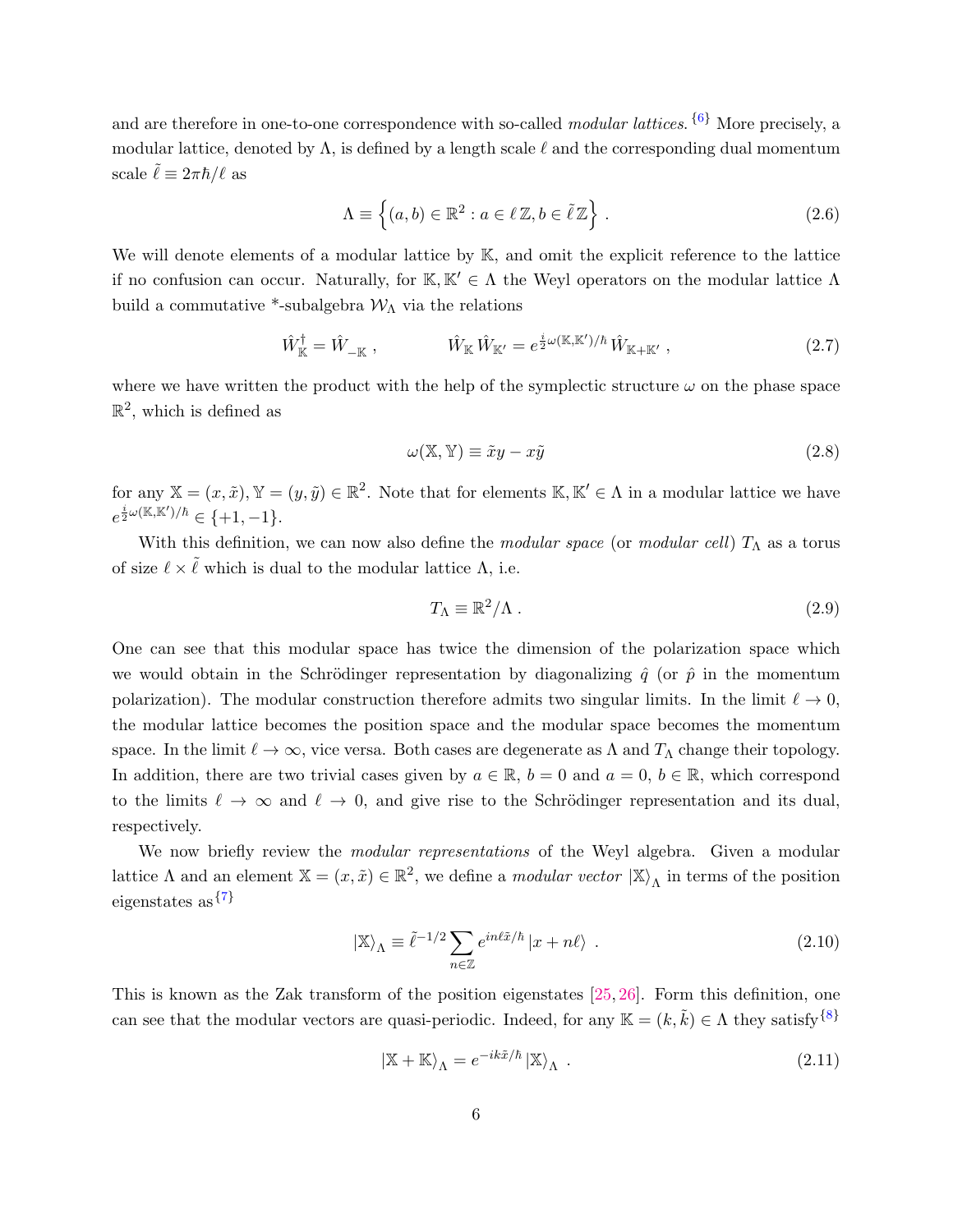Furthermore, the modular vectors diagonalize the commutative subalgebra  $W_{\Lambda}$ , whose operators act as

$$
\hat{W}_{\mathbb{K}} \left| \mathbb{X} \right\rangle_{\Lambda} = e^{\frac{i}{2}k\tilde{k}/\hbar} e^{i(\tilde{k}x - k\tilde{x})/\hbar} \left| \mathbb{X} \right\rangle_{\Lambda} \tag{2.12}
$$

<span id="page-7-3"></span>This property follows from the action of a Weyl operator for a general  $(a, b) \in \mathbb{R}^2$ , which is given  $_{\rm by}$ {[9](#page-22-1)}

<span id="page-7-4"></span>
$$
\hat{W}_{(a,b)} \left| \mathbb{X} \right\rangle_{\Lambda} = e^{\frac{i}{2}ab/\hbar} e^{ibx/\hbar} \left| \mathbb{X} + (a,b) \right\rangle_{\Lambda} . \tag{2.13}
$$

The set  $\{|\mathbb{X}\rangle \mid \mathbb{X} \in T_\Lambda\}$  is complete, meaning that the modular vectors provide a decomposition of the identity of the form  $\{10\}$  $\{10\}$  $\{10\}$ 

<span id="page-7-5"></span><span id="page-7-2"></span>
$$
\mathbb{1} = \int_{T_{\Lambda}} d^2 \mathbb{X} \left| \mathbb{X} \right\rangle \!\!\left\langle \mathbb{X} \right|_{\Lambda} . \tag{2.14}
$$

Furthermore, the modular vectors are orthonormal in the inner product given by  $\{11\}$  $\{11\}$  $\{11\}$ 

$$
\langle \mathbb{X}' | \mathbb{X} \rangle_{\Lambda} = \sum_{\mathbb{K} \in \Lambda} e^{-ik\tilde{x}/\hbar} \, \delta^2(\mathbb{X}' - \mathbb{X} + \mathbb{K}) \,. \tag{2.15}
$$

Finally, we have that the Hilbert space  $\mathcal{H}_{\Lambda}$  consists of vectors of the form

$$
|\psi\rangle_{\Lambda} = \int_{T_{\Lambda}} d^2 \mathbb{X} \psi(\mathbb{X}) |\mathbb{X}\rangle_{\Lambda}
$$
 (2.16)

which satisfy two conditions: 1) square-integrability, and 2) that  $\psi(\mathbb{X})|\mathbb{X}\rangle_{\Lambda}$  is periodic. Note that the periodicity of the integrand is necessary for the integrals to be well-defined on the torus  $T_{\Lambda}$ . Hence, the "modular wave functions"  $\psi(\mathbb{X})$  satisfy for all  $\mathbb{X} \in \mathbb{R}^2$  and  $\mathbb{K} \in \Lambda$  the quasi-periodicity relation

$$
\psi(\mathbb{X} + \mathbb{K}) = e^{ik\tilde{x}/\hbar} \psi(\mathbb{X}).
$$
\n(2.17)

In other words, a "modular wave function"  $\psi$  is an  $L^2$ -section of the  $U(1)$ -bundle  $E_{\Lambda} \to T_{\Lambda}$  over the modular space, which is defined by the identification

<span id="page-7-6"></span><span id="page-7-1"></span>
$$
(\theta, \mathbb{X}) \sim (\theta \, e^{-ik\tilde{x}/\hbar}, \mathbb{X} + \mathbb{K}) \tag{2.18}
$$

for any  $\mathbb{X} = (x, \tilde{x}) \in \mathbb{R}^2$ ,  $\mathbb{K} = (k, \tilde{k}) \in \Lambda$  and  $\theta \in U(1)$ . We can therefore simply write the Hilbert space for the modular representation as  $\mathcal{H}_{\Lambda} = L^2(E_{\Lambda}).$ 

Having introduced the modular representations, it is now important to point out that they are regular, in the sense that the map  $(a, b) \mapsto \hat{W}_{(a,b)}$  is weakly continuous. By the Stone–von Neumann theorem, this implies that the modular representations (labelled by a choice of modular lattice) are unitarily equivalent to the Schrödinger representation and also to each other.

<span id="page-7-0"></span>Finally, using this regularity assumption, it is interesting to note that the position and momentum operators are represented in a modular representation as  $\hat{q} \sim q + i\hbar \partial_p$  and  $\hat{p} \sim -i\hbar \partial_q$ , and in particular that the position operator acquires a shift.  $\{12\}$  $\{12\}$  $\{12\}$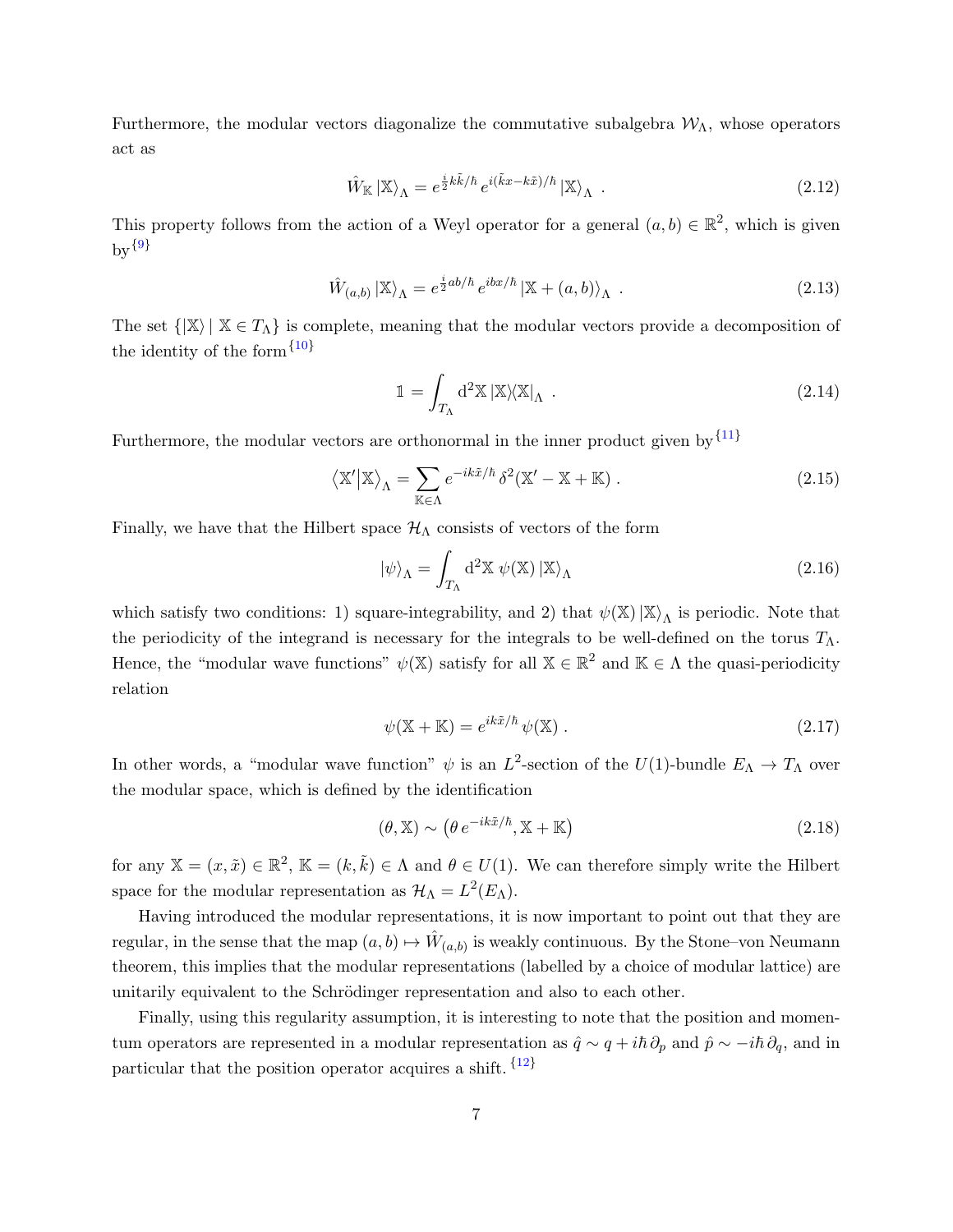#### 2.3 Polymer representations

Inequivalent representations to the Schrödinger (or more generally the modular) one can be obtained by relaxing one or several of the assumptions of the Stone–von Neumann uniqueness theorem. The polymer representations are obtained by relaxing the condition of regularity, i.e. of weak continuity of the Weyl operators  $\hat{W}_{(a,b)}$  in either a or b [\[10\]](#page-30-9). More precisely, relaxing the weak continuity in a produces the p-polymer representation, while relaxing the weak continuity in  $b$  results in the q-polymer representation [\[12\]](#page-30-7). These two polymer representations are inequivalent to each other and to the Schrödinger representation. In addition, for each inequivalent polymer representation one has the freedom of working with the equivalent position or momentum polarizations.

For the sake of definiteness, let us focus on the p-polymer representation in the position polarization. This is the polymer representation inspired by LQG  $[11]$ . The lack of weak continuity implies that there exists no self-adjoint operator  $\hat{p}$  such that  $\hat{W}_{(a,0)} = e^{-ia\hat{p}/\hbar}$ . The non-existence of the operator  $\hat{p} = -i\hbar\partial/\partial q$  is what one could naturally expect from theories of quantum gravity such as LQG, where the notion of continuum space breaks down (in the sense at least that it is not fundamental but rather emergent).

In this polymer representation, the Weyl operators act in the same way as in the Schrödinger representation, i.e.

$$
\hat{W}_{(a,b)} f(q) = e^{-\frac{i}{2}ab/\hbar} e^{ibq} f(q-a).
$$
\n(2.19)

The Hilbert space  $\mathcal{H}_{P}$ , however, consists of functions  $f(q)$  on R which vanish away from a countable subset  $S_f$ , and are square summable in the sense

$$
\sum_{q \in S_f} |f(q)|^2 < \infty,\tag{2.20}
$$

with an inner product given by

$$
\langle f, g \rangle = \sum_{q \in S_f \cap S_g} f(q)^* g(q). \tag{2.21}
$$

This non-separable Hilbert space is also sometimes denoted by  $\mathcal{H}_{P} = L^{2}(\mathbb{R}_{d}, d\mu_{d})$ , where  $\mathbb{R}_{d}$  is the real line equipped with the discrete topology, and  $d\mu_d$  is the associated discrete measure. In this polymer representation, another important feature is that the position operator actually possesses a complete set of *normalizable* eigenvectors  $\{\varphi_q | q \in \mathbb{R}\}$  such that

$$
\hat{W}_{(0,b)}\varphi_q = e^{ibq}\varphi_q, \qquad \hat{W}_{(a,0)}\varphi_q = \varphi_{q+a}, \qquad \langle \varphi_q, \varphi_{q'} \rangle = \delta_{q,q'}, \qquad (2.22)
$$

where the right-hand side is the Kronecker delta. From this, it is indeed straightforward to see that  $\hat{W}_{(0,b)}$  is weakly continuous, so that there exists a self-adjoint operator  $\hat{q}$  such that  $\hat{q}\varphi_q = q\varphi_q$ . However, we have

$$
\lim_{a \to 0} \left\langle \varphi_q, \hat{W}_{(a,0)} \varphi_q \right\rangle = 0, \tag{2.23}
$$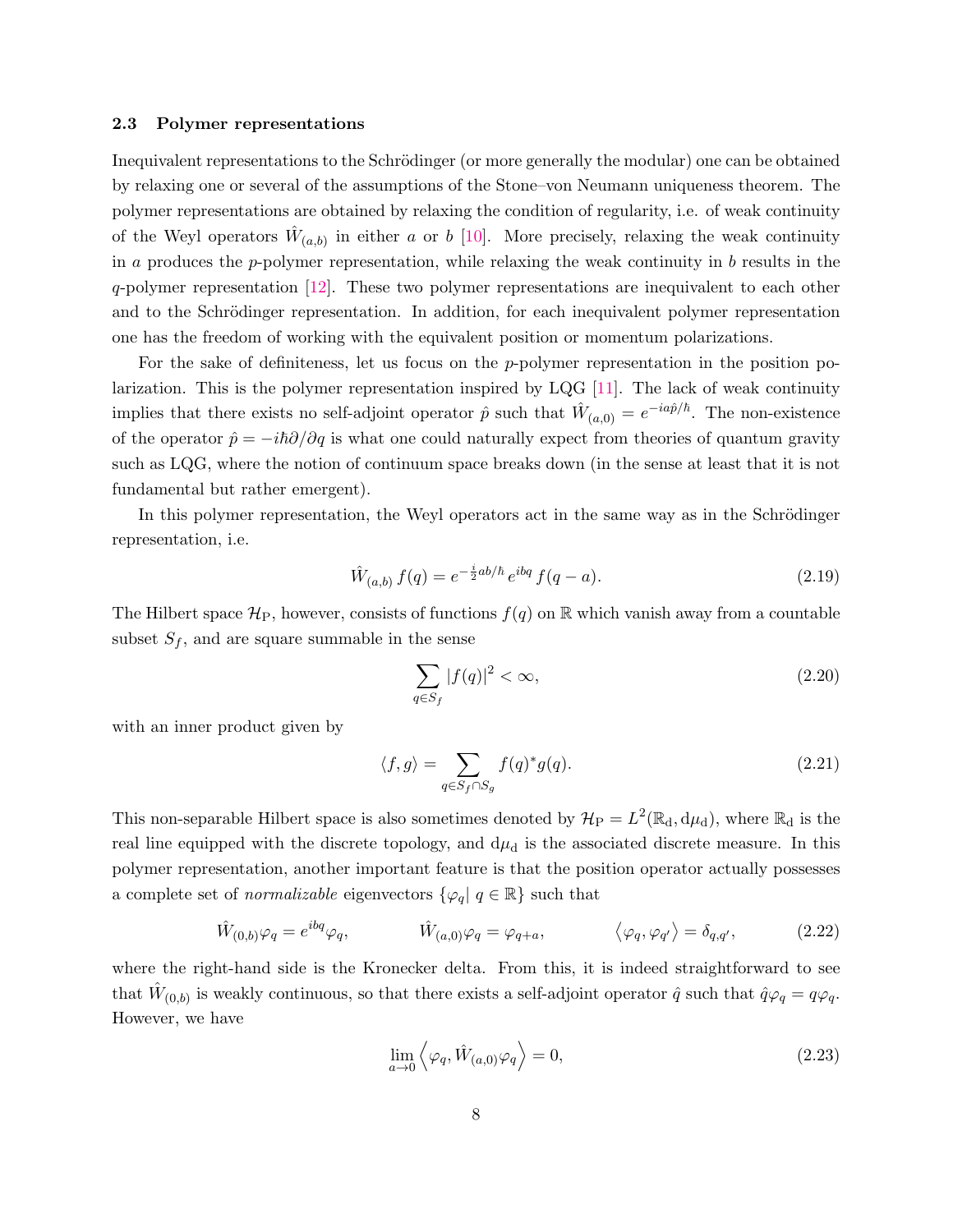whereas  $\hat{W}_{(0,0)} = 1$  and  $\langle \varphi_q, \varphi_q \rangle = 1$ . This means precisely that  $\hat{W}_{(a,0)}$  fails to be weakly continuous in a, and therefore that  $\hat{p}$  itself does not exist.

This polymer representation can also be obtained from a Gelfand–Naimark–Segal construction using a positive linear functional on  $W$  [\[11\]](#page-30-11). Furthermore, notice that we have presented here a polymer representation which is irregular in  $a$  and written in the position polarization. However, we can also change polarization, and also for both polarizations consider the polymer representation which is irregular in b instead. These possibilities are presented and studied at length in  $[12]$ , together with the corresponding GNS constructions. Finally, let us point out that in [\[36\]](#page-32-6) the authors have given a Stone–von Neumann uniqueness theorem for the irregular polymer representations.

Now that we have reviewed the known Schrödinger, modular, and polymer representations of the Weyl algebra, we turn to the new result of this work and introduce the modular polymer representations.

# <span id="page-9-0"></span>3 Modular polymer representations

In this section, we "polymerize" the modular representation and obtain a new family of irregular representations of the Weyl algebra  $W$ , which we call the "modular polymer (MP) representations". From now on, we consider the Weyl algebra as an abstract object without reference to the position and momentum operators.

Let  $\Lambda$  be a modular lattice as defined in [\(2.6\)](#page-6-0). We denote by  $\mathcal{H}_{MP}^{\Lambda} = l^2(E_{\Lambda})$  the non-separable Hilbert space of square-summable sections of the  $U(1)$ -bundle  $E_{\Lambda} \to T_{\Lambda}$ . This means that each  $\mathcal{H}_{\mathrm{MP}}^{\Lambda}$  is supported on a countable subset  $S_f$  of  $T_{\Lambda}$  and satisfies  $\|f\| = \sum_{\Lambda}$  $X \in S_f$  $|f(\mathbb{X})|^2 < \infty$ .

Moreover, the domain of each element  $f \in \mathcal{H}_{\text{MP}}^{\Lambda}$  can be extended from  $T_{\Lambda}$  to  $\mathbb{R}^2$  by the section condition [\(2.18\)](#page-7-1), i.e. such that  $f(\mathbb{X} + \mathbb{K}) = e^{ik\tilde{x}/\hbar} f(\mathbb{X})$  for any  $\mathbb{X} = (x, \tilde{x}) \in \mathbb{R}^2$  and  $\mathbb{K} = (k, \tilde{k}) \in \Lambda$ . On the Hilbert space  $\mathcal{H}_{\text{MP}}^{\Lambda}$  we consider the inner product

<span id="page-9-2"></span><span id="page-9-1"></span>
$$
\langle f, g \rangle = \sum_{\mathbb{X} \in S_f \cap S_g} f(\mathbb{X})^* g(\mathbb{X}). \tag{3.1}
$$

For each  $\mathbb{X} \in \mathbb{R}^2$ , we then define the function  $\varphi_{\mathbb{X}}^{(\Lambda)} : \mathbb{R}^2 \to \mathbb{C}$  as

$$
\varphi_{\mathbb{X}}^{(\Lambda)}(\mathbb{Y}) = \begin{cases} e^{i(y-x)\tilde{x}/\hbar} , & \text{if } \mathbb{Y} - \mathbb{X} \in \Lambda , \\ 0 , & \text{otherwise} , \end{cases}
$$
(3.2)

<span id="page-9-3"></span>for any  $\mathbb{Y} = (y, \tilde{y}) \in \mathbb{R}^2$ . We will drop the superscript  $(\Lambda)$  from  $\varphi_{\mathbb{X}}^{(\Lambda)}$  unless there is an ambiguity about which modular lattice we refer to. Note that the functions  $\varphi_{\mathbb{X}}$  are supported on a single point  $\mathbb{X} \in T_{\Lambda}$  in the modular space. Moreover, they satisfy  $\varphi_{\mathbb{X}}(\mathbb{Y} + \mathbb{K}) = e^{ik\tilde{y}/\hbar} \varphi_{\mathbb{X}}(\mathbb{Y})$  for any  $\mathbb{K} \in \Lambda$ . <sup>{[13](#page-24-0)}</sup>  ${14}$  ${14}$  ${14}$  Hence, we have  $\varphi_{\mathbb{X}} \in \mathcal{H}_{\text{MP}}^{\Lambda}$  for every  $\mathbb{X} \in \mathbb{R}^2$ . Finally, for any  $\mathbb{K} = (k, \tilde{k}) \in \Lambda$ , we also have the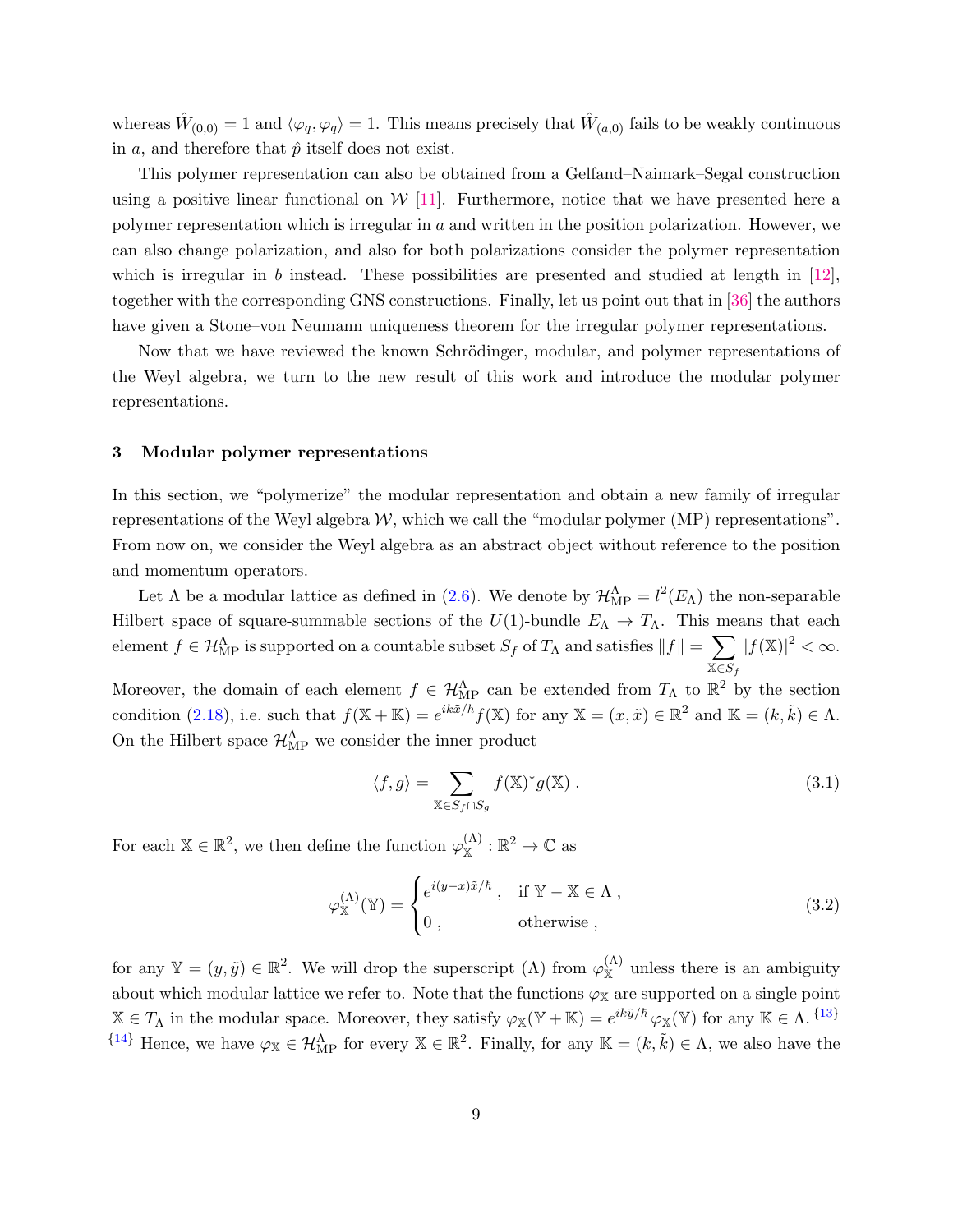<span id="page-10-3"></span>identity  $\{15\}$  $\{15\}$  $\{15\}$ 

<span id="page-10-2"></span><span id="page-10-1"></span>
$$
\varphi_{\mathbb{X} + \mathbb{K}} = e^{-ik\tilde{x}/\hbar} \varphi_{\mathbb{X}}.
$$
\n(3.3)

We therefore conclude that the set  $\{\varphi_{\mathbb{X}} : \mathbb{X} \in T_{\Lambda}\}\)$  is an orthonormal basis for  $\mathcal{H}_{\text{MP}}^{\Lambda}$ .

It is instructive to compare the functions  $\varphi_{\mathbb{X}}^{(\Lambda)} \in \mathcal{H}_{\mathrm{MP}}^{\Lambda}$  to the modular vectors  $|\mathbb{X}\rangle_{\Lambda}$ . For example, one can see that identity  $(3.3)$  is analogous to the relation  $(2.11)$ . In what follows, our strategy will be to push this analogy forward. For each  $(a, b) \in \mathbb{R}^2$ , we define the action of  $\hat{W}_{(a, b)}$  on the set  $\{\varphi_{\mathbb{X}} : \mathbb{X} \in \mathbb{R}^2\}$  by

$$
\hat{W}_{(a,b)}\,\varphi_{\mathbb{X}} = e^{\frac{i}{2}ab/\hbar} \, e^{ibx/\hbar} \,\varphi_{\mathbb{X}+(a,b)} \,. \tag{3.4}
$$

The motivation for this definition comes from the equation [\(2.13\)](#page-7-2). A straightforward calculation shows that  $\{16\}$  $\{16\}$  $\{16\}$ 

<span id="page-10-4"></span>
$$
\hat{W}_{(a,b)}\hat{W}_{(a',b')}\varphi_{\mathbb{X}} = e^{\frac{i}{2}(ba'-ab')/\hbar}\hat{W}_{(a+a',b+b')}\varphi_{\mathbb{X}} ,\qquad (3.5)
$$

<span id="page-10-5"></span>and  $\{17\}$  $\{17\}$  $\{17\}$ 

$$
\langle \hat{W}_{(a,b)} \varphi_{\mathbb{X}}, \varphi_{\mathbb{Y}} \rangle = \langle \varphi_{\mathbb{X}}, \hat{W}_{(-a,-b)} \varphi_{\mathbb{Y}} \rangle . \tag{3.6}
$$

Hence, we confirmed that the action of the Weyl operators on  $\mathcal{H}_{\text{MP}}^{\Lambda}$  as defined in [\(3.4\)](#page-10-2) builds a representation of the Weyl algebra. We note that this representation diagonalizes the subalgebra  $\mathcal{W}_{\Lambda}$ , since for any  $\mathbb{K} \in \Lambda$ ,

$$
\hat{W}_{\mathbb{K}}\,\varphi_{\mathbb{X}}=e^{\frac{i}{2}k\tilde{k}/\hbar}\,e^{i(\tilde{k}x-k\tilde{x})/\hbar}\,\varphi_{\mathbb{X}}\,. \tag{3.7}
$$

Finally, from

$$
\left\langle \varphi_{\mathbb{X}}, \hat{W}_{(a,b)} \varphi_{\mathbb{X}} \right\rangle = \begin{cases} 0, & \text{when } (a,b) \notin \Lambda ,\\ e^{\frac{i}{2}ab/\hbar} e^{i(bx - a\tilde{x})/\hbar}, & \text{when } (a,b) \in \Lambda , \end{cases}
$$
(3.8)

it is clear that  $(a, b) \mapsto \hat{W}_{(a, b)}$  is not weakly continuous. Therefore, there are no self-adjoint operators  $\hat{q}$  and  $\hat{p}$  such that  $\hat{W}_{(a,b)} = e^{i(b\hat{q}-a\hat{p})/\hbar}$  for all  $(a,b) \in \mathbb{R}^2$ .

### <span id="page-10-0"></span>4 Generalization and equivalence

We have so far introduced the MP representations on the example of a 1-dimensional configuration space. In this section, we present a generalization of the construction to arbitrary d dimensions.

For this, we first generalize the symplectic structure introduced in  $(2.8)$  to the d-dimensional case by writing it as  $\omega(\mathbb{X}, \mathbb{Y}) = \tilde{x} \cdot y - x \cdot \tilde{y}$ , and also introduce a metric  $\eta(\mathbb{X}, \mathbb{Y}) = \tilde{x} \cdot y + x \cdot \tilde{y}$  on the phase space  $P = \mathbb{R}^{2d}$ . The symplectic structure and the metric endow P with a para-Hermitian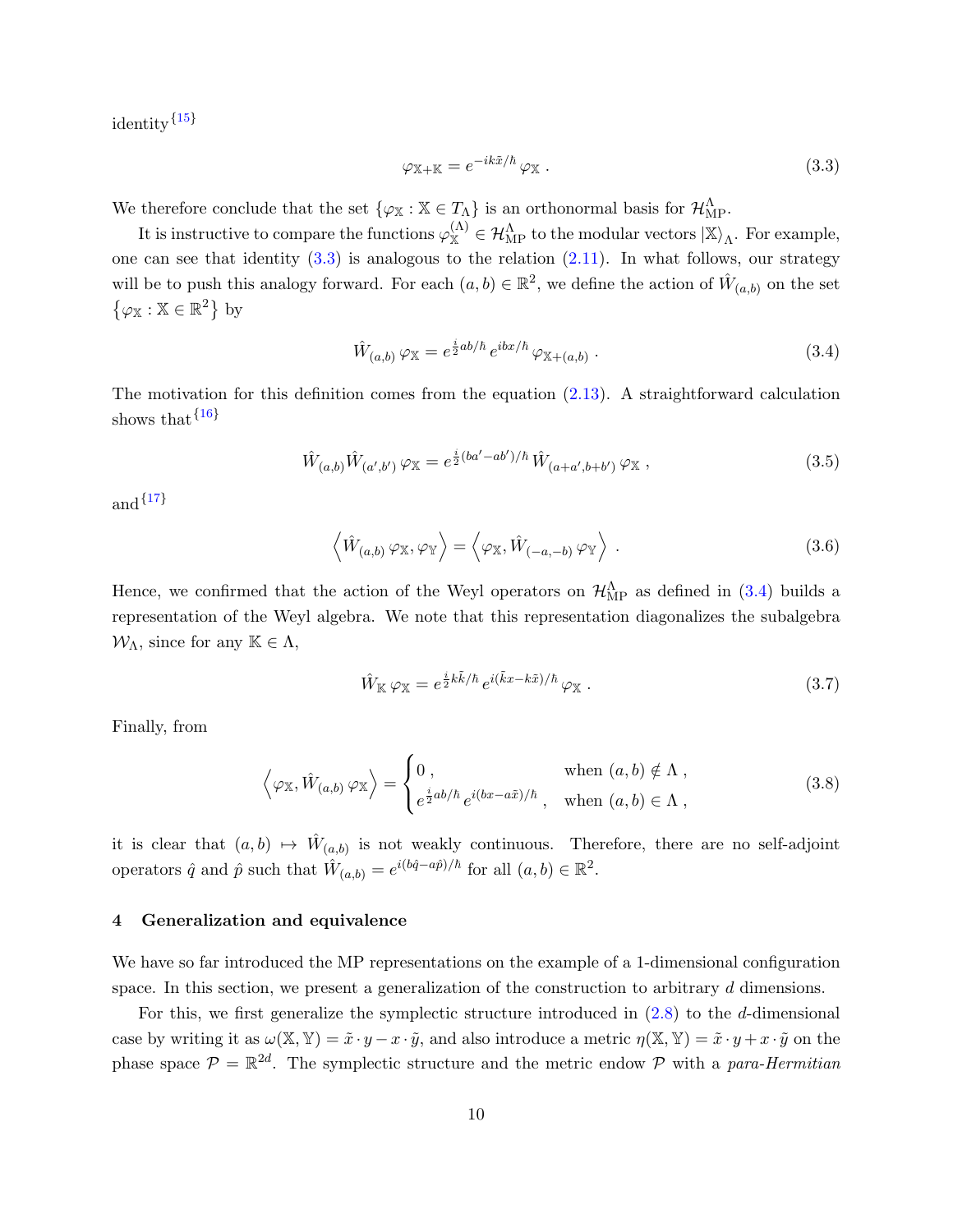structure [\[37\]](#page-32-7). The projectors  $(1 \pm \eta^{-1}\omega)/2$  can be used to distinguish the position and momentum subspaces of P. The symmetry group that preserves both  $\omega$  and  $\eta$  is  $Sp(2d) \cap O(d, d) = GL(d)$ .

We define a modular lattice  $\Lambda \subset \mathcal{P}$  as a maximal discrete set that satisfies  $\omega(\Lambda,\Lambda) = 2\pi\hbar\mathbb{Z}$ . The definition  $(3.2)$  of the MP basis vectors is generalized in d dimensions to

$$
\varphi_{\mathbb{X}}^{(\Lambda)}(\mathbb{Y}) = \begin{cases} e^{\frac{i}{2}(\eta + \omega)(\mathbb{X}, \mathbb{Y} - \mathbb{X})/\hbar} , & \text{if } \mathbb{Y} - \mathbb{X} \in \Lambda , \\ 0 , & \text{otherwise } , \end{cases}
$$
(4.1)

for any  $X, Y \in \mathcal{P}$ . These functions satisfy

$$
\hat{W}_{\mathbb{Y}} \varphi_{\mathbb{X}} = e^{\frac{i}{4}\eta(\mathbb{Y}, \mathbb{Y})/\hbar} e^{\frac{i}{2}(\eta + \omega)(\mathbb{Y}, \mathbb{X})/\hbar} \varphi_{\mathbb{X} + \mathbb{Y}}
$$
\n(4.2)

and

$$
\varphi_{\mathbb{X} + \mathbb{K}} = e^{\frac{i}{2}(\omega - \eta)(\mathbb{K}, \mathbb{X})/\hbar} \varphi_{\mathbb{X}}
$$
\n(4.3)

for any  $X, Y \in \mathcal{P}, K \in \Lambda$ .

Since each modular lattice defines a different MP representation of the Weyl algebra, it is natural to ask whether these representations are unitarily equivalent to each other. We now show that this is indeed the case. This question is also tied to the fact that a modular lattice does not actually break the isotropy of space (in spite of being a lattice).

**Proposition 1.** Let  $\Lambda$  and  $\Lambda'$  be two modular lattices, which are related to each other by a matrix  $M \in GL(2d)$  such that  $\Lambda' = M\Lambda$ . The MP representations based on  $\Lambda$  and  $\Lambda'$  are unitarily equivalent if and only if  $M^T \omega M = \omega$  and  $M^T \eta M = \eta$ , i.e.  $M \in \text{Sp}(2d) \cap \text{O}(d, d) = \text{GL}(d)$ .

*Proof.* Let M be such that  $M^T \omega M = \omega$  and  $M^T \eta M = \eta$ . We define a map  $\mathcal{U}_M : \mathcal{H}_{\text{MP}}^{\Lambda} \to \mathcal{H}_{\text{MP}}^{\Lambda'}$  by

$$
\mathcal{U}_M \varphi_{\mathbb{X}}^{(\Lambda)} = \varphi_{M\mathbb{X}}^{(\Lambda')} \,. \tag{4.4}
$$

This map is unitary because it has an inverse given by  $\mathcal{U}_{M}^{-1} : \mathcal{H}_{MP}^{\Lambda'} \to \mathcal{H}_{MP}^{\Lambda}, \varphi_{X}^{(\Lambda')} \mapsto \varphi_{M}^{(\Lambda)}$  $\frac{d^{(1)}}{M^{-1}\mathbb{X}},$  and it preserves the inner product,

$$
\left\langle \varphi_{M\mathbb{X}}^{(\Lambda')}, \varphi_{M\mathbb{Y}}^{(\Lambda')}\right\rangle_{\mathcal{H}_{\mathrm{MP}}^{\Lambda'}} = \left\langle \mathcal{U}_M \varphi_{\mathbb{X}}^{(\Lambda)}, \mathcal{U}_M \varphi_{\mathbb{Y}}^{(\Lambda)}\right\rangle_{\mathcal{H}_{\mathrm{MP}}^{\Lambda'}} = \left\langle \varphi_{\mathbb{X}}^{(\Lambda)}, \varphi_{\mathbb{Y}}^{(\Lambda)}\right\rangle_{\mathcal{H}_{\mathrm{MP}}^{\Lambda}}.
$$
\n(4.5)

We would like the Weyl operators to transform under  $\mathcal{U}_M$  as

<span id="page-11-0"></span>
$$
\mathcal{U}_M \hat{W}_{\mathbb{X}} \mathcal{U}_M^{\dagger} = \hat{W}_{M\mathbb{X}} \,, \tag{4.6}
$$

for any  $\mathbb{X} \in \mathcal{P}$ , where  $\hat{W}_{\mathbb{X}}$  is considered as a bounded operator on  $\mathcal{H}_{\text{MP}}^{\Lambda}$  and  $\hat{W}_{M\mathbb{X}}$  is considered as a bounded operator on  $\mathcal{H}_{\text{MP}}^{\Lambda'}$ . One can check that

$$
\hat{W}_{M\mathbb{Y}} \varphi_{M\mathbb{X}}^{(\Lambda')} = e^{\frac{i}{4}\eta(M\mathbb{Y},M\mathbb{Y})/\hbar} e^{\frac{i}{2}(\eta+\omega)(M\mathbb{Y},M\mathbb{X})/\hbar} \varphi_{M\mathbb{X}+M\mathbb{Y}}^{(\Lambda')}
$$

$$
= e^{\frac{i}{4}\eta(\mathbb{Y},\mathbb{Y})/\hbar} e^{\frac{i}{2}(\eta+\omega)(\mathbb{Y},\mathbb{X})/\hbar} \mathcal{U}_M \varphi_{\mathbb{X}+\mathbb{Y}}^{(\Lambda)}
$$

$$
= \mathcal{U}_M \hat{W}_{\mathbb{Y}} \varphi_{\mathbb{X}}^{(\Lambda)} \tag{4.7}
$$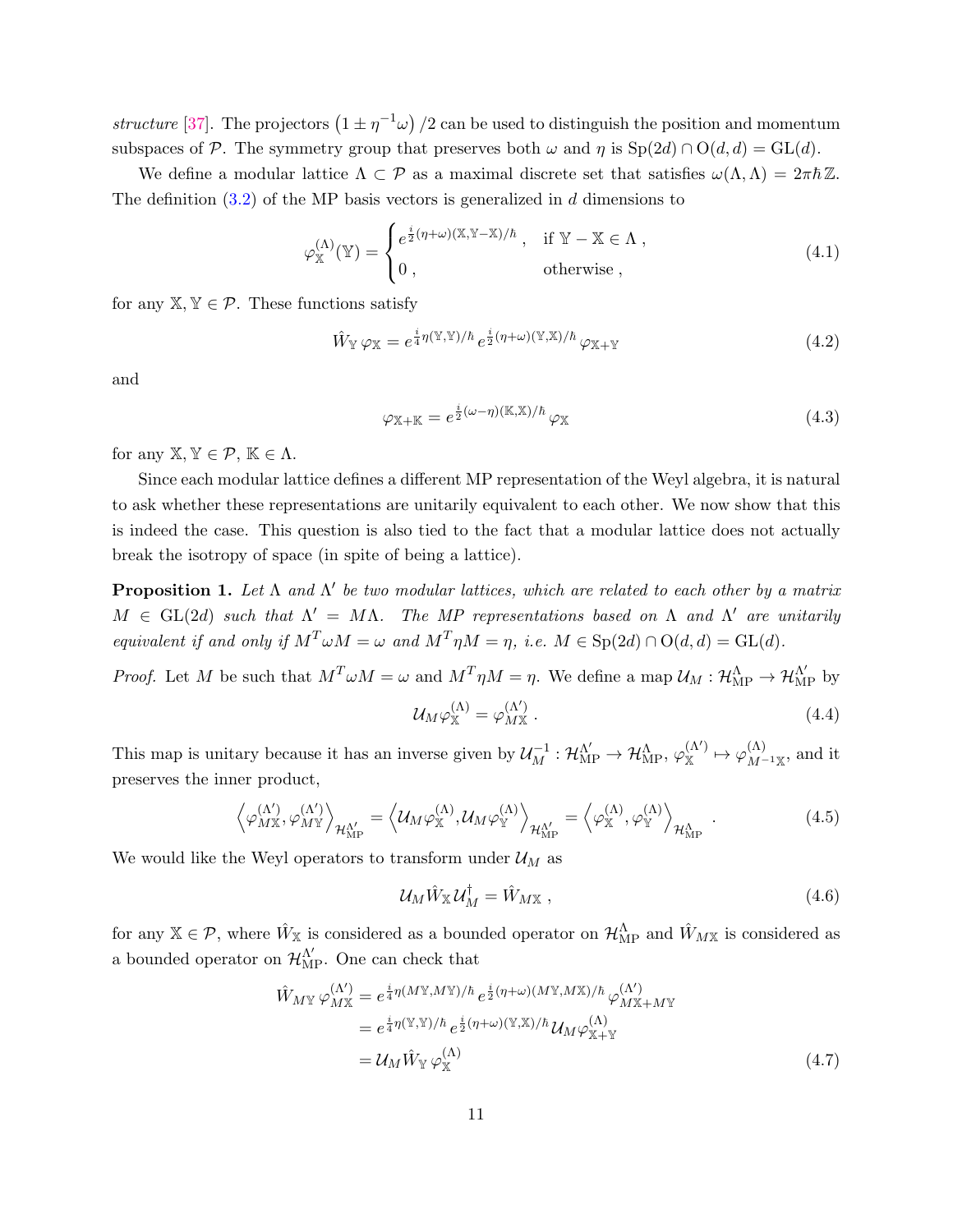agrees with [\(4.6\)](#page-11-0). Therefore, (4.6) is consistent and  $\mathcal{U}_M$  is a unitary isomorphism.

For the second part of the proof, let  $\omega' \equiv M^T \omega M$  or  $\eta' \equiv M^T \eta M$ . We will check whether [\(4.6\)](#page-11-0) can be postulated when  $\omega' \neq \omega$  or  $\eta' \neq \eta$ . Using the same definitions as before, we find

$$
\hat{W}_{M\mathbb{Y}}\varphi_{M\mathbb{X}}^{(\Lambda')} = e^{\frac{i}{4}\eta'(\mathbb{Y},\mathbb{Y})/\hbar}e^{\frac{i}{2}(\eta'+\omega')(\mathbb{Y},\mathbb{X})/\hbar}\mathcal{U}_{M}\varphi_{\mathbb{X}+\mathbb{Y}}^{(\Lambda)}\n= e^{\frac{i}{4}\eta'(\mathbb{Y},\mathbb{Y})/\hbar}e^{\frac{i}{2}(\eta'+\omega')(\mathbb{Y},\mathbb{X})/\hbar}e^{-\frac{i}{4}\eta(\mathbb{Y},\mathbb{Y})/\hbar}e^{-\frac{i}{2}(\eta+\omega)(\mathbb{Y},\mathbb{X})/\hbar}\mathcal{U}_{M}\hat{W}_{\mathbb{Y}}\varphi_{\mathbb{X}}^{(\Lambda)}.
$$
\n(4.8)

For this to be consistent with  $(4.6)$ , we need

$$
\frac{1}{4}\eta'(\mathbb{Y},\mathbb{Y}) + \frac{1}{2}(\eta' + \omega')(\mathbb{Y},\mathbb{X}) - \frac{1}{4}\eta(\mathbb{Y},\mathbb{Y}) - \frac{1}{2}(\eta + \omega)(\mathbb{Y},\mathbb{X}) \in 2\pi\hbar\mathbb{Z}, \quad \forall \mathbb{X}, \mathbb{Y} \in \mathcal{P}.
$$
 (4.9)

This is not possible unless  $\omega' = \omega$  and  $\eta' = \eta$ . Without being able to postulate [\(4.6\)](#page-11-0),  $\mathcal{U}_M$  cannot be a unitary isomorphism between  $\mathcal{H}^{\Lambda}_{\mathrm{MP}}$  and  $\mathcal{H}^{\Lambda'}_{\mathrm{MP}}$ .  $\Box$ 

We have therefore shown that the MP representations built on different modular lattices are all unitarily equivalent to each other. Picking a given modular lattice for the construction therefore does not break the rotational symmetry of the space. This was pointed out already in the modular case and explained at length in [\[20\]](#page-31-7). The reason is essentially that the modular lattice is defined on phase space, which is a non-commutative space.

#### <span id="page-12-0"></span>5 Dynamics of the harmonic oscillator

A natural next step is now to investigate the physical consequences of our construction. For this, we would like to consider the dynamics of a quantum harmonic oscillator with Hamiltonian operator

<span id="page-12-3"></span><span id="page-12-1"></span>
$$
\hat{H} = \frac{1}{2m}\,\hat{p}^2 + \frac{1}{2}\,m\,\omega^2\,\hat{q}^2\tag{5.1}
$$

in an MP representation. However, the operators  $\hat{p}$  and  $\hat{q}$  (let alone their squares) do not exist in an MP representation. Therefore, we have to construct approximants using the Weyl operators.

The usual procedure in the literature on polymer quantization begins with choosing a "coarsegraining scale". For the MP representation we need two scales: a length scale  $\lambda$  to approximate  $\hat{p}$ and a momentum scale  $\tilde{\lambda}$  to approximate  $\hat{q}$ . In fact, we already have a pair of scales  $\ell$  and  $\tilde{\ell} = 2\pi\hbar/\ell$ naturally available in an MP representation, but it will turn out to be more natural and general to consider new coarse-graining scales. {[18](#page-26-0)}

Let us therefore introduce an arbitrary length scale  $\lambda$  and an arbitrary momentum scale  $\tilde{\lambda}$ , in addition to the "modular scales"  $(\ell, \tilde{\ell})$ . Next, we introduce a lattice  $\mathcal{L}_{\mathbb{X}_{0}}^{\Lambda, (\lambda, \tilde{\lambda})}$  $X_0^{(\Lambda,\Lambda)} \subset T_\Lambda$  in the modular space for any  $\mathbb{X}_0 \in \mathbb{R}^2$  by

<span id="page-12-2"></span>
$$
\mathcal{L}_{\mathbb{X}_0}^{\Lambda,(\lambda,\tilde{\lambda})} \equiv \left\{ \mathbb{X} \in \mathbb{R}^2 : \exists n, \tilde{n} \in \mathbb{Z}, \exists \mathbb{K} \in \Lambda : \mathbb{X} = \mathbb{X}_0 + (n\lambda, \tilde{n}\tilde{\lambda}) + \mathbb{K} \right\} / \Lambda . \tag{5.2}
$$

There are then three cases to consider:  $\{19\}$  $\{19\}$  $\{19\}$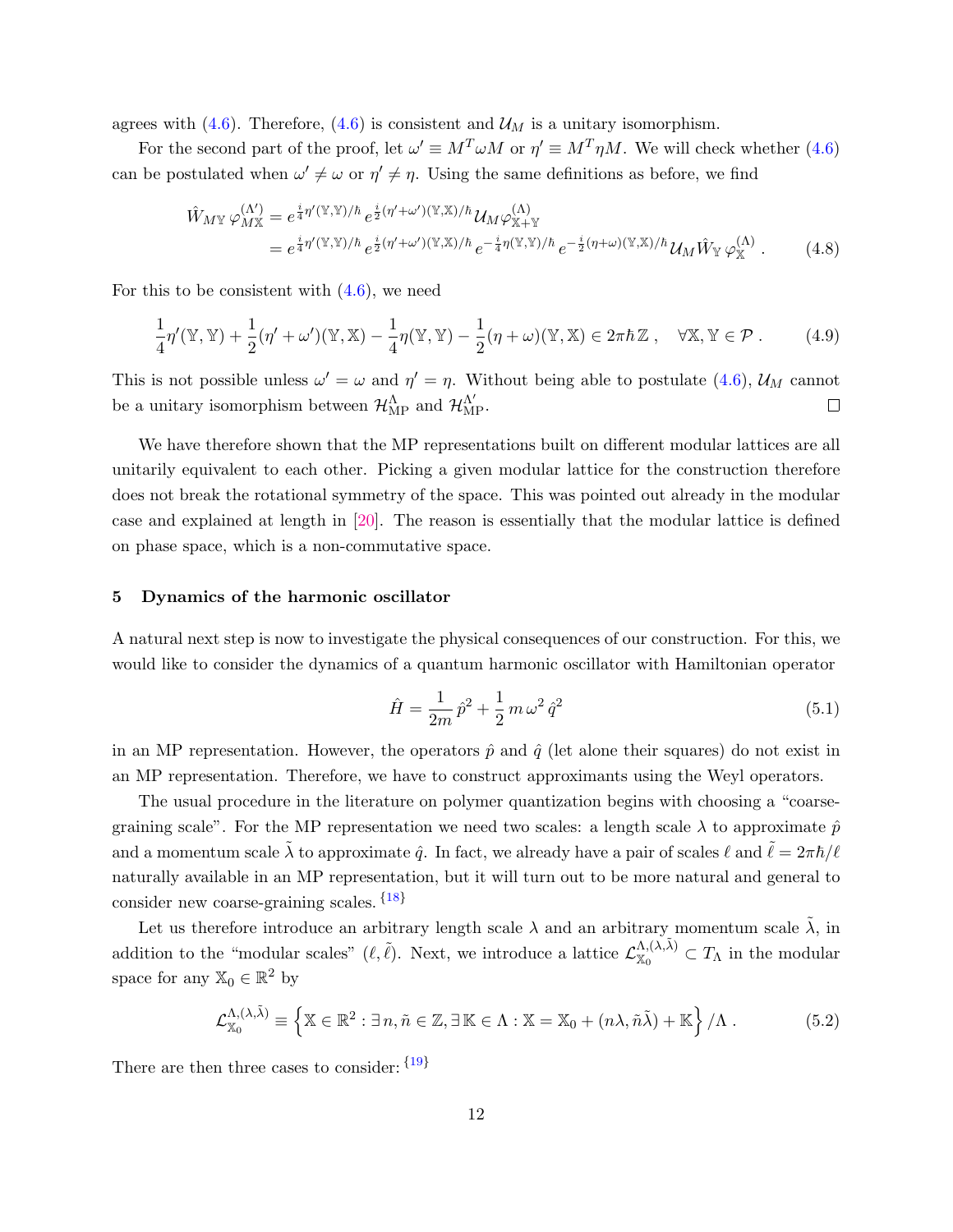- 1. Both  $\lambda/\ell$  and  $\tilde{\lambda}/\tilde{\ell}$  are **irrational** numbers. In this case,  $\mathcal{L}_{\chi}^{\Lambda,(\lambda,\tilde{\lambda})}$  $X_0^{(A,\lambda)}$  is an infinite set, which is dense in  $T_{\Lambda}$  with respect to the continuum topology.
- 2. Both  $\lambda/\ell$  and  $\tilde{\lambda}/\tilde{\ell}$  are **rational** numbers. In this case,  $\mathcal{L}_{\chi_0}^{\Lambda,(\lambda,\tilde{\lambda})}$  $\chi_0^{(\Lambda,\Lambda)}$  is a finite set.
- 3. A combination of the previous two cases.

These three cases have different physical consequences and we will discuss them separately.

In each case, we consider the elements  $\psi \in \mathcal{H}_{MP}^{\Lambda}$  of the MP Hilbert space which are supported on the lattice  $\mathcal{L}_{\mathbb{X}_{0}}^{\Lambda,(\lambda,\tilde{\lambda})}$  $X_{\infty}^{(\lambda,\tilde{\lambda})} \subset T_{\Lambda}$ . These elements belong to a *separable* Hilbert space  $\mathcal{H}_{\text{MP}}^{\Lambda,(\lambda,\tilde{\lambda}),\mathbb{X}_{0}}$ , which is a superselection sector of the full MP Hilbert space. The MP Hilbert space can be written as a direct sum

$$
\mathcal{H}_{\mathrm{MP}}^{\Lambda} = \bigoplus_{\mathbb{X}_0 \in T_{\Lambda}/\mathcal{L}_0^{\Lambda,(\lambda,\tilde{\lambda})}} \mathcal{H}_{\mathrm{MP}}^{\Lambda,(\lambda,\tilde{\lambda}),\mathbb{X}_0}
$$
(5.3)

over the superselection sectors labeled by  $\mathbb{X}_0 = (x_0, \tilde{x}_0)$ . Finally, we define the operators  $\hat{q}^2$  and  $\hat{p}^2$ on each superselection sector by  $\{20\}$  $\{20\}$  $\{20\}$ 

<span id="page-13-2"></span>
$$
\widehat{q_{\tilde{\lambda}}^2} \equiv \frac{\hbar^2}{\tilde{\lambda}^2} \left( 2 - \hat{W}_{(0,\tilde{\lambda})} - \hat{W}_{(0,-\tilde{\lambda})} \right) , \qquad (5.4a)
$$

$$
\widehat{p_{\lambda}^2} \equiv \frac{\hbar^2}{\lambda^2} \left( 2 - \hat{W}_{(\lambda,0)} - \hat{W}_{(-\lambda,0)} \right) \,. \tag{5.4b}
$$

These definitions are based on approximations that are valid in the regimes  $q \ll \hbar/\lambda$  and  $p \ll \hbar/\lambda$ , but we will consider them as fundamental definitions at all scales. Note that the operators  $q_{\tilde{\lambda}}^2$ and  $p_{\lambda}^2$  map each superselection sector onto itself. Finally, let us also point out that here we are considering the regularized operators corresponding to the square of position and momentum, and not the operators squared such as  $\hat{q}^2$  and  $\hat{p}^2$ . While this latter choice also leads to a welldefined regularization of the Hamiltonian, we have made the choice which is usually followed in the literature on polymer quantization [\[11,](#page-30-11) [31\]](#page-32-1).

Using the redefined position and momentum operators, we obtain a regularized Hamiltonian of the form

$$
\hat{H}_{(\lambda,\tilde{\lambda})} \equiv \frac{\hbar^2}{2m\lambda^2} \left( 2 - \hat{W}_{(\lambda,0)} - \hat{W}_{(-\lambda,0)} \right) + \frac{m\omega^2 \hbar^2}{2\tilde{\lambda}^2} \left( 2 - \hat{W}_{(0,\tilde{\lambda})} - \hat{W}_{(0,-\tilde{\lambda})} \right) \,. \tag{5.5}
$$

In the following, we will make the additional assumption

<span id="page-13-1"></span><span id="page-13-0"></span>
$$
\lambda \tilde{\lambda} \in 2\pi \hbar \, \mathbb{Z} \;, \tag{5.6}
$$

and analyze the spectrum of the Hamiltonian [\(5.5\)](#page-13-0) in the first two cases of scale ratios. We will motivate this assumption in the following subsection by investigating the solutions under a powerlaw ansatz, but the generic case  $\lambda \tilde{\lambda} \notin 2\pi \hbar \mathbb{Z}$  remains open.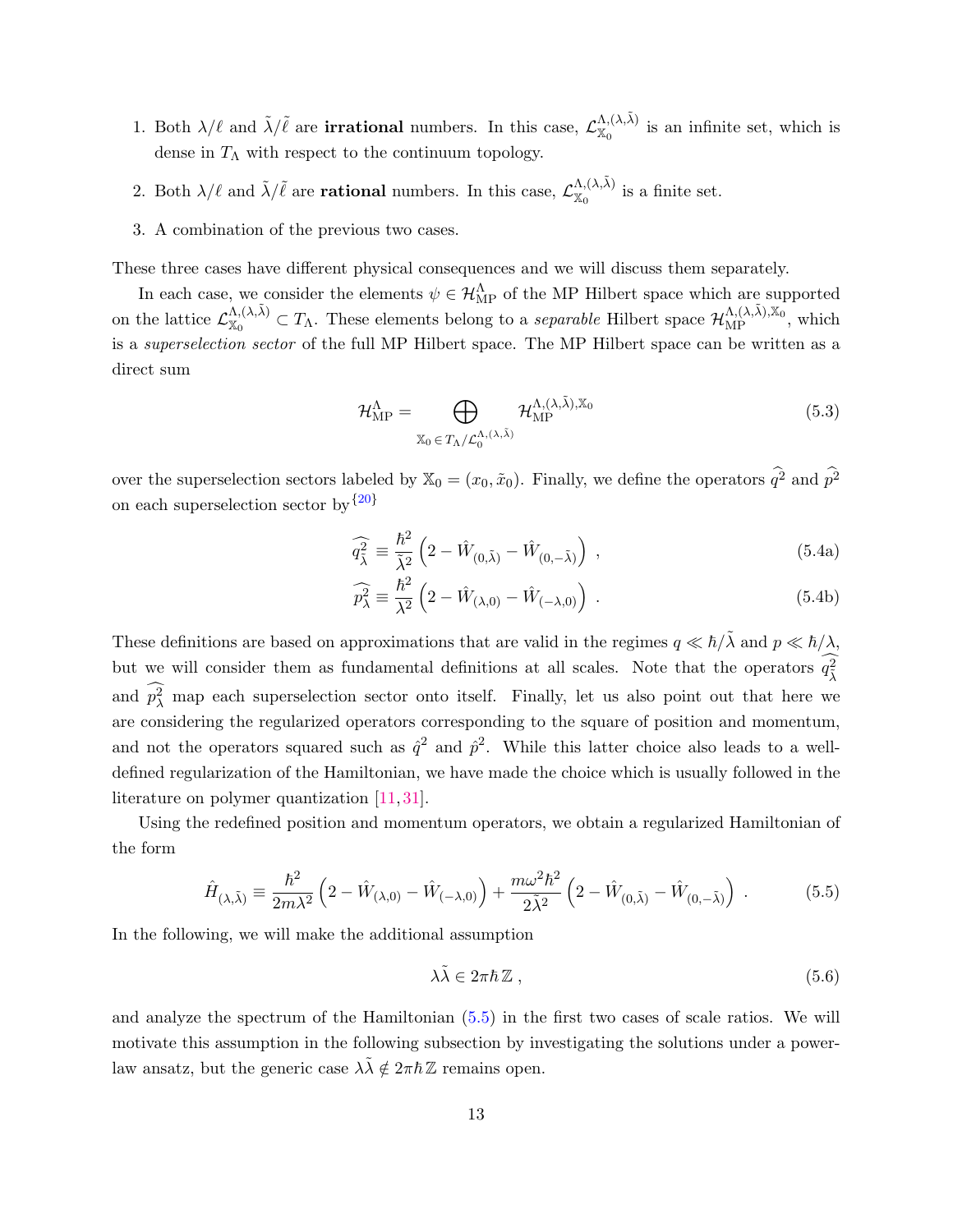Notice also that the third case mentioned above (i.e. the combination of rational and irrational ratios) does not arise under this assumption. Finally, because  $\lambda$  and  $\tilde{\lambda}$  are related by [\(5.6\)](#page-13-1), in particular  $\lambda \tilde{\lambda} \geq 2\pi \hbar$ , it is not possible to take the limits  $\lambda \to 0$  and  $\tilde{\lambda} \to 0$  simultaneously under this assumption. This issue disappears in the classical limit, where  $\hbar \to 0$ .

## <span id="page-14-0"></span>5.1 Irrational scale ratios

Let's start with the case when both  $\lambda/\ell$  and  $\tilde{\lambda}/\tilde{\ell}$  are irrational numbers. An element  $\psi \in \mathcal{H}_{\text{MP}}^{\Lambda,(\lambda,\tilde{\lambda}),\mathbb{X}_0}$ of the superselection sector can be written uniquely  ${21}$  ${21}$  ${21}$  as

<span id="page-14-6"></span><span id="page-14-5"></span>
$$
\psi = \sum_{n,\tilde{n}\in\mathbb{Z}} A_{n,\tilde{n}} \varphi_{\mathbb{X}_0 + (n\lambda,\tilde{n}\tilde{\lambda})},\tag{5.7}
$$

where  $A_{n,\tilde{n}}$  are complex numbers. From the action of the Hamilton operator [\(5.5\)](#page-13-0) on this state, we get

$$
\hat{H}_{(\lambda,\tilde{\lambda})} \psi = \sum_{n,\tilde{n}\in\mathbb{Z}} \left( \frac{\hbar^2}{2m\lambda^2} \left( 2A_{n,\tilde{n}} - A_{n-1,\tilde{n}} - A_{n+1,\tilde{n}} \right) \right. \\
\left. + \frac{m\omega^2 \hbar^2}{2\tilde{\lambda}^2} \left( 2A_{n,\tilde{n}} - e^{i\tilde{\lambda}(x_0+n\lambda)/\hbar} A_{n,\tilde{n}-1} - e^{-i\tilde{\lambda}(x_0+n\lambda)/\hbar} A_{n,\tilde{n}+1} \right) \right) \varphi_{\mathbb{X}_0 + (n\lambda,\tilde{n}\tilde{\lambda})}, \quad (5.8)
$$

where we used the equation [\(3.4\)](#page-10-2), and shifted the summation variables n and  $\tilde{n}$ . Hence, if  $\psi$  is an eigenvector of the Hamilton operator  $\hat{H}_{(\lambda,\tilde{\lambda})}$  with eigenvalue  $E_{(\lambda,\tilde{\lambda})}$ , the coefficients  $A_{n,\tilde{n}}$  are required to satisfy the linear recurrence relation

$$
E_{(\lambda,\tilde{\lambda})} A_{n,\tilde{n}} = \frac{\hbar^2}{2m\lambda^2} \left( 2A_{n,\tilde{n}} - A_{n-1,\tilde{n}} - A_{n+1,\tilde{n}} \right) + \frac{m\omega^2 \hbar^2}{2\tilde{\lambda}^2} \left( 2A_{n,\tilde{n}} - e^{i\tilde{\lambda}(x_0 + n\lambda)/\hbar} A_{n,\tilde{n}-1} - e^{-i\tilde{\lambda}(x_0 + n\lambda)/\hbar} A_{n,\tilde{n}+1} \right) .
$$
 (5.9)

Before we analyze the spectrum of the Hamiltonian under the assumption  $(5.6)$ , we are going to motivate this assumption by examining a power-law ansatz. Consider

<span id="page-14-3"></span><span id="page-14-2"></span><span id="page-14-1"></span>
$$
A_{n,\tilde{n}} = a^n b^{\tilde{n}} c^{n\tilde{n}}, \qquad (5.10)
$$

where  $a, b, c \in \mathbb{C}$  are three complex numbers that are independent of n and  $\tilde{n}$ . If we substitute this ansatz in the recurrence relation  $(5.9)$ , we get

$$
E_{(\lambda,\tilde{\lambda})} = \frac{\hbar^2}{2m\lambda^2} \left( 2 - a \, c^{\tilde{n}} - \frac{1}{a \, c^{\tilde{n}}} \right) + \frac{m\omega^2 \hbar^2}{2\tilde{\lambda}^2} \left( 2 - \left( b \, e^{-ix_0 \tilde{\lambda}/\hbar} \right) \left( c \, e^{-i\lambda \tilde{\lambda}/\hbar} \right)^n - \left( b \, e^{-ix_0 \tilde{\lambda}/\hbar} \right)^{-1} \left( c \, e^{-i\lambda \tilde{\lambda}/\hbar} \right)^{-n} \right) \,. \tag{5.11}
$$

The left-hand side of  $(5.11)$  is independent of n and  $\tilde{n}$ , thus the right-hand side must also be independent of these variables. This requires

<span id="page-14-4"></span>
$$
c = 1
$$
 and  $\frac{\lambda \tilde{\lambda}}{2\pi \hbar} \in \mathbb{Z}$ . (5.12)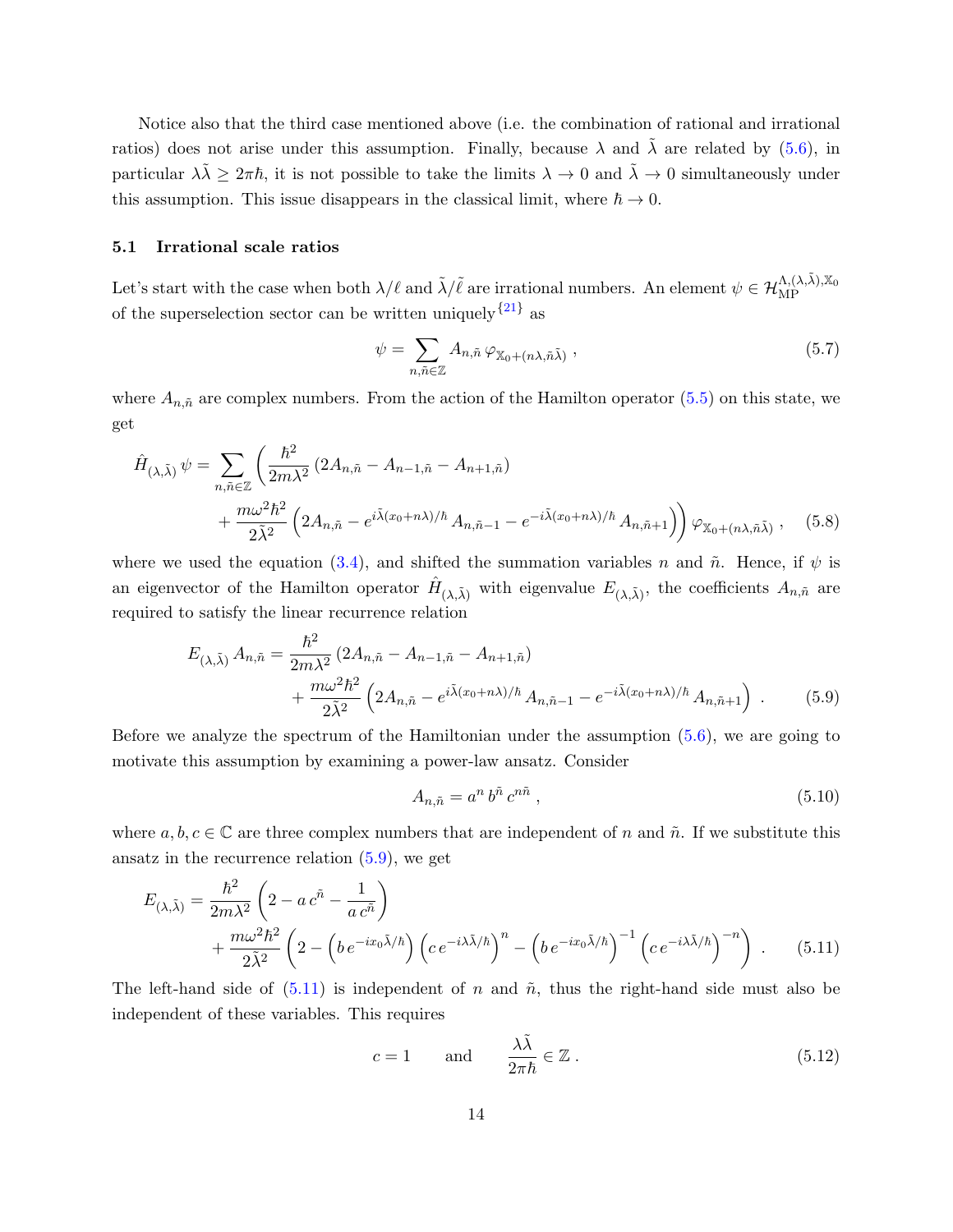Hence, the solutions of the recurrence relation [\(5.9\)](#page-14-1) that follow the power-law ansatz [\(5.10\)](#page-14-3) exist only under the conditions [\(5.12\)](#page-14-4). This motivates us to consider the condition  $\lambda \tilde{\lambda} \in 2\pi \hbar \mathbb{Z}$  in general without the power-law ansatz.

Let's multiply both sides of the equation [\(5.9\)](#page-14-1) with a factor of  $e^{-i(n\tilde{r}-\tilde{n}r)}$  for arbitrary  $r, \tilde{r} \in \mathbb{R}$ , and sum the resulting expression over all  $n, \tilde{n} \in \mathbb{Z}$ . Assuming that the sum

<span id="page-15-3"></span><span id="page-15-0"></span>
$$
\phi(r,\tilde{r}) \equiv \sum_{n,\tilde{n}\in\mathbb{Z}} e^{-i(n\tilde{r}-\tilde{n}r)} A_{n,\tilde{n}} \tag{5.13}
$$

has a finite value, we obtain

$$
E_{(\lambda,\tilde{\lambda})} \phi(r,\tilde{r}) = \frac{\hbar^2}{m\lambda^2} \left(1 - \cos\tilde{r}\right) \phi(r,\tilde{r}) + \frac{m\omega^2 \hbar^2}{\tilde{\lambda}^2} \left(1 - \cos\left(r + \tilde{\lambda}x_0/\hbar\right)\right) \phi(r,\tilde{r})\,. \tag{5.14}
$$

One can notice that this is not a differential equation, unlike in the case of standard polymer quantization [\[11,](#page-30-11) [31\]](#page-32-1). The factor  $\phi(r, \tilde{r})$  therefore simply drops from this equation and we find

$$
E_{(\lambda,\tilde{\lambda})} = \frac{\hbar^2}{m\lambda^2} \left(1 - \cos\tilde{r}\right) + \frac{m\omega^2 \hbar^2}{\tilde{\lambda}^2} \left(1 - \cos\left(r + \tilde{\lambda}x_0/\hbar\right)\right) \,. \tag{5.15}
$$

Hence, the spectrum of the Hamiltonian [\(5.5\)](#page-13-0) is continuous, and it is bounded from both below and above, such that

<span id="page-15-1"></span>
$$
0 \le E_{(\lambda,\tilde{\lambda})} \le \frac{2\hbar^2}{m\lambda^2} + \frac{2m\omega^2\hbar^2}{\tilde{\lambda}^2} \,. \tag{5.16}
$$

The upper bound diverges as  $\lambda \to 0$  or  $\tilde{\lambda} \to 0$ .

As the state  $\phi(r, \tilde{r})$  cancelled out from the equation [\(5.14\)](#page-15-0), we found the energy spectrum of the system without finding the states that realize these energy eigenvalues. In fact, the solution

<span id="page-15-2"></span>
$$
\psi = \sum_{n,\tilde{n}\in\mathbb{Z}} e^{i(n\tilde{r}-\tilde{n}r)} \varphi_{\mathbb{X}_0 + (n\lambda,\tilde{n}\tilde{\lambda})}
$$
(5.17)

for arbitrary  $r, \tilde{r} \in \mathbb{R}$  would be an eigenstate of the Hamiltonian [\(5.5\)](#page-13-0) with the energy eigenvalue given in  $(5.15)$ . However, the state in  $(5.17)$  is not normalizable, and therefore it is not an element of the MP Hilbert space.

This situation is familiar from Schrödinger quantum mechanics, where the plane waves

$$
|\Psi_k\rangle = \int_{\mathbb{R}} \mathrm{d}x \; e^{-ikx} |x\rangle \;, \quad k \in \mathbb{R} \;, \tag{5.18}
$$

are not in  $L^2(\mathbb{R})$ , nevertheless they serve as a useful tool to build normalizable states. One can treat the solutions in [\(5.17\)](#page-15-2) analogously to the plane waves. In this analogy, the local MP basis vectors  $\varphi_{\mathbb{X}_0+(n\lambda,\tilde{n}\tilde{\lambda})}$  match the Schrödinger position eigenvectors  $|x\rangle$ , the discrete labels  $n,\tilde{n} \in \mathbb{Z}$ match the continuous position variable  $x \in \mathbb{R}$ , and the parameters  $r, \tilde{r} \in \mathbb{R}$  match the wave vector  $k \in \mathbb{R}$ .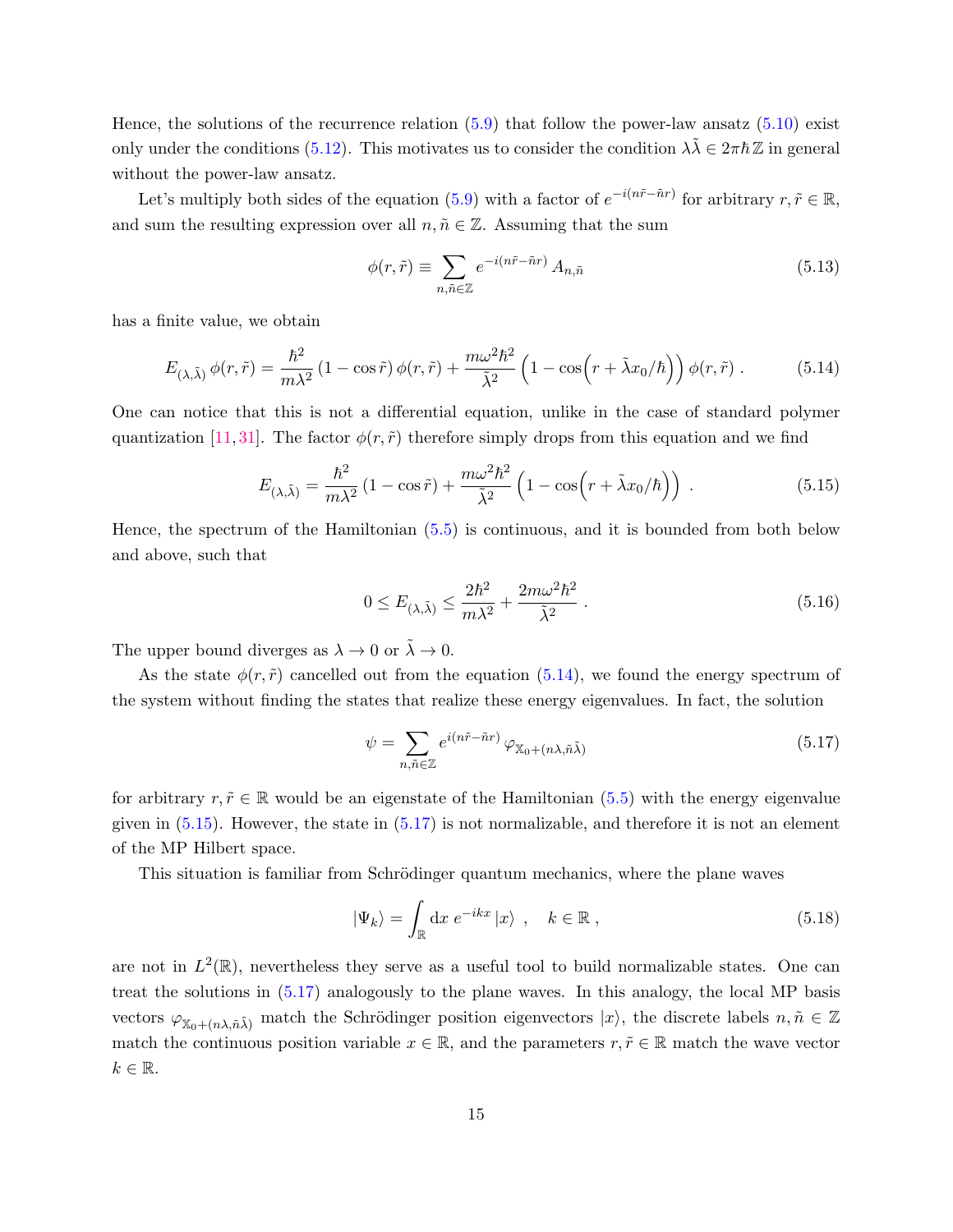In order to investigate the plane wave limit of the energy in [\(5.15\)](#page-15-1), consider setting  $\omega = 0$ , so that the second term in the Hamiltonian [\(5.5\)](#page-13-0) disappears, and taking the limit  $\lambda \to 0$  while the ratio  $\tilde{r}/\lambda$  is held constant. In this limit the energy becomes

$$
E_{(\lambda,\tilde{\lambda})} \to \frac{(\tilde{r}\hbar/\lambda)^2}{2m} \,, \tag{5.19}
$$

where  $\tilde{r}\hbar/\lambda \in \mathbb{R}$  can be interpreted as the momentum and we obtain the well-known formula for kinetic energy.

#### <span id="page-16-0"></span>5.2 Rational scale ratios

Next, we consider the case when both  $\lambda/\ell$  and  $\tilde{\lambda}/\tilde{\ell}$  are rational numbers, and once again under the assumption  $\lambda \tilde{\lambda} \in 2\pi \hbar \mathbb{Z}$ . For the sake of definiteness, let us write

$$
N\lambda = M\ell \qquad \text{and} \qquad \tilde{N}\tilde{\lambda} = \tilde{M}\tilde{\ell} \,, \tag{5.20}
$$

for  $N, \tilde{N}, M, \tilde{M} \in \mathbb{Z}_+$  where the pairs  $(N, M)$  and  $(\tilde{N}, \tilde{M})$  are coprime.

The key difference with the first case treated above is that the lattice  $\mathcal{L}_{\infty}^{\Lambda,(\lambda,\tilde{\lambda})}$  $X_0^{(\Lambda,\Lambda)} \subset T_\Lambda$  is now finite. Hence, the expansion of an element  $\psi \in \mathcal{H}_{MP}^{\Lambda,(\lambda,\tilde{\lambda}),\mathbb{X}_0}$  as in [\(5.7\)](#page-14-5) contains only finitely many terms, and can be written as

<span id="page-16-3"></span><span id="page-16-2"></span><span id="page-16-1"></span>
$$
\psi = \sum_{n=0}^{N-1} \sum_{\tilde{n}=0}^{\tilde{N}-1} A_{n,\tilde{n}} \varphi_{\mathbb{X}_0 + (n\lambda, \tilde{n}\tilde{\lambda})} .
$$
\n(5.21)

In this expression, the coefficients  $A_{n,\tilde{n}}$  are defined a priori only for  $0 \leq n \leq N-1$  and  $0 \leq \tilde{n} \leq \tilde{N}-1$ . This prevents us from freely rearranging the summation variables in order to factor out  $\varphi$  when acting with the Hamiltonian operator.

A lengthy rewriting of the action of the Hamiltonian on the state [\(5.21\)](#page-16-1) shows however that we can consistently define the coefficients  $A_{n,\tilde{n}}$  for all  $n,\tilde{n} \in \mathbb{Z}$  by imposing  $\{^{22}\}$  $\{^{22}\}$  $\{^{22}\}$ 

<span id="page-16-4"></span>
$$
A_{n+N,\tilde{n}} \equiv e^{iN\lambda \tilde{x}_0/\hbar} A_{n,\tilde{n}} \quad \text{and} \quad A_{n,\tilde{n}+\tilde{N}} \equiv A_{n,\tilde{n}} . \tag{5.22}
$$

This implies in particular that

$$
A_{n+N,\tilde{n}} \varphi_{\mathbb{X}_0 + ((n+N)\lambda, \tilde{n}\tilde{\lambda})} = A_{n,\tilde{n}} \varphi_{\mathbb{X}_0 + (n\lambda, \tilde{n}\tilde{\lambda})} \quad \text{and} \quad A_{n,\tilde{n}+\tilde{N}} \varphi_{\mathbb{X}_0 + (n\lambda, (\tilde{n}+\tilde{N})\tilde{\lambda})} = A_{n,\tilde{n}} \varphi_{\mathbb{X}_0 + (n\lambda, \tilde{n}\tilde{\lambda})}.
$$
\n(5.23)

With this definition, we find

$$
\hat{H}_{(\lambda,\tilde{\lambda})} \psi = \sum_{n=0}^{N-1} \sum_{\tilde{n}=0}^{\tilde{N}-1} \left( \frac{\hbar^2}{2m\lambda^2} \left( 2A_{n,\tilde{n}} - A_{n-1,\tilde{n}} - A_{n+1,\tilde{n}} \right) + \frac{m\omega^2 \hbar^2}{2\tilde{\lambda}^2} \left( 2A_{n,\tilde{n}} - e^{i\tilde{\lambda}(x_0+n\lambda)/\hbar} A_{n,\tilde{n}-1} - e^{-i\tilde{\lambda}(x_0+n\lambda)/\hbar} A_{n,\tilde{n}+1} \right) \right) \varphi_{\mathbb{X}_0 + (n\lambda, \tilde{n}\tilde{\lambda})}.
$$
\n(5.24)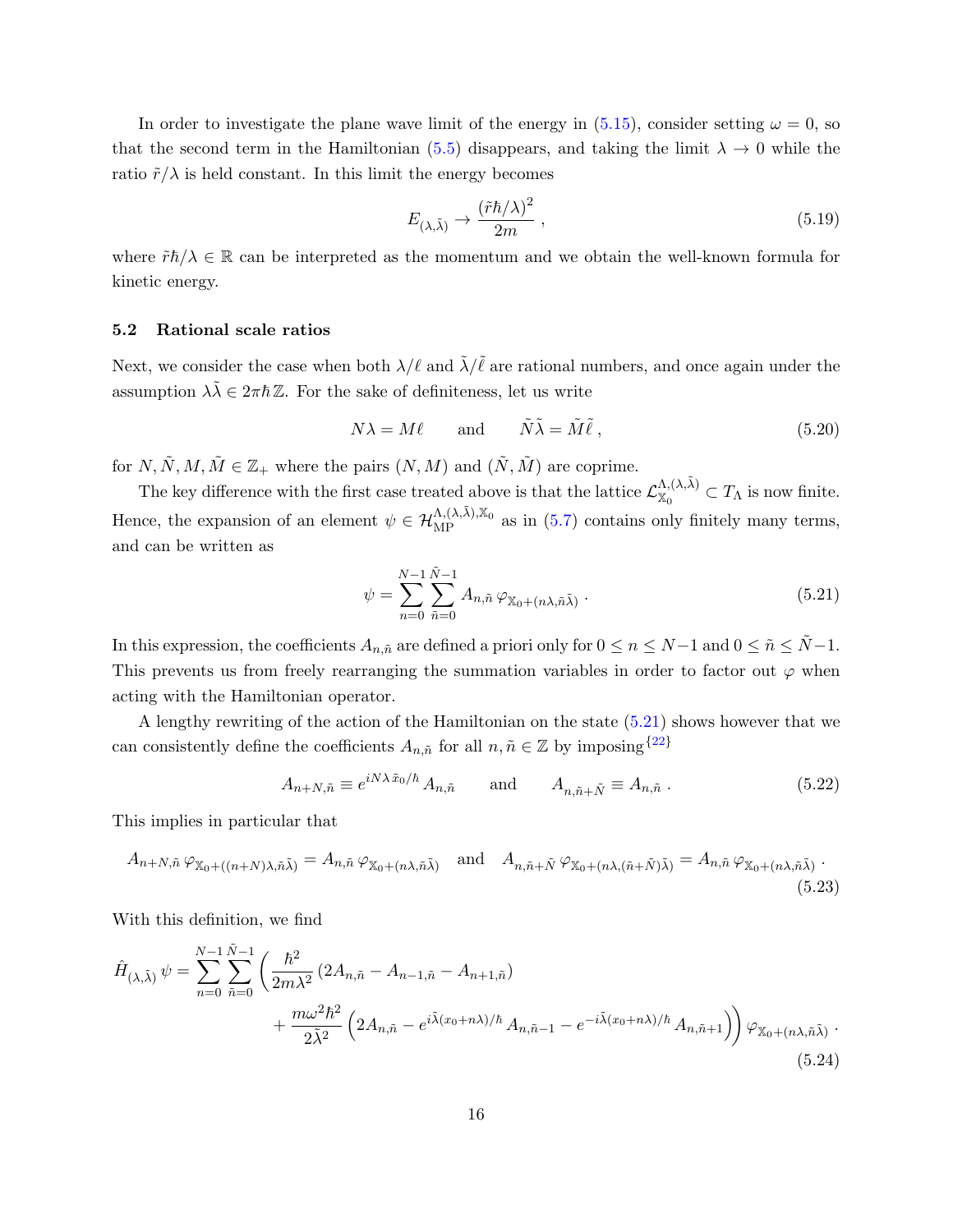For the eigenstates  $\psi$  of the Hamiltonian  $\hat{H}_{(\lambda,\tilde{\lambda})}$ , we obtain the relation

$$
E_{(\lambda,\tilde{\lambda})} A_{n,\tilde{n}} = \frac{\hbar^2}{2m\lambda^2} (2A_{n,\tilde{n}} - A_{n-1,\tilde{n}} - A_{n+1,\tilde{n}}) + \frac{m\omega^2 \hbar^2}{2\tilde{\lambda}^2} \left( 2A_{n,\tilde{n}} - e^{i\tilde{\lambda}x_0/\hbar} A_{n,\tilde{n}-1} - e^{-i\tilde{\lambda}x_0/\hbar} A_{n,\tilde{n}+1} \right) .
$$
 (5.25)

This equation is identical to the recurrence relation  $(5.9)$  in the previous case (using the assumption  $(5.6)$ , but its solutions are also constrained by  $(5.22)$ . If we consider the solutions of the form

<span id="page-17-2"></span><span id="page-17-1"></span>
$$
A_{n,\tilde{n}} = e^{i(n\tilde{r} - \tilde{n}r)}\tag{5.26}
$$

for  $r, \tilde{r} \in \mathbb{R}$  as before, we find the restrictions

$$
\frac{\tilde{N}r}{2\pi} \in \mathbb{Z} \quad \text{and} \quad \frac{N\tilde{r}}{2\pi} - \frac{N\lambda \tilde{x}_0}{2\pi\hbar} \in \mathbb{Z} \ . \tag{5.27}
$$

Since these solutions are invariant under shifting the parameters  $r, \tilde{r}$  by a multiple of  $2\pi$ , we find exactly  $N \times \tilde{N}$  different solutions of the form [\(5.26\)](#page-17-1). Hence, we can write

$$
r = \frac{2\pi k}{\tilde{N}} \quad \text{and} \quad \tilde{r} = \frac{2\pi \tilde{k}}{N} + \frac{\lambda \tilde{x}_0}{\hbar}
$$
 (5.28)

for  $k = 1, ..., \tilde{N}$  and  $\tilde{k} = 1, ..., N$ . We obtain the energy eigenstates

$$
\psi = \sum_{n=0}^{N-1} \sum_{\tilde{n}=0}^{\tilde{N}-1} e^{2\pi i (\tilde{k}n/N - k\tilde{n}/\tilde{N})} e^{in\lambda \tilde{x}_0/\hbar} \varphi_{\mathbb{X}_0 + (n\lambda, \tilde{n}\tilde{\lambda})}
$$
(5.29)

with the corresponding energy eigenvalues

$$
E_{(\lambda,\tilde{\lambda})} = \frac{\hbar^2}{m\lambda^2} \left( 1 - \cos \left[ 2\pi \left( \frac{\tilde{k}}{N} + \frac{\tilde{x}_0}{\tilde{\lambda}} \right) \right] \right) + \frac{m\omega^2 \hbar^2}{\tilde{\lambda}^2} \left( 1 - \cos \left[ 2\pi \left( \frac{k}{\tilde{N}} + \frac{x_0}{\lambda} \right) \right] \right) \,. \tag{5.30}
$$

The spectrum of the Hamiltonian operator in the superselection sector  $\mathcal{H}_{\text{MP}}^{\Lambda,(\lambda,\tilde{\lambda}),\mathbb{X}_0}$  consists of these  $N \times \tilde{N}$  discrete values.  $\{23\}$  $\{23\}$  $\{23\}$ 

If one chooses the coarse-graining scale for the Hamiltonian to be equal to the MP scale, i.e.  $\lambda = \ell$ and  $\tilde{\lambda} = \tilde{\ell}$ , then there is a single energy eigenstate in each superselection sector that is given by  $\psi = e^{i n \lambda \tilde{x}_0 / \hbar} \varphi_{\mathbb{X}_0}$  with the energy

<span id="page-17-3"></span>
$$
E_{(\ell,\tilde{\ell})} = \frac{2\hbar^2}{m\ell^2} \sin^2\left(\frac{\pi\tilde{x}_0}{\tilde{\ell}}\right) + \frac{2m\omega^2\hbar^2}{\tilde{\ell}^2} \sin^2\left(\frac{\pi x_0}{\ell}\right). \tag{5.31}
$$

<span id="page-17-0"></span>There are two important differences between our results here (when  $\lambda/\ell$  and  $\tilde{\lambda}/\tilde{\ell}$  are rational numbers) and those in the previous subsection (when the ratios are irrational numbers). Firstly, we find here only a finite number of distinct elements in the energy spectrum. Secondly, the planewave-like solutions [\(5.29\)](#page-17-2) are normalizable, unlike [\(5.17\)](#page-15-2) in the previous case. The existence of normalizable plane waves is a new feature of the MP representation, which has no analog in the Schrödinger or polymer representations.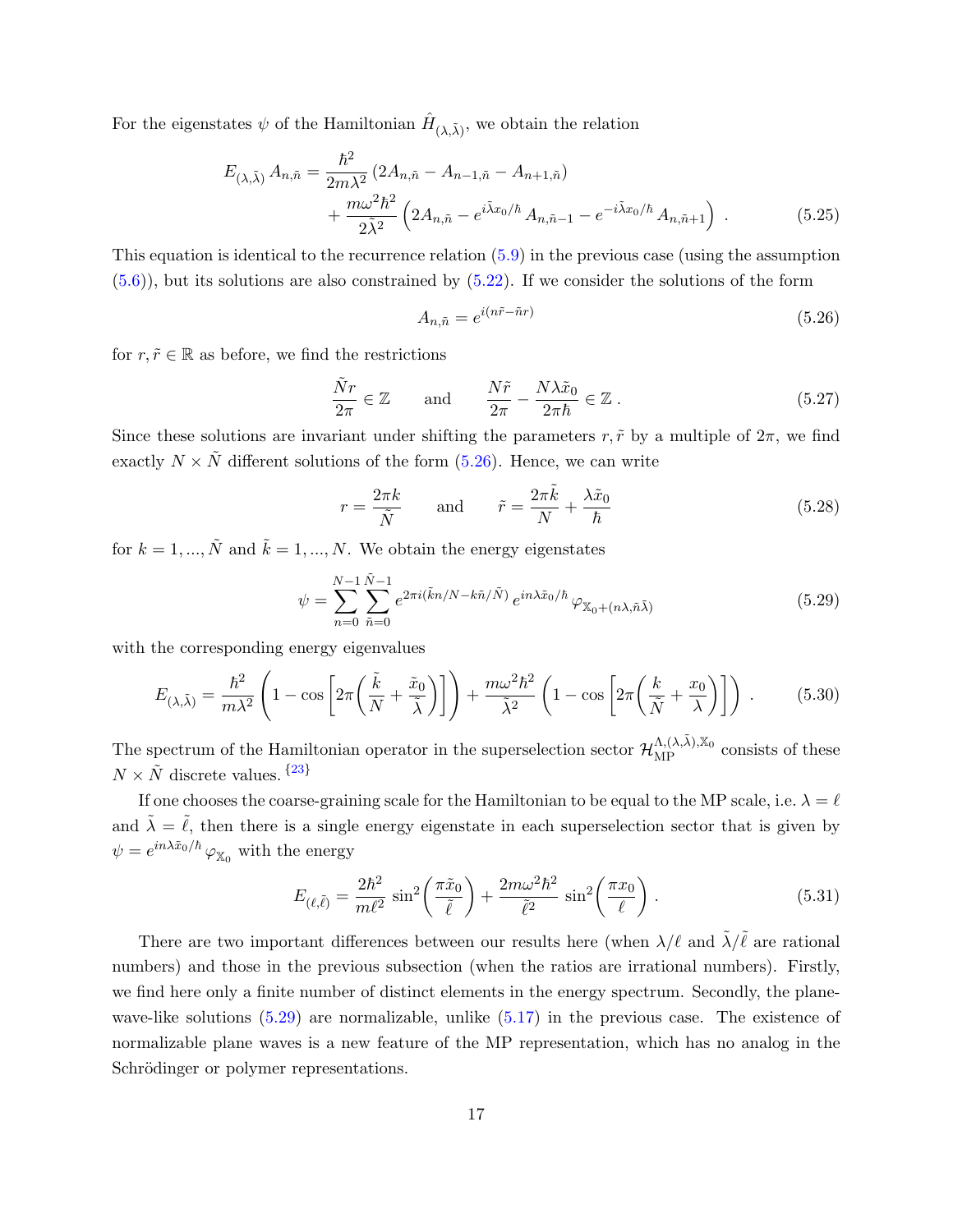#### 5.3 Discussion

Now that we have applied the MP representation to study the harmonic oscillator, a few comments and remarks are in order. First, one should recall that we have studied the case  $\lambda \tilde{\lambda} \in 2\pi \hbar \mathbb{Z}$ , which was motivated by our power-law ansatz  $(5.10)$ . Within this assumption, we have found that the spectrum of the harmonic oscillator is bounded from below and above, and can be either continuous or discrete depending on the nature of the scale ratios. This can be contrasted with the study of the harmonic oscillator in the polymer representation  $[11, 31]$  $[11, 31]$  $[11, 31]$ . In position polarization, the ppolymer representation leads to a difference equation for the action of the regularized Hamiltonian on a state. This can be mapped in the momentum polarization to a differential equation (in the position variable) known as the Mathieu equation, whose solutions can be analyzed to find a discrete spectrum. As pointed out in [\[31\]](#page-32-1), studying the spectrum of the harmonic oscillator in the polymer representation can be mapped to the study of a periodic potential in the Schrödinger representation.

An important difference between the polymer and MP representations is the following. In the polymer representation, there exists a Fourier transform mapping the  $(say)$  p-polymer representation in position polarization to that in momentum representation. This is precisely the transformation turning the difference equation into the Mathieu equation. In the MP representation however, since neither q nor p exist as operators, and since there is only a single polarization, namely the modular one, it is not possible to turn the difference equation obtained by acting with the Hamiltonian on a state into a differential equation. As we have seen however, it is possible to write a transformation  $(5.13)$  which enables to find the energy eigenvalues without solving for the eigenstate. This situation is similar to what happens for a Schrödinger free particle, where in the analogue of [\(5.14\)](#page-15-0) the state also drops out. In future work we will push the analogy between the MP representation and the polymer one further, in particular by defining the MP equivalent of the space Cyl of cylindrical functions and its algebraic dual Cyl<sup>\*</sup>, together with the action of the latter on the former. While we have not needed this structure for our study, it could prove important for studying the case  $\lambda \tilde{\lambda} \notin 2\pi \hbar \mathbb{Z}$  and systems beyond the simple harmonic oscillator.

### <span id="page-18-0"></span>6 Perspectives

In this paper we have constructed a new family of representations of the Weyl algebra of exponentiated position and momentum operators. To achieve this, we have first recalled in section [2](#page-4-0) how the Schrödinger, polymer, and modular representations are constructed, and then proceeded to a polymerization of the modular representation in section [3.](#page-9-0) Our new family of representations therefore relies on the same ingredients as the polymer and modular representations, namely the existence of a length scale used to unify position and momentum in the form of the modular lattices, and then the so-called irregularity condition, which consists in relaxing the weak continuity of the Weyl operators. By doing so, we have obtained a family of modular polymer representations labelled by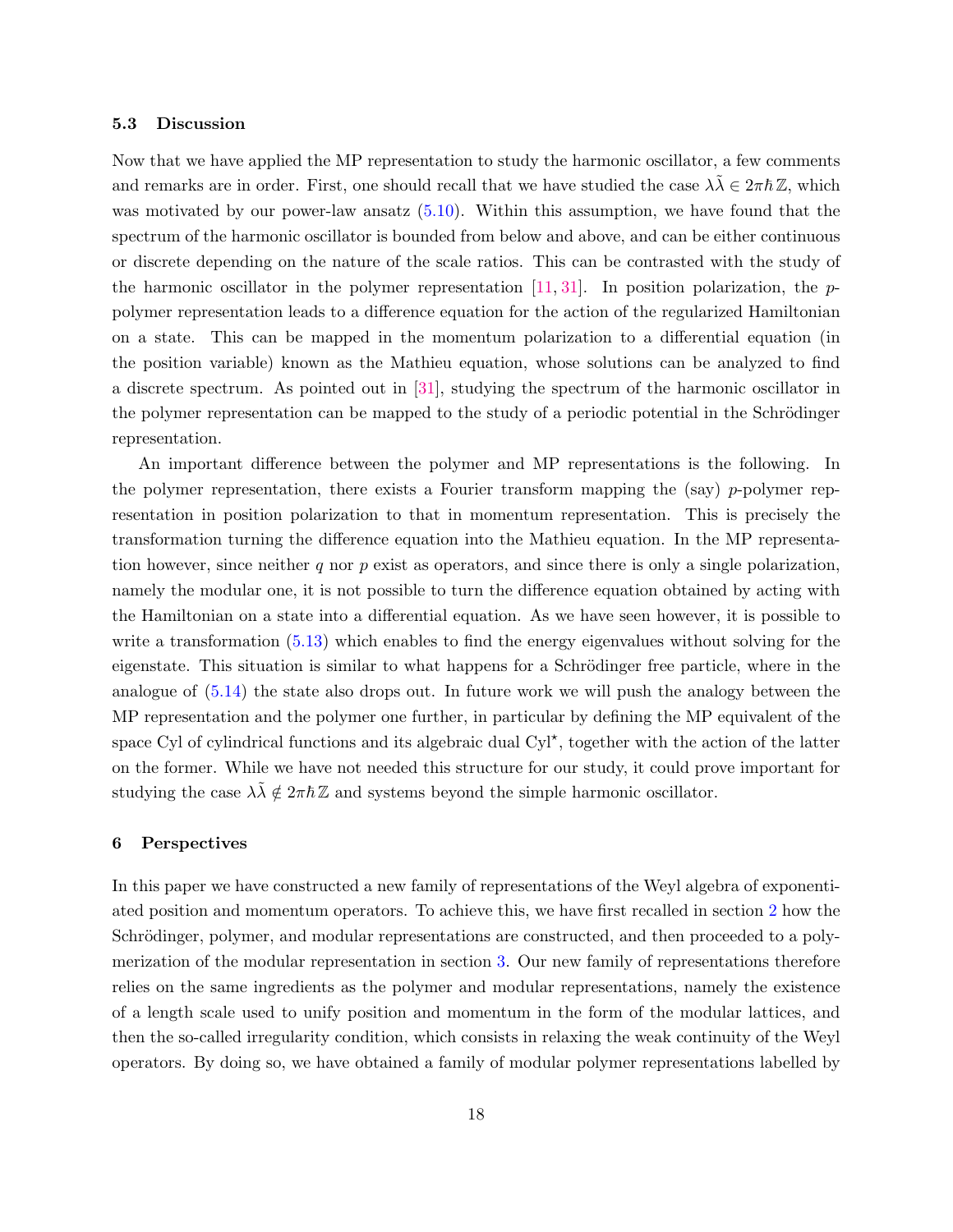a choice of modular lattice, and then proved the equivalence of representations within the modular polymer family in section [4.](#page-10-0) Finally in section [5](#page-12-0) we have applied this modular polymer representation to the study of the harmonic oscillator. There, we have seen how the energy spectrum depends on whether the ratios  $\lambda/\ell$  and  $\tilde{\lambda}/\tilde{\ell}$  are rational or irrational, where  $\lambda$  is the scale used to construct the exponentiated Weyl operators,  $\ell$  the scale used to define the modular lattice, and the tilded scales are their duals. More precisely, we have studied the case in which these rations are either both irrational or rational. In the first case the spectrum is continuous and bounded, while in the second case it is discrete. This is reminiscent of studies of non-separable Hilbert spaces, where the spectra of e.g. the translation (or exponentiated momentum) operator can be continuous or discrete depending on whether the translation parameter is rational or irrational [\[38,](#page-32-8) [39\]](#page-32-9).

As explained in the introduction, our motivation for constructing and studying these modular polymer representations in a finite-dimensional setting was to investigate how inequivalent alternatives to the Schrödinger representation can be constructed based on physical inputs from possible theories of quantum gravity and quantum spacetime. On the one hand, LQG makes a strong case for the study of polymer representations, as demonstrated very simply and efficiently by LQC [\[13,](#page-30-8) [40,](#page-32-10) [41\]](#page-32-11), while on the other hand work such as [\[20\]](#page-31-7) has suggested that the modular representation is more fundamental than the Schrödinger one.

With this in mind, and with the modular polymer representation now at our disposal, the next important step will be to consider possible quantum gravitational models (i.e. different from the simple harmonic oscillator) in which the modular polymer representations could serve to describe new physics. Just like the polymer representation is enough to drastically modify the structure of Wheeler–de Witt quantum cosmology (i.e. quantum cosmology based on the Schrödinger representation) and turn it into LQC with the avoidance of the Big Bang singularity, one can naturally expect new physical consequences from the application of the modular polymer representation to quantum cosmology.

Another reason for studying the modular polymer representation is actually grounded in LQG itself. Indeed, the spin network representation mentioned in the introduction, together with its Hilbert space structure which has then inspired LQC, is based on the so-called Ashtekar– Lewandowski representation of LQG [\[1\]](#page-30-0). This representation comes with a type of Stone–von Neumann uniqueness theorem, known as the LOST theorem [\[7,](#page-30-4) [8\]](#page-30-5) based on the representation of holonomy and flux operators. However, just like the Stone–von Neumann uniqueness theorem of quantum mechanics for the Schrödinger representation can be bypassed to construct the polymer representations (as we have recalled in section [2\)](#page-4-0), the LOST theorem can also be bypassed to construct an inequivalent representation of LQG [\[39,](#page-32-9) [42,](#page-32-12) [43\]](#page-32-13). This is known as the BF representation, and its essential distinguishing feature is that it only allows for exponentiated flux operators, and not for the existence of the fluxes themselves as fundamental operators (exponentiated fluxes were also studied in the classical setup in [\[44\]](#page-32-14)). Studying the dynamics of LQG in this representation is still an ongoing and involved task, and it would therefore be interesting to try to apply this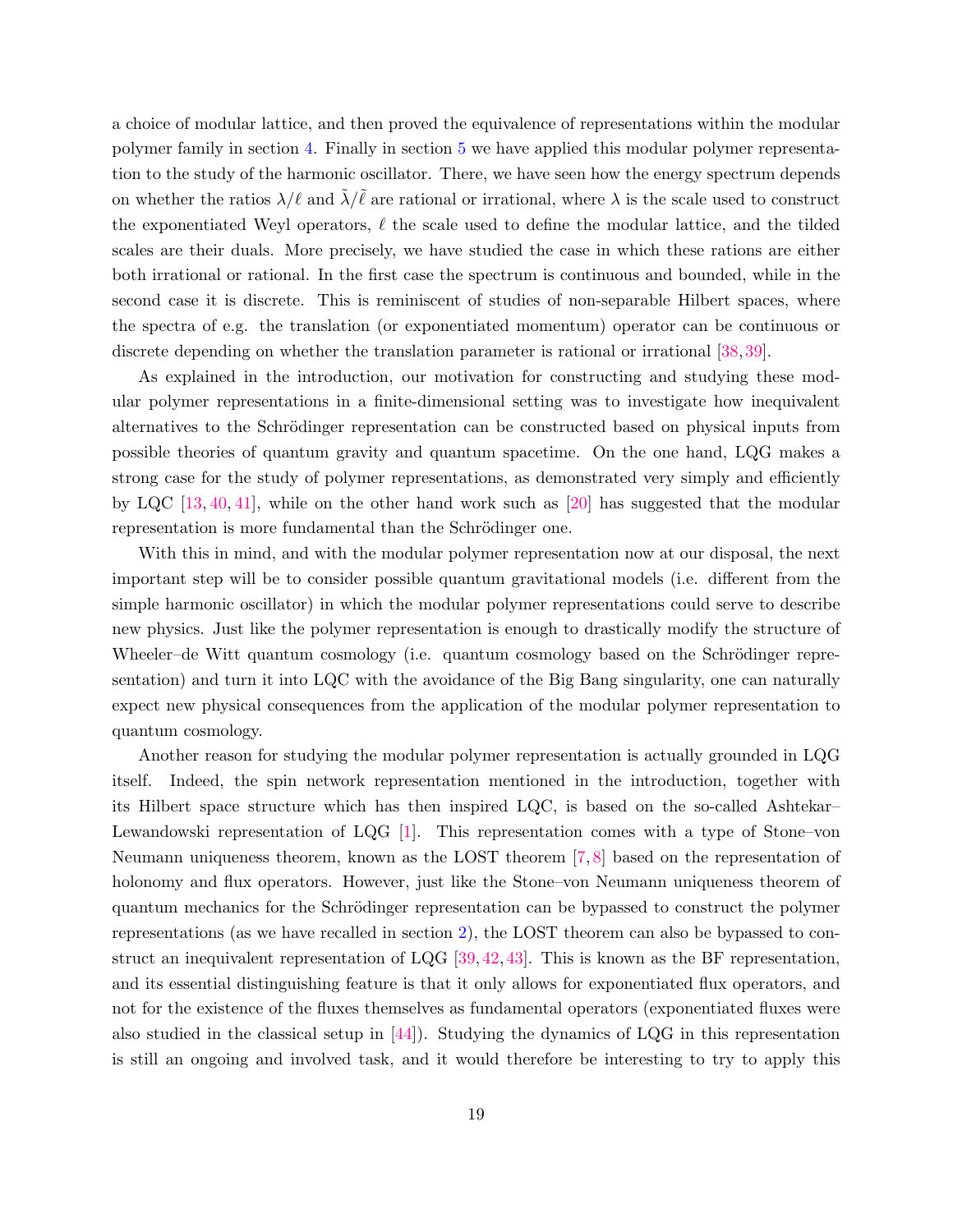representation to the study of symmetry-reduced models. Like in LQC, where one takes inspiration from the Ashtekar–Lewandowski representation of LQG to build a quantum theory inequivalent to Wheeler-de Witt quantum cosmology, one could take the ingredients of the BF representation and transpose them to the quantum cosmological setting. This would require to work with exponentiated flux operators, and also with the so-called gauge-covariant fluxes. Interestingly, the use of the gauge-covariant fluxes in the usual representation of LQG has already been investigated in [\[45–](#page-33-0)[47\]](#page-33-1). Finally, studying the modular polymer representation will also be the occasion of applying and investigating the role of the Zak transform in quantum cosmology. We plan to come back to this in future work.

## Acknowledgements

We would like to thank Sylvain Carrozza, Bianca Dittrich, Laurent Freidel, Francesco Sartini, and Lee Smolin for discussions and comments. Research at Perimeter Institute is supported in part by the Government of Canada through the Department of Innovation, Science and Economic Development Canada, and by the Province of Ontario through the Ministry of Economic Development, Job Creation and Trade. This research was also partly supported by grants from John Templeton Foundation and FQXi.

### <span id="page-20-0"></span>A Notes and proofs

In this appendix we gather the various notes and proofs from the main text. Clicking on the link in the left margin brings back to the corresponding location in the main text.

# Notes for section 2

<span id="page-20-1"></span>{[1](#page-4-2)} The product relation follows from the BCH formula. We have

$$
\hat{W}_{(a,b)}\,\hat{W}_{(a',b')} = e^{i(b\hat{q}-a\hat{p})/\hbar + i(b'\hat{q}-a'\hat{p})/\hbar - \frac{1}{2}[b\hat{q}-a\hat{p},b'\hat{q}-a'\hat{p}]/\hbar^2}
$$
\n
$$
= e^{\frac{i}{2}(ba'-ab')/\hbar}\,\hat{W}_{(a+a',b+b')}.\tag{A.1}
$$

The exponentiated position and momentum operators often used in the literature are

$$
\hat{U}_{(a)} \equiv \hat{W}_{(0,a)} = e^{ia\hat{q}/\hbar}, \qquad \hat{V}_{(a)} \equiv \hat{W}_{(a,0)} = e^{-ia\hat{p}/\hbar}, \qquad (A.2)
$$

and they obey evidently the relations  $\hat{U}_{(a)}^{\dagger} = \hat{U}_{(-a)}$  and  $\hat{V}_{(a)}^{\dagger} = \hat{V}_{(-a)}$  as well as the product rules

$$
\hat{U}_{(a)}\hat{U}_{(b)} = \hat{U}_{(a+b)}, \qquad \hat{V}_{(a)}\hat{V}_{(b)} = \hat{V}_{(a+b)}, \qquad \hat{U}_{(a)}\hat{V}_{(b)} = e^{iab/\hbar}\hat{V}_{(b)}\hat{U}_{(a)}.
$$
\n(A.3)

<span id="page-20-2"></span>{[2](#page-4-3)} Irreducibility and weak continuity imply that the Hilbert space of the representation must be separable.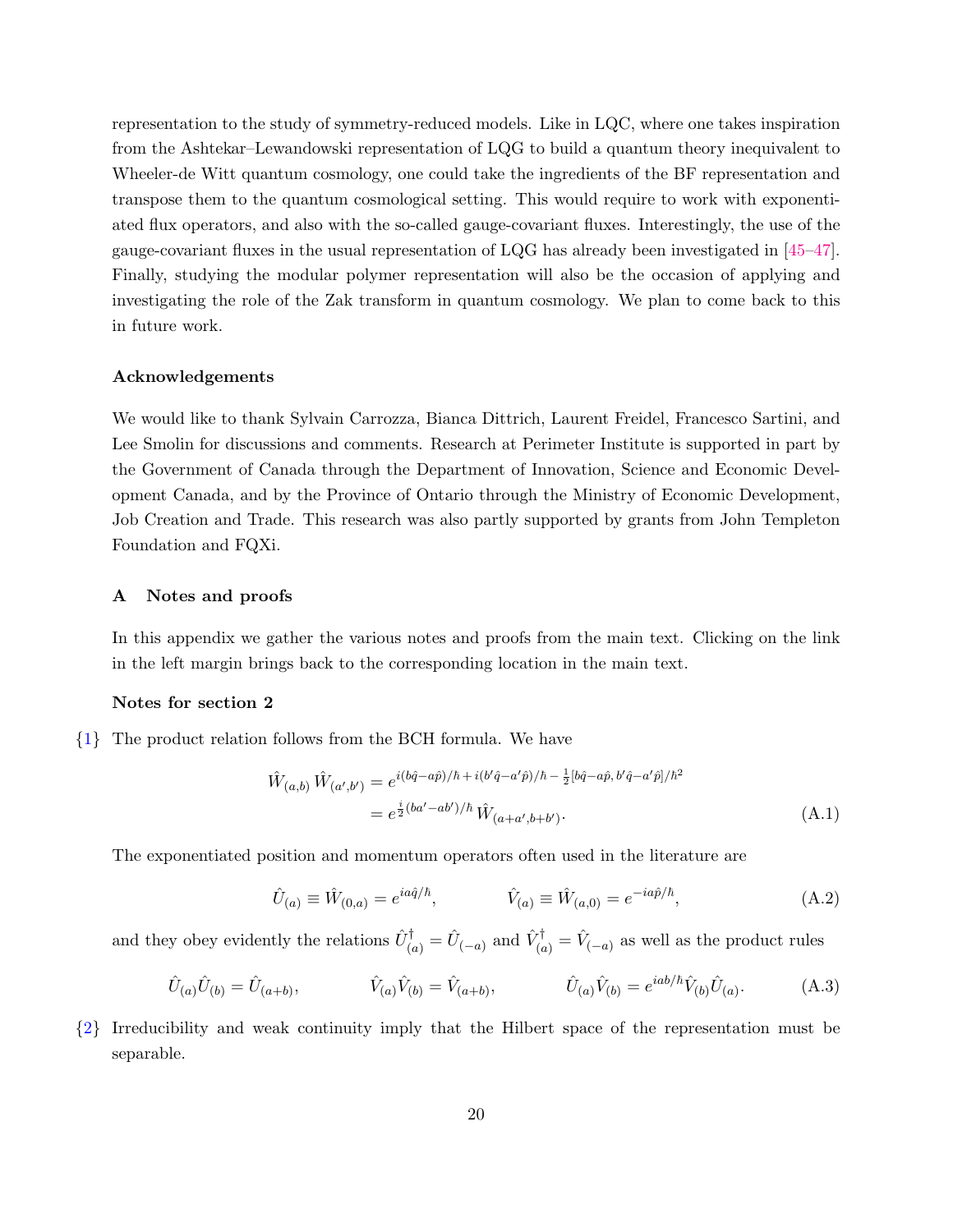<span id="page-21-0"></span>{[3](#page-5-1)} The state  $\psi(q)$  stands for  $|\psi\rangle = \int dq \psi(q) |q\rangle$ , where  $\psi(q)$  in the second expression is a scalar function and  $\langle q|p\rangle = (2\pi\hbar)^{-1/2} e^{ipq/\hbar}$ . Then,

$$
\hat{W}_{(a,b)} \psi(q) \simeq \hat{W}_{(a,b)} \int dq \psi(q) |q\rangle
$$
\n
$$
= e^{-\frac{i}{2}ab/\hbar} e^{ib\hat{q}/\hbar} e^{-ia\hat{p}/\hbar} \int dq \psi(q) \int dp (2\pi\hbar)^{-1/2} e^{-ipq/\hbar} |p\rangle
$$
\n
$$
= e^{-\frac{i}{2}ab/\hbar} e^{ib\hat{q}/\hbar} \int dq \psi(q) \int dp (2\pi\hbar)^{-1/2} e^{-ip(q+a)/\hbar} |p\rangle
$$
\n
$$
= e^{-\frac{i}{2}ab/\hbar} e^{ib\hat{q}/\hbar} \int dq \psi(q) |q+a\rangle
$$
\n
$$
= e^{-\frac{i}{2}ab/\hbar} \int dq \psi(q) e^{ib(q+a)/\hbar} |q+a\rangle
$$
\n
$$
= e^{-\frac{i}{2}ab/\hbar} \int dq \psi(q-a) e^{ibq/\hbar} |q\rangle
$$
\n
$$
= \int dq \left( e^{-\frac{i}{2}ab/\hbar} e^{ibq/\hbar} \psi(q-a) \right) |q\rangle
$$
\n
$$
\simeq e^{-\frac{i}{2}ab/\hbar} e^{ibq/\hbar} \psi(q-a). \tag{A.4}
$$

The last expression stands for the state in the second-to-last expression.

<span id="page-21-1"></span> ${4}$  ${4}$  ${4}$  By virtue of  $(2.2)$  we have that

$$
\hat{W}_{(a,b)}^{\dagger} \psi(q) = \hat{W}_{(-a,-b)} \psi(q) = e^{-\frac{i}{2}ab/\hbar} e^{-ibq/\hbar} \psi(q+a), \tag{A.5}
$$

and therefore

$$
\hat{W}_{(a,b)}\hat{W}_{(a,b)}^{\dagger}\psi(q) = e^{-\frac{i}{2}ab/\hbar}e^{-ibq/\hbar}\hat{W}_{(a,b)}\psi(q+a) = \psi(q). \tag{A.6}
$$

<span id="page-21-2"></span>{[5](#page-5-3)} This follows from the fact that

$$
\left[\hat{W}_{(a,b)}, \hat{W}_{(a',b')}\right] = \left(e^{2\pi i(a'b - ab')/(2\pi\hbar)} - 1\right)\hat{W}_{(a',b')} \hat{W}_{(a,b)}.
$$
\n(A.7)

- <span id="page-21-3"></span>{[6](#page-6-3)} The solution space forms a lattice because the relation  $(a'b - ab')/(2\pi\hbar) \in \mathbb{Z}$  is  $\mathbb{Z}$ -bilinear in both  $(a, b)$  and  $(a', b')$ .
- <span id="page-21-4"></span>{[7](#page-6-4)} It is also possible to write a modular vector similarly as a superposition of momentum eigenstates, such that

$$
\left| \mathbb{X} \right\rangle _{\Lambda} = \ell^{-1/2} \, e^{- i x \tilde{x}/\hbar} \, \sum_{\tilde{n} \in \mathbb{Z}} e^{- i \tilde{n} \tilde{\ell} x/\hbar} \left| \tilde{x} + \tilde{n} \tilde{\ell} \right\rangle \, .
$$

Proof:

$$
\left| \mathbb{X} \right>_\Lambda = \tilde{\ell}^{-1/2} \sum_{n \in \mathbb{Z}} e^{i n \ell \tilde{x} / \hbar} \, \mathbbm{1} \left| x + n \ell \right>
$$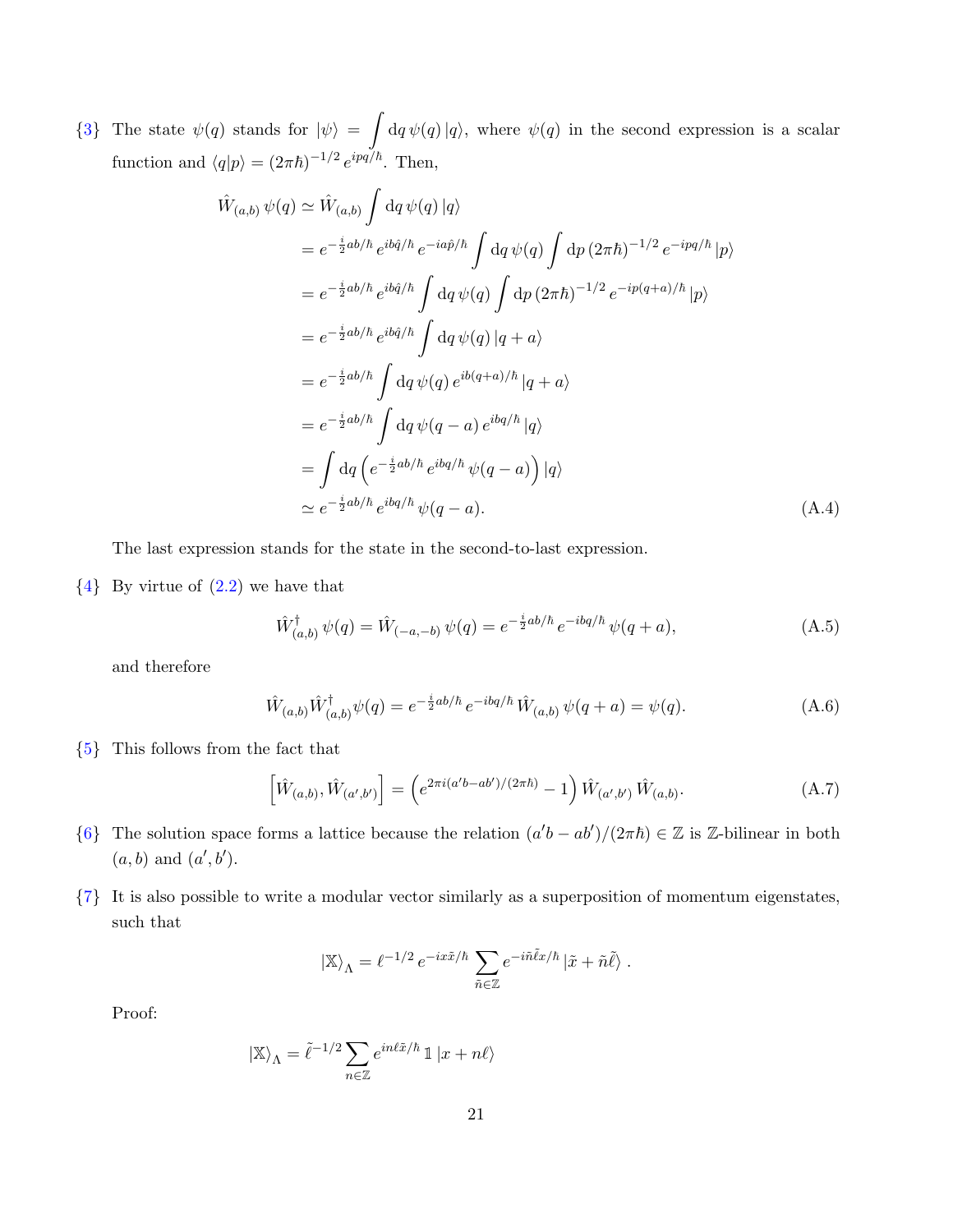$$
= \tilde{\ell}^{-1/2} \int_{\mathbb{R}} dp \sum_{n \in \mathbb{Z}} e^{in\ell \tilde{x}/\hbar} |p\rangle \langle p|x + n\ell \rangle
$$
  
\n
$$
= (2\pi \hbar/\ell)^{-1/2} \int_{\mathbb{R}} dp \sum_{n \in \mathbb{Z}} e^{in\ell \tilde{x}/\hbar} |p\rangle \frac{1}{\sqrt{2\pi \hbar}} e^{-ip(x + n\ell)/\hbar}
$$
  
\n
$$
= \frac{\sqrt{\ell}}{2\pi \hbar} \int_{\mathbb{R}} dp e^{-ipx/\hbar} |p\rangle \sum_{n \in \mathbb{Z}} e^{in\ell(\tilde{x} - p)/\hbar}
$$
  
\n
$$
= \frac{\sqrt{\ell}}{2\pi \hbar} \int_{\mathbb{R}} dp e^{-ipx/\hbar} |p\rangle \sum_{\tilde{n} \in \mathbb{Z}} (2\pi \hbar/\ell) \delta(\tilde{x} - p + \tilde{n} (2\pi \hbar/\ell))
$$
  
\n
$$
= \ell^{-1/2} e^{-ix\tilde{x}/\hbar} \sum_{\tilde{n} \in \mathbb{Z}} e^{-i\tilde{n}\tilde{\ell}x/\hbar} |\tilde{x} + \tilde{n}\tilde{\ell}\rangle
$$

<span id="page-22-0"></span>{[8](#page-6-5)} Proof:

$$
|\mathbb{X} + \mathbb{K}\rangle_{\Lambda} = \tilde{\ell}^{-1/2} \sum_{n \in \mathbb{Z}} e^{in\ell(\tilde{x} + \tilde{k})/\hbar} |x + k + n\ell\rangle
$$

$$
= \tilde{\ell}^{-1/2} \sum_{n \in \mathbb{Z}} e^{in\ell\tilde{x}/\hbar} |x + k + n\ell\rangle
$$

$$
= \tilde{\ell}^{-1/2} \sum_{n \in \mathbb{Z}} e^{i(n\ell - k)\tilde{x}/\hbar} |x + n\ell\rangle
$$

$$
= e^{-ik\tilde{x}/\hbar} |\mathbb{X}\rangle_{\Lambda}
$$

<span id="page-22-1"></span>{[9](#page-7-3)} Proof:

$$
\hat{W}_{(a,b)} | \mathbb{X} \rangle_{\Lambda} = e^{-\frac{i}{2}ab/\hbar} e^{ib\hat{q}/\hbar} e^{-ia\hat{p}/\hbar} \ell^{-1/2} \sum_{\tilde{n} \in \mathbb{Z}} e^{-i(\tilde{x} + \tilde{n}\tilde{\ell})x/\hbar} |\tilde{x} + \tilde{n}\tilde{\ell} \rangle
$$
\n
$$
= e^{-\frac{i}{2}ab/\hbar} e^{ib\hat{q}/\hbar} \ell^{-1/2} \sum_{\tilde{n} \in \mathbb{Z}} e^{-i(\tilde{x} + \tilde{n}\tilde{\ell})(x + a)/\hbar} |\tilde{x} + \tilde{n}\tilde{\ell} \rangle
$$
\n
$$
= e^{-\frac{i}{2}ab/\hbar} e^{ib\hat{q}/\hbar} |\mathbb{X} + (a, 0) \rangle_{\Lambda}
$$
\n
$$
= e^{-\frac{i}{2}ab/\hbar} e^{ib\hat{q}/\hbar} \tilde{\ell}^{-1/2} \sum_{n \in \mathbb{Z}} e^{in\ell\tilde{x}/\hbar} |x + a + n\ell \rangle
$$
\n
$$
= e^{-\frac{i}{2}ab/\hbar} \tilde{\ell}^{-1/2} \sum_{n \in \mathbb{Z}} e^{in\ell\tilde{x}/\hbar} e^{ib(x + a + n\ell)/\hbar} |x + a + n\ell \rangle
$$
\n
$$
= e^{\frac{i}{2}ab/\hbar} e^{ibx/\hbar} \tilde{\ell}^{-1/2} \sum_{n \in \mathbb{Z}} e^{in\ell(\tilde{x} + b)/\hbar} |x + a + n\ell \rangle
$$
\n
$$
= e^{\frac{i}{2}ab/\hbar} e^{ibx/\hbar} |\mathbb{X} + (a, b) \rangle_{\Lambda} .
$$

The previous identity,  $\hat{W}_{\mathbb{K}}|\mathbb{X}\rangle_{\Lambda} = e^{\frac{i}{2}k\tilde{k}/\hbar}e^{i(\tilde{k}x-k\tilde{x})/\hbar}|\mathbb{X}\rangle_{\Lambda}$ , follows from this more general identity, together with the quasi-periodicity relation.

<span id="page-22-2"></span>{[10](#page-7-4)} Since the combination  $|\mathbb{X} \times \mathbb{X}|$ <sub>A</sub> is periodic, we can evaluate the right-hand side of this decomposition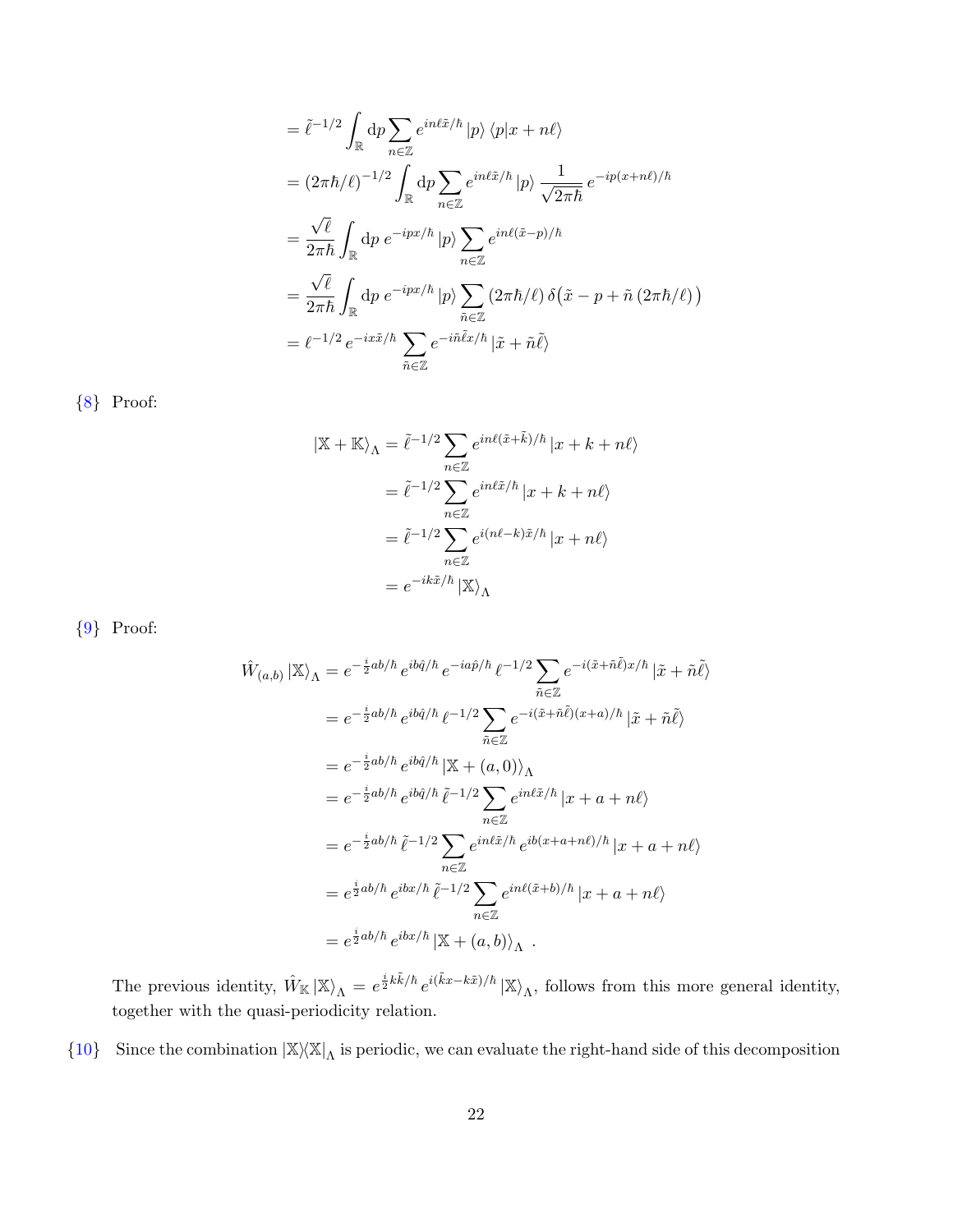of the identity on an arbitrary modular cell of size  $\ell \times \tilde{\ell}.$  We find

Z

$$
\int_{T_{\Lambda}} d^2 \mathbb{X} |\mathbb{X} \rangle \langle \mathbb{X} |_{\Lambda} = \int_0^{\ell} dx \int_0^{\tilde{\ell}} d\tilde{x} |\mathbb{X} \rangle \langle \mathbb{X} |_{\Lambda}
$$
  
\n
$$
= \tilde{\ell}^{-1} \int_0^{\ell} dx \int_0^{\tilde{\ell}} d\tilde{x} \sum_{n \in \mathbb{Z}} \sum_{n' \in \mathbb{Z}} e^{in\ell \tilde{x}/\hbar} e^{-in\ell' \tilde{x}/\hbar} |x + n\ell \rangle \langle x + n\ell' |
$$
  
\n
$$
= \tilde{\ell}^{-1} \int_0^{\ell} dx \int_0^{\tilde{\ell}} d\tilde{x} \sum_{n \in \mathbb{Z}} \sum_{m \in \mathbb{Z}} e^{i\ell m \tilde{x}/\hbar} |x + n\ell \rangle \langle x + (n - m)\ell |
$$
  
\n
$$
= \tilde{\ell}^{-1} \int_0^{\ell} dx \sum_{n \in \mathbb{Z}} \sum_{m \in \mathbb{Z}} |x + n\ell \rangle \langle x + (n - m)\ell | \int_0^{\tilde{\ell}} d\tilde{x} e^{i\ell m \tilde{x}/\hbar}
$$
  
\n
$$
= \tilde{\ell}^{-1} \int_0^{\ell} dx \sum_{n \in \mathbb{Z}} \sum_{m \in \mathbb{Z}} |x + n\ell \rangle \langle x + (n - m)\ell | \tilde{\ell} \delta_{m,0}
$$
  
\n
$$
= \int_0^{\ell} dx \sum_{n \in \mathbb{Z}} |x + n\ell \rangle \langle x + n\ell |
$$
  
\n
$$
= \int_{\mathbb{R}} dx |x| \rangle \langle x| = 1.
$$

<span id="page-23-0"></span>{[11](#page-7-5)} Proof:

$$
\langle \mathbb{X}' | \mathbb{X} \rangle_{\Lambda} = \tilde{\ell}^{-1} \sum_{n' \in \mathbb{Z}} \sum_{n \in \mathbb{Z}} e^{-in\ell' \tilde{x}'/\hbar} e^{in\ell \tilde{x}/\hbar} \langle x' + n\ell' | x + n\ell \rangle
$$
  
\n
$$
= \tilde{\ell}^{-1} \sum_{n' \in \mathbb{Z}} \sum_{n \in \mathbb{Z}} e^{-in\ell' \tilde{x}'/\hbar} e^{in\ell \tilde{x}/\hbar} \delta(x' - x + (n' - n)\ell)
$$
  
\n
$$
= \tilde{\ell}^{-1} \sum_{n' \in \mathbb{Z}} \sum_{n \in \mathbb{Z}} e^{-in\ell' \tilde{x}'/\hbar} e^{i\ell (n' - n)\tilde{x}/\hbar} \delta(x' - x + n\ell)
$$
  
\n
$$
= \tilde{\ell}^{-1} \sum_{n \in \mathbb{Z}} e^{-in\ell \tilde{x}/\hbar} \delta(x' - x + n\ell) \sum_{n' \in \mathbb{Z}} e^{-in\ell' (\tilde{x}' - \tilde{x})/\hbar}
$$
  
\n
$$
= \tilde{\ell}^{-1} \sum_{n \in \mathbb{Z}} e^{-in\ell \tilde{x}/\hbar} \delta(x' - x + n\ell) \sum_{\tilde{n} \in \mathbb{Z}} \tilde{\ell} \delta(\tilde{x}' - \tilde{x} + \tilde{n}\tilde{\ell})
$$
  
\n
$$
= \sum_{\mathbb{K} \in \Lambda} e^{-ik \tilde{x}/\hbar} \delta^2(\mathbb{X}' - \mathbb{X} + \mathbb{K}).
$$

The set  $\{|\mathbb{X}\rangle \mid \mathbb{X} \in T_{\Lambda}\}\$  is thus "orthonormal" in the sense that  $\langle \mathbb{X}' | \mathbb{X} \rangle_{\Lambda} = \delta^2(\mathbb{X}' - \mathbb{X})$  for  $\mathbb{X}, \mathbb{X}' \in T_{\Lambda}$ .

<span id="page-23-1"></span>{[12](#page-7-6)} Proof:

$$
\hat{q} |\psi\rangle_{\Lambda} = \hat{q} \int_{T_{\Lambda}} d^2 \mathbb{X} \psi(\mathbb{X}) |\mathbb{X}\rangle_{\Lambda}
$$
  
=  $\hat{q} \int_{T_{\Lambda}} d^2 \mathbb{X} \psi(\mathbb{X}) \tilde{\ell}^{-1/2} \sum_{n \in \mathbb{Z}} e^{in\ell \tilde{x}/\hbar} |x + n\ell\rangle$   
=  $\int_{T_{\Lambda}} d^2 \mathbb{X} \psi(\mathbb{X}) \tilde{\ell}^{-1/2} \sum_{n \in \mathbb{Z}} e^{in\ell \tilde{x}/\hbar} (x + n\ell) |x + n\ell\rangle$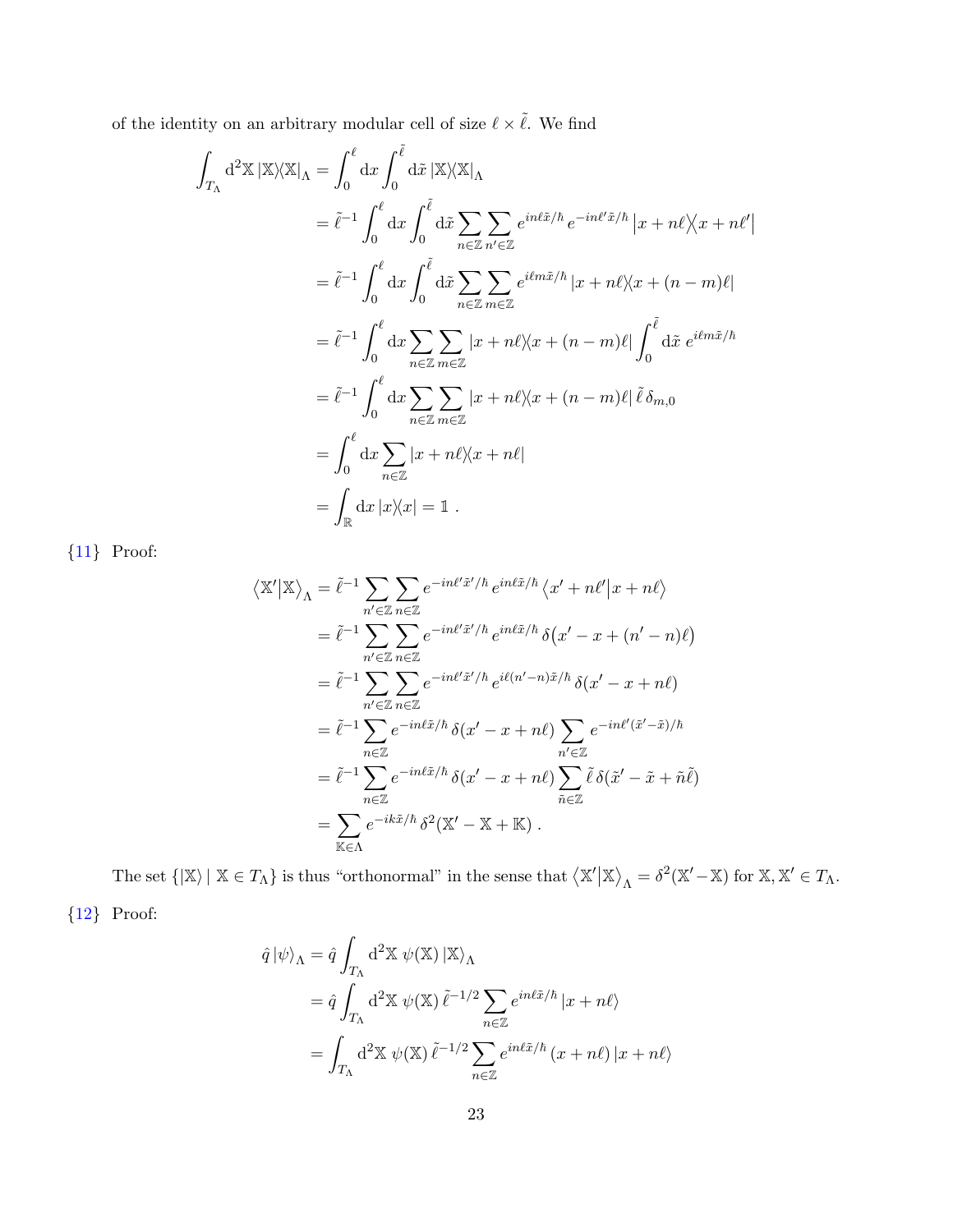$$
= \int_{T_{\Lambda}} d^2 \mathbb{X} \psi(\mathbb{X}) \tilde{\ell}^{-1/2} (x - i\hbar \partial_{\tilde{x}}) \sum_{n \in \mathbb{Z}} e^{in\ell \tilde{x}/\hbar} |x + n\ell \rangle
$$
  
= 
$$
\int_{T_{\Lambda}} d^2 \mathbb{X} (x \psi(\mathbb{X}) + i\hbar \partial_{\tilde{x}} \psi(\mathbb{X})) |\mathbb{X}\rangle_{\Lambda}
$$

and

$$
\hat{p} |\psi\rangle_{\Lambda} = \hat{p} \int_{T_{\Lambda}} d^2 \mathbb{X} \psi(\mathbb{X}) |\mathbb{X}\rangle_{\Lambda}
$$
\n
$$
= \hat{p} \int_{T_{\Lambda}} d^2 \mathbb{X} \psi(\mathbb{X}) \ell^{-1/2} \sum_{\tilde{n} \in \mathbb{Z}} e^{-i(\tilde{x} + \tilde{n}\tilde{\ell})x/\hbar} |\tilde{x} + \tilde{n}\tilde{\ell}\rangle
$$
\n
$$
= \int_{T_{\Lambda}} d^2 \mathbb{X} \psi(\mathbb{X}) \ell^{-1/2} \sum_{\tilde{n} \in \mathbb{Z}} e^{-i(\tilde{x} + \tilde{n}\tilde{\ell})x/\hbar} (\tilde{x} + \tilde{n}\tilde{\ell}) |\tilde{x} + \tilde{n}\tilde{\ell}\rangle
$$
\n
$$
= \int_{T_{\Lambda}} d^2 \mathbb{X} \psi(\mathbb{X}) \ell^{-1/2} (i\hbar \partial_x) \sum_{\tilde{n} \in \mathbb{Z}} e^{-i(\tilde{x} + \tilde{n}\tilde{\ell})x/\hbar} |\tilde{x} + \tilde{n}\tilde{\ell}\rangle
$$
\n
$$
= \int_{T_{\Lambda}} d^2 \mathbb{X} (-i\hbar \partial_x \psi(\mathbb{X})) |\mathbb{X}\rangle_{\Lambda} .
$$

We also show that the operators  $\hat{q}$  and  $\hat{p}$  preserve the section condition [\(2.18\)](#page-7-1): For any K =  $(k, \tilde{k}) \in$  $\Lambda$ , we have

$$
(\hat{q}\psi)(\mathbb{X} + \mathbb{K}) = (x + k)\psi(\mathbb{X} + \mathbb{K}) + i\hbar \partial_{\tilde{x}}\psi(\mathbb{X} + \mathbb{K})
$$
  
=  $(x + k) e^{ik\tilde{x}/\hbar} \psi(\mathbb{X}) + i\hbar \partial_{\tilde{x}} \left(e^{ik\tilde{x}/\hbar} \psi(\mathbb{X})\right) = e^{ik\tilde{x}/\hbar} (\hat{q}\psi)(\mathbb{X})$ 

and

$$
(\hat{p}\psi)(\mathbb{X} + \mathbb{K}) = -i\hbar \partial_x \psi(\mathbb{X} + \mathbb{K}) = -i\hbar \partial_x \left( e^{ik\tilde{x}/\hbar} \psi(\mathbb{X}) \right) = e^{ik\tilde{x}/\hbar} (\hat{p}\psi)(\mathbb{X}).
$$

# Notes for section 3

<span id="page-24-0"></span>{[13](#page-9-2)} We show  $\varphi_{\mathbb{X}}(\mathbb{Y} + \mathbb{K}) = e^{ik\tilde{y}/\hbar} \varphi_{\mathbb{X}}(\mathbb{Y})$  as follows:

$$
\varphi_{\mathbb{X}}(\mathbb{Y} + \mathbb{K}) = \begin{cases} e^{i(y+k-x)\tilde{x}/\hbar}, & \text{if } \mathbb{Y} + \mathbb{K} - \mathbb{X} \in \Lambda, \\ 0, & \text{otherwise} \end{cases}
$$
  
= 
$$
\begin{cases} e^{ik\tilde{x}/\hbar} e^{i(y-x)\tilde{x}/\hbar}, & \text{if } \mathbb{Y} - \mathbb{X} \in \Lambda, \\ 0, & \text{otherwise} \end{cases}
$$
  
= 
$$
\begin{cases} e^{ik\tilde{y}/\hbar} e^{i(y-x)\tilde{x}/\hbar}, & \text{if } \mathbb{Y} - \mathbb{X} \in \Lambda, \\ 0, & \text{otherwise} \end{cases}
$$
  
= 
$$
e^{ik\tilde{y}/\hbar} \varphi_{\mathbb{X}}(\mathbb{Y}).
$$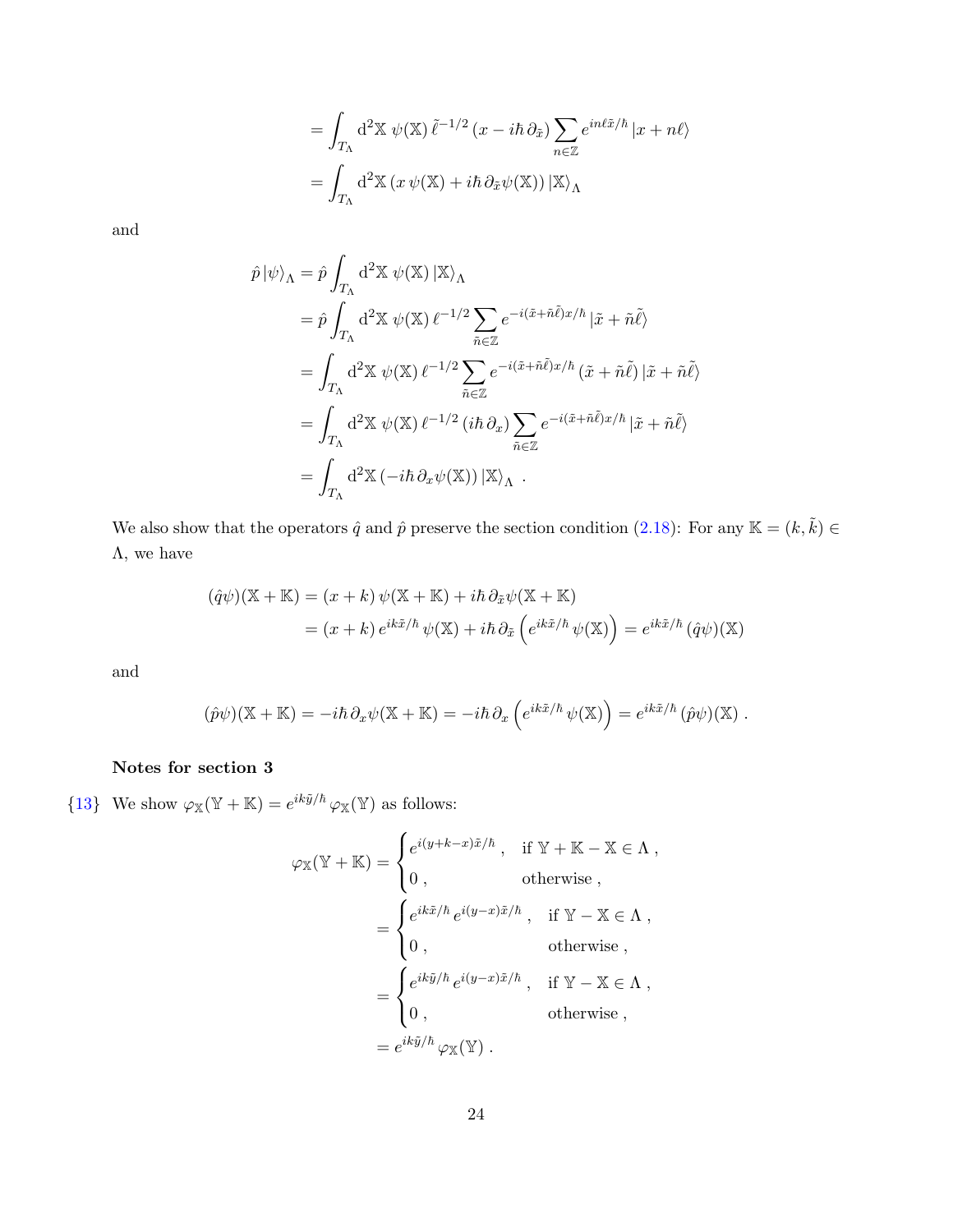<span id="page-25-0"></span>{[14](#page-9-3)} Another useful property of the functions  $\varphi_{\mathbb{X}}$  is that for any  $(a, b) \in \mathbb{R}^2$ ,

<span id="page-25-4"></span>
$$
\varphi_{\mathbb{X}}(\mathbb{Y} + (a, b)) = e^{i(y+a-x)b/\hbar} \varphi_{\mathbb{X} - (a,b)}(\mathbb{Y}) . \tag{A.8}
$$

Proof:

$$
\varphi_{\mathbb{X}}(\mathbb{Y} + (a, b)) = \begin{cases} e^{i(y+a-x)\tilde{x}/\hbar} , & \text{if } \mathbb{Y} + (a, b) - \mathbb{X} \in \Lambda , \\ 0 , & \text{otherwise} , \end{cases}
$$
  
= 
$$
\begin{cases} e^{i(y+a-x)b/\hbar} e^{i(y-(x-a))(\tilde{x}-b)/\hbar} , & \text{if } \mathbb{Y} - (\mathbb{X} - (a, b)) \in \Lambda , \\ 0 , & \text{otherwise} , \end{cases}
$$
  
= 
$$
e^{i(y+a-x)b/\hbar} \varphi_{\mathbb{X} - (a,b)}(\mathbb{Y}) .
$$

<span id="page-25-1"></span> ${15}$  ${15}$  ${15}$  Proof:

$$
\varphi_{\mathbb{X} + \mathbb{K}}(\mathbb{Y}) = \begin{cases} e^{i(y-x-k)(\tilde{x} + \tilde{k})/\hbar}, & \text{if } \mathbb{Y} - (\mathbb{X} + \mathbb{K}) \in \Lambda, \\ 0, & \text{otherwise} \end{cases}
$$
  
= 
$$
\begin{cases} e^{i(y-x-k)\tilde{k}/\hbar} e^{-ik\tilde{x}/\hbar} e^{i(y-x)\tilde{x}/\hbar}, & \text{if } \mathbb{Y} - \mathbb{X} \in \Lambda, \\ 0, & \text{otherwise} \end{cases}
$$
  
= 
$$
e^{-ik\tilde{x}/\hbar} \varphi_{\mathbb{X}}(\mathbb{Y}).
$$

<span id="page-25-2"></span>{[16](#page-10-4)} Proof:

$$
\hat{W}_{(a,b)}\hat{W}_{(a',b')} \varphi_{\mathbb{X}} = e^{\frac{i}{2}a'b'/\hbar} e^{ib'x/\hbar} \hat{W}_{(a,b)} \varphi_{\mathbb{X}+(a',b')}
$$
\n
$$
= e^{\frac{i}{2}a'b'/\hbar} e^{ib'x/\hbar} e^{\frac{i}{2}ab/\hbar} e^{ib(x+a')/\hbar} \varphi_{\mathbb{X}+(a,b)+(a',b')}
$$
\n
$$
= e^{\frac{i}{2}(ba'-ab')/\hbar} e^{\frac{i}{2}(a+a')(b+b')/\hbar} e^{i(b+b')x/\hbar} \varphi_{\mathbb{X}+(a+a',b+b')}
$$
\n
$$
= e^{\frac{i}{2}(ba'-ab')/\hbar} \hat{W}_{(a+a',b+b')} \varphi_{\mathbb{X}}.
$$

<span id="page-25-3"></span>{[17](#page-10-5)} Proof:

$$
\langle \hat{W}_{(a,b)} \varphi_{\mathbb{X}}, \varphi_{\mathbb{X}'} \rangle = \sum_{\mathbb{Y}} \left( (\hat{W}_{(a,b)} \varphi_{\mathbb{X}})(\mathbb{Y}) \right)^* \varphi_{\mathbb{X}'}(\mathbb{Y})
$$
  
\n
$$
= \sum_{\mathbb{Y}} \left( e^{\frac{i}{2}ab/\hbar} e^{ibx/\hbar} \varphi_{\mathbb{X}+(a,b)}(\mathbb{Y}) \right)^* \varphi_{\mathbb{X}'}(\mathbb{Y})
$$
  
\n
$$
\stackrel{(A.8)}{=} \sum_{\mathbb{Y}} \left( e^{-\frac{i}{2}ab/\hbar} e^{iby/\hbar} \varphi_{\mathbb{X}}(\mathbb{Y} - (a, b)) \right)^* \varphi_{\mathbb{X}'}(\mathbb{Y})
$$
  
\n
$$
= \sum_{\mathbb{Y}} \left( e^{\frac{i}{2}ab/\hbar} e^{iby/\hbar} \varphi_{\mathbb{X}}(\mathbb{Y}) \right)^* \varphi_{\mathbb{X}'}(\mathbb{Y} + (a, b))
$$
  
\n
$$
= \sum_{\mathbb{Y}} \varphi_{\mathbb{X}}(\mathbb{Y})^* e^{-\frac{i}{2}ab/\hbar} e^{-iby/\hbar} \varphi_{\mathbb{X}'}(\mathbb{Y} + (a, b))
$$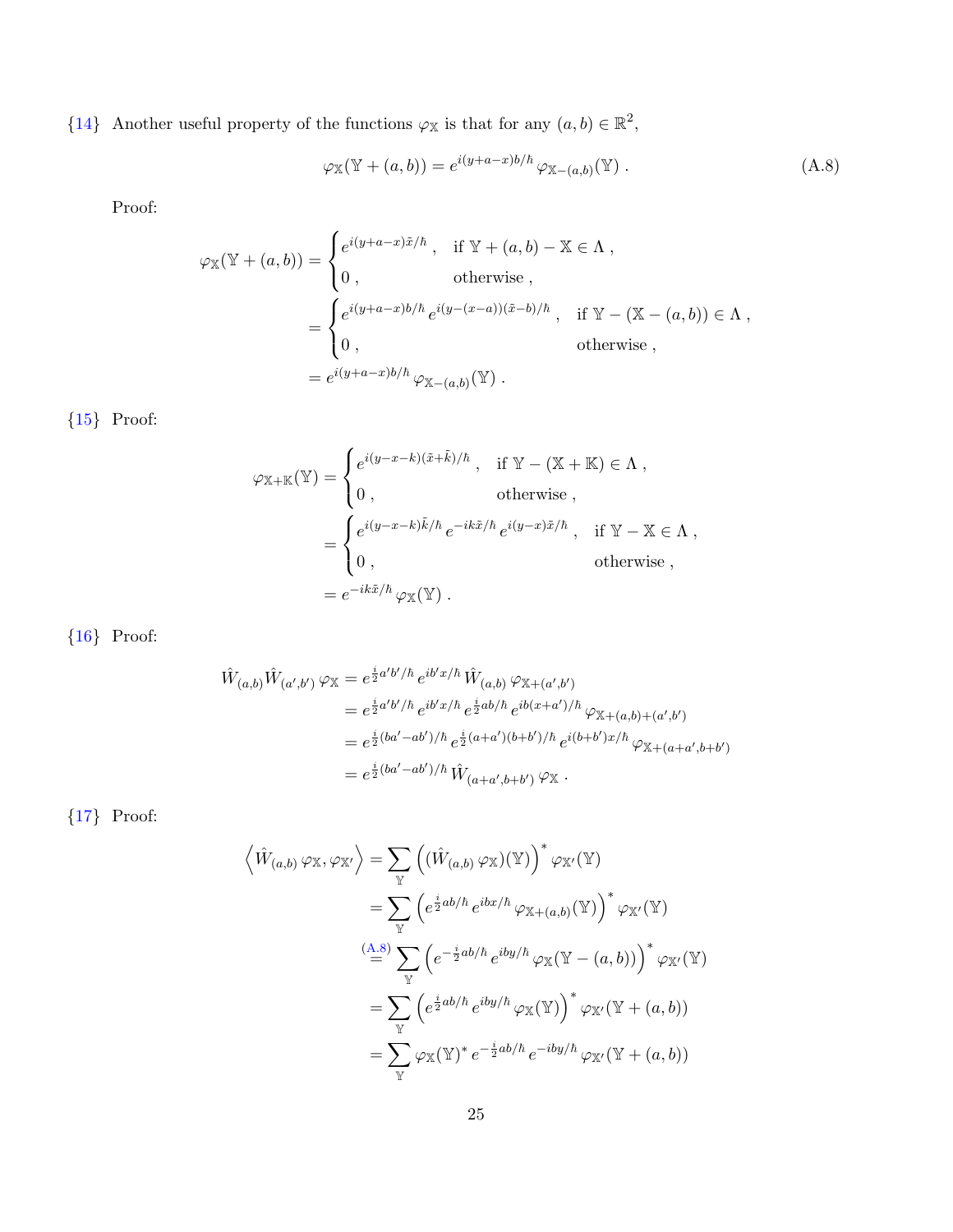$$
\begin{split} &\stackrel{(A.8)}{=} \sum_{\mathbb{Y}} \varphi_{\mathbb{X}}(\mathbb{Y})^* e^{\frac{i}{2}ab/\hbar} e^{-ix'b/\hbar} \varphi_{\mathbb{X}'-(a,b)}(\mathbb{Y}) \\ &= \sum_{\mathbb{Y}} \varphi_{\mathbb{X}}(\mathbb{Y})^* \hat{W}_{(-a,-b)} \varphi_{\mathbb{X}'}(\mathbb{Y}) \\ &= \left\langle \varphi_{\mathbb{X}}, \hat{W}_{(-a,-b)} \varphi_{\mathbb{X}'} \right\rangle . \end{split}
$$

#### Notes for section 5

- <span id="page-26-0"></span>{[18](#page-12-1)} There are multiple reasons for this. First, the modified operators  $\hat{q}$  and  $\hat{p}$  at the scale  $\ell$  and  $\tilde{\ell}$  will belong to the subalgebra  $W_{\Lambda}$  and therefore commute, which is undesirable. Second, we want to be able to take the limits  $\lambda \to 0$  and  $\tilde{\lambda} \to 0$  independently, but the scales  $\ell$  and  $\tilde{\ell}$  are constrained to satisfy  $\ell \ell = 2\pi \hbar$ . Finally, for the sake of generality, we would like to consider an arbitrary scale pair  $(\lambda, \tilde{\lambda})$ , which can be taken at the end of the calculations to be equal to  $(\ell, \tilde{\ell})$  if it turns out to be desirable.
- <span id="page-26-1"></span>{[19](#page-12-2)} Let's visualize the definition [\(5.2\)](#page-12-3) with an example. We consider a single direction for simplicity. Case 1 - irrational scale ratio: Let  $\ell = 1$  and  $\lambda = 1/2$ √ 2. Then, the lattice points have coordinates of the form  $x_n = x_0 + n/\sqrt{2} \pmod{1}$  for  $n \in \mathbb{Z}$ . This is an infinite lattice on a compact space (w.r.t. continuum topology).

Case 2 - rational scale ratio: Let  $\ell = 1$  and  $\lambda = 2/5$ . Then, we get a finite lattice at the points  $x_n = x_0 + n/5 \pmod{1}$  for  $n = 0, ..., 4$ . This is a finite lattice.

<span id="page-26-2"></span>{[20](#page-13-2)} These definitions are motivated by the Taylor expansion of trigonometric functions. For example,

$$
\frac{\hbar^2}{\lambda^2} \left( 2 - \hat{W}_{(\lambda,0)} - \hat{W}_{(-\lambda,0)} \right) \stackrel{\omega}{=} \frac{\hbar^2}{\lambda^2} \left( 2 - e^{-i\lambda \hat{p}/\hbar} - e^{i\lambda \hat{p}/\hbar} \right)
$$

$$
= \frac{2\hbar^2}{\lambda^2} \left( 1 - \cos(\lambda \hat{p}/\hbar) \right)
$$

$$
= \hat{p^2} + \mathcal{O}((\lambda p/\hbar)^2) .
$$

We used the symbol "  $=$  " to indicate that the corresponding equation is only a formal writing, since the operator  $\hat{p}$  does not exist. We also infer from this calculation that the approximation is valid only in the regime  $p \ll \hbar/\lambda$ .

<span id="page-26-3"></span> $\{21\}$  $\{21\}$  $\{21\}$  We shall prove the uniqueness of the expression [\(5.7\)](#page-14-5). Let's define a lattice  $\bar{\mathcal{L}}_{\mathbb{X}_{\alpha}}^{(\lambda,\tilde{\lambda})}$  $\mathbb{X}_0^{(\lambda,\lambda)} \subset \mathbb{R}^2$  for any  $\mathbb{X}_0 \in \mathbb{R}^2$  as

$$
\bar{\mathcal{L}}_{\mathbb{X}_0}^{(\lambda,\tilde{\lambda})} \equiv \left\{ \mathbb{Y} \in \mathbb{R}^2 : \exists n, \tilde{n} \in \mathbb{Z} : \mathbb{Y} = \mathbb{X}_0 + (n\lambda, \tilde{n}\tilde{\lambda}) \right\} .
$$

Assuming that  $\lambda/\ell$  and  $\tilde{\lambda}/\tilde{\ell}$  are irrational numbers, there is a bijective mapping between the lattices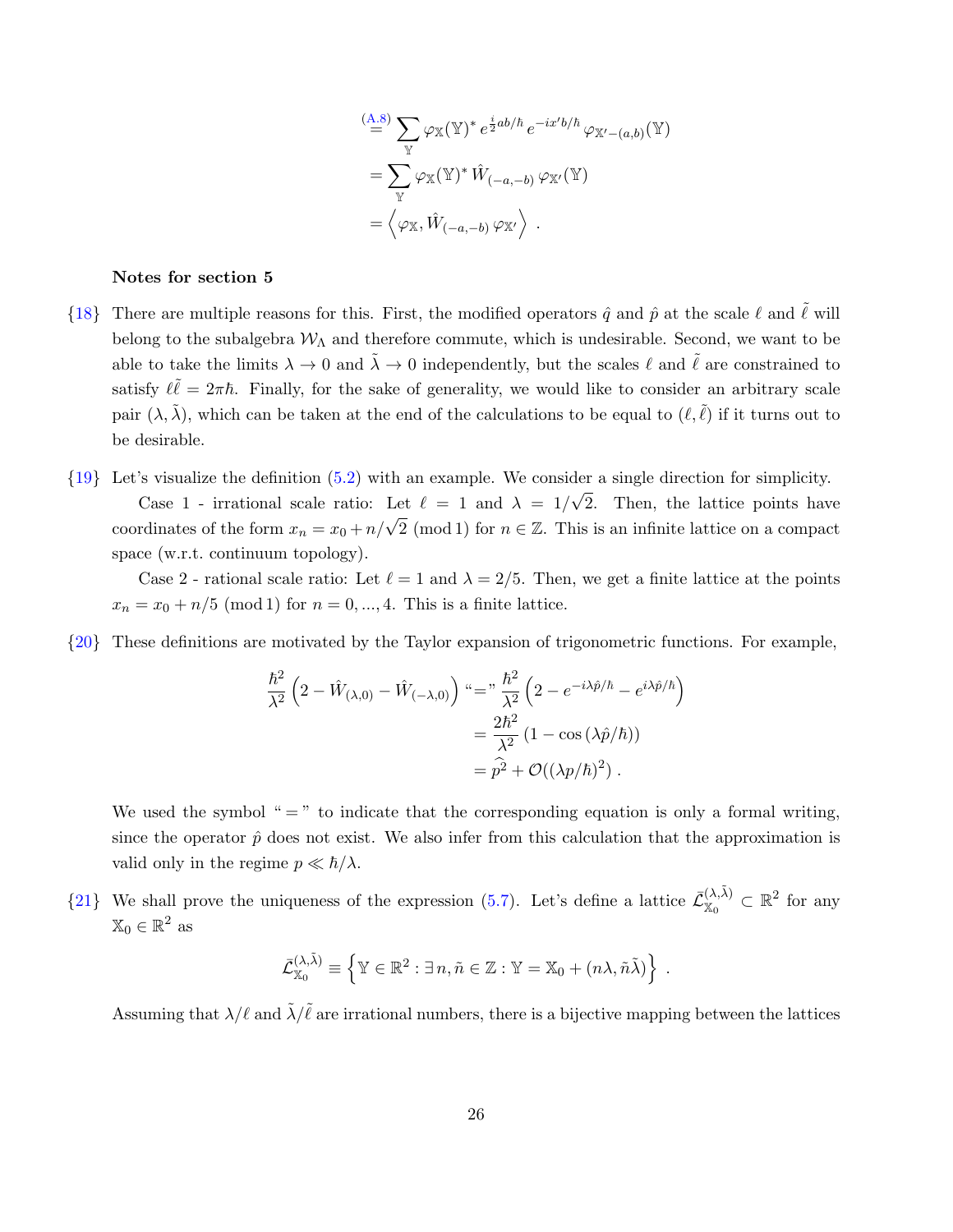$\bar{\mathcal{L}}_{\mathbb{X}_0}^{(\lambda,\tilde\lambda)}$  $\mathcal{L}_{\mathbb{X}_0}^{(\lambda,\tilde{\lambda})} \subset \mathbb{R}^2$  and  $\mathcal{L}_{\mathbb{X}_0}^{\Lambda,(\lambda,\tilde{\lambda})}$  $X_0^{(\lambda,\lambda)} \subset T_\Lambda$  that is given by

$$
\begin{aligned} \Pi: \bar{\mathcal{L}}_{\mathbb{X}_0}^{(\lambda, \tilde{\lambda})} &\to \mathcal{L}_{\mathbb{X}_0}^{\Lambda, (\lambda, \tilde{\lambda})} \\ &\mathbb{Y} &\mapsto \mathbb{Y} \pmod{\Lambda}\ . \end{aligned}
$$

Moreover, the basis elements satisfy the relation [\(3.3\)](#page-10-1), i.e. the states  $\varphi_{\mathbb{Y}}$  and  $\varphi_{\Pi(\mathbb{Y})}$  are linearly de- $\text{pendent for any }\mathbb{Y}\in\mathbb{R}^2. \text{ Since } \Big\{\varphi_{\mathbb{Y}}: \mathbb{Y}\in\mathcal{L}^{\Lambda, (\lambda,\tilde\lambda)}_{\mathbb{X}_0} \Big\} \text{ is a basis of the superselectron sector } \mathcal{H}^{\Lambda, (\lambda,\tilde\lambda),\mathbb{X}_0}_{\text{MP}},$ the set  $\big\{\varphi_{\mathbb{Y}} : \mathbb{Y} \in \overline{\mathcal{L}}_{\mathbb{X}_{\alpha}}^{(\lambda,\tilde{\lambda})}\big\}$  $\begin{Bmatrix}\n\langle \lambda, \lambda \rangle \\
\chi_0\n\end{Bmatrix}$  is also a basis. Hence, the expression [\(5.7\)](#page-14-5) is simply a decomposition of a state in this basis, which is unique.

<span id="page-27-0"></span>{[22](#page-16-3)} For this lengthy rewriting, we act with the regularized Hamiltonian operator on the state [\(5.21\)](#page-16-1), then rearrange and relabel the terms of the sum, and finally use the quasi-periodicity of  $\varphi$ . This gives

$$
\hat{H}_{(\lambda,\tilde{\lambda})} \psi = \sum_{n=0}^{N-1} \sum_{\tilde{n}=0}^{\tilde{N}-1} A_{n,\tilde{n}} \left( \frac{\hbar^2}{2m\lambda^2} \left( 2\varphi_{\chi_0+(n\lambda,\tilde{n}\tilde{\lambda})} - \varphi_{\chi_0+(n+1)\lambda,\tilde{n}\tilde{\lambda}} - \varphi_{\chi_0+(n-1)\lambda,\tilde{n}\tilde{\lambda}} \right) \right) \n+ \frac{m\omega^2 \hbar^2}{2\tilde{\lambda}^2} \left( 2\varphi_{\chi_0+(n\lambda,\tilde{n}\tilde{\lambda})} - e^{i\tilde{\lambda}(x_0+n\lambda)/\hbar} \varphi_{\chi_0+(n\lambda,(\tilde{n}+1)\tilde{\lambda})} \right) \n- e^{-i\tilde{\lambda}(x_0+n\lambda)/\hbar} \varphi_{\chi_0+(n\lambda,(\tilde{n}-1)\tilde{\lambda})} \right) \n= \sum_{n=0}^{N-1} \sum_{\tilde{n}=0}^{\tilde{N}-1} A_{n,\tilde{n}} \left( \frac{\hbar^2}{m\lambda^2} + \frac{m\omega^2 \hbar^2}{\tilde{\lambda}^2} \right) \varphi_{\chi_0+(n\lambda,\tilde{n}\tilde{\lambda})} \n- \frac{\hbar^2}{2m\lambda^2} \left( \sum_{n=0}^{N-2} \sum_{\tilde{n}=0}^{\tilde{N}-1} A_{n,\tilde{n}} \varphi_{\chi_0+(n+1)\lambda,\tilde{n}\tilde{\lambda}} + A_{N-1,\tilde{n}} \varphi_{\chi_0+(N\lambda,\tilde{n}\tilde{\lambda})} \right) \n- \frac{\hbar^2}{2m\lambda^2} \left( \sum_{n=1}^{N-1} \sum_{\tilde{n}=0}^{\tilde{N}-1} A_{n,\tilde{n}} \varphi_{\chi_0+(n-1)\lambda,\tilde{n}\tilde{\lambda}} + A_{0,\tilde{n}} \varphi_{\chi_0+(-\lambda,\tilde{n}\tilde{\lambda})} \right) \n- \frac{m\omega^2 \hbar^2}{2\tilde{\lambda}^2} \left( \sum_{n=0}^{N-1} \sum_{\tilde{n}=0}^{\tilde{N}-1} A_{n,\tilde{n}} e^{i\tilde{\lambda}(x_0+n\
$$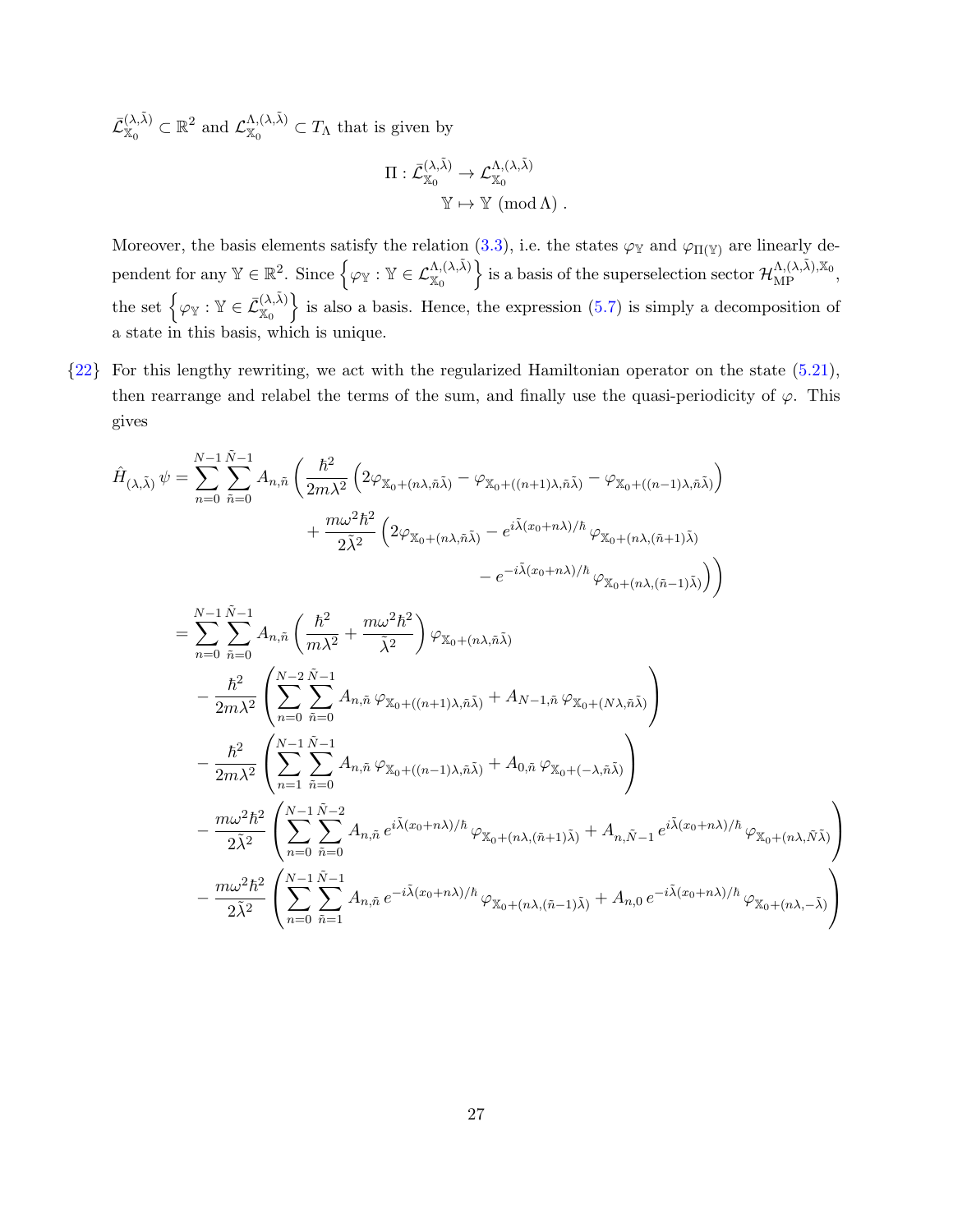$$
\begin{split} & \sum_{n=0}^{N-1} \sum_{\tilde{n}=0}^{\tilde{N}-1} A_{n,\tilde{n}} \left( \frac{\hbar^2}{m\lambda^2} + \frac{m\omega^2\hbar^2}{\tilde{\lambda}^2} \right) \varphi_{\mathbf{X}_0 + (n\lambda,\tilde{n}\tilde{\lambda})} \\ & - \frac{\hbar^2}{2m\lambda^2} \left( \sum_{n=1}^{N-1} \sum_{\tilde{n}=0}^{\tilde{N}-1} A_{n-1,\tilde{n}} \varphi_{\mathbf{X}_0 + (n\lambda,\tilde{n}\tilde{\lambda})} + A_{N-1,\tilde{n}} \varphi_{\mathbf{X}_0 + (0,\tilde{n}\tilde{\lambda}) + (M\ell,0)} \right) \\ & - \frac{\hbar^2}{2m\lambda^2} \left( \sum_{n=0}^{N-1} \sum_{\tilde{n}=0}^{\tilde{N}-1} A_{n+1,\tilde{n}} \varphi_{\mathbf{X}_0 + (n\lambda,\tilde{n}\tilde{\lambda})} + A_{0,\tilde{n}} \varphi_{\mathbf{X}_0 + ((N-1)\lambda,\tilde{n}\tilde{\lambda}) + (-M\ell,0)} \right) \\ & - \frac{m\omega^2\hbar^2}{2\tilde{\lambda}^2} \left( \sum_{n=0}^{N-1} \sum_{\tilde{n}=1}^{\tilde{N}-1} A_{n,\tilde{n}-1} e^{i\tilde{\lambda}(x_0+n\lambda)/\hbar} \varphi_{\mathbf{X}_0 + (n\lambda,\tilde{n}\tilde{\lambda})} + A_{n,\tilde{N}-1} e^{i\tilde{\lambda}(x_0+n\lambda)/\hbar} \varphi_{\mathbf{X}_0 + (n\lambda,0) + (0,\tilde{M}\tilde{\ell})} \right) \\ & - \frac{m\omega^2\hbar^2}{2\tilde{\lambda}^2} \left( \sum_{n=0}^{N-1} \sum_{\tilde{n}=0}^{\tilde{N}-1} A_{n,\tilde{n}+1} e^{-i\tilde{\lambda}(x_0+n\lambda)/\hbar} \varphi_{\mathbf{X}_0 + (n\lambda,\tilde{n}\tilde{\lambda})} + A_{n,0} e^{-i\tilde{\lambda}(x_0+n\lambda)/\hbar} \varphi_{\mathbf{X}_0 + (n\lambda,0) + (0,\tilde{M}\tilde{\ell})} \right) \\ &
$$

With this rewriting of the action of the Hamiltonian, we can see that the coefficients  $A_{n,\tilde{n}}$  can be defined to satisfy

<span id="page-28-1"></span>
$$
A_{-1,\tilde{n}} \equiv A_{N-1,\tilde{n}} \, e^{-iN\lambda(\tilde{x}_0 + \tilde{n}\tilde{\lambda})/\hbar},\tag{A.10a}
$$

$$
A_{N,\tilde{n}} \equiv A_{0,\tilde{n}} \, e^{iN\lambda(\tilde{x}_0 + \tilde{n}\tilde{\lambda})/\hbar},\tag{A.10b}
$$

$$
A_{n,-1} \equiv A_{n,\tilde{N}-1},\tag{A.10c}
$$

$$
A_{n,\tilde{N}} \equiv A_{n,0},\tag{A.10d}
$$

which can be written more compactly as the general definition  $(5.22)$ . Then,  $(A.9)$  leads to  $(5.24)$ .

<span id="page-28-0"></span> ${23}$  ${23}$  ${23}$  Since the shift of the parameter  $\mathbb{X}_0$  by a lattice vector maps the solutions we found to the same superselection sector of the Hilbert space, one can question whether we correctly identified all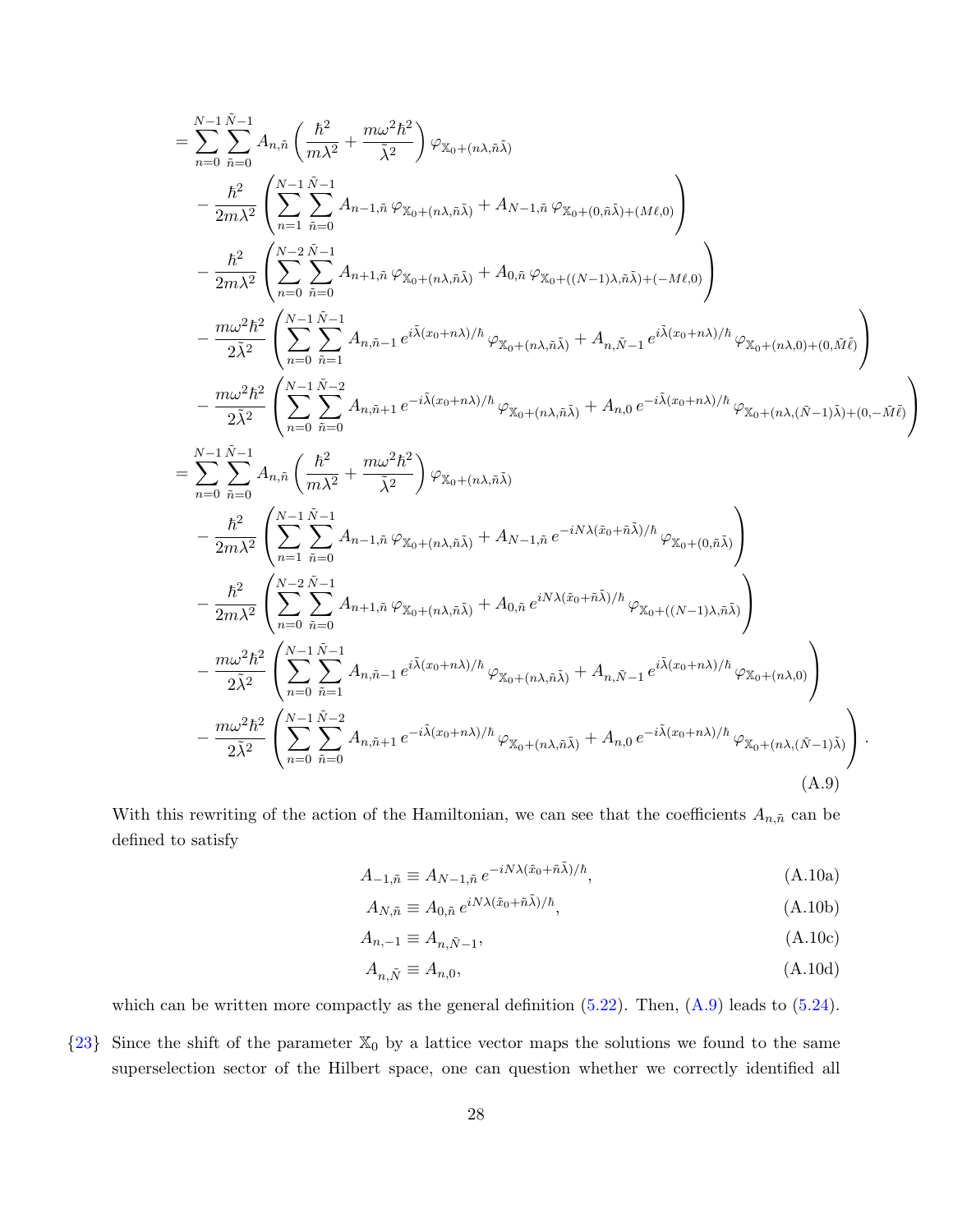possible solutions under the given assumptions, or whether these solutions should have  $M \times \tilde{M}$ different copies. Let's name our solutions as

$$
\psi_{\mathbb{X}_0,k,\tilde{k}} \equiv \sum_{n=0}^{N-1} \sum_{\tilde{n}=0}^{\tilde{N}-1} e^{2\pi i (\tilde{k}n/N - k\tilde{n}/\tilde{N})} e^{in\lambda \tilde{x}_0/\hbar} \varphi_{\mathbb{X}_0 + (n\lambda, \tilde{n}\tilde{\lambda})}.
$$
\n(A.11)

Precisely, the question we investigate here is whether the sets

$$
\left\{\psi_{\mathbb{X}_0,k,\tilde{k}} \mid \tilde{k} = 1, ..., N; k = 1, ..., \tilde{N}\right\} \text{ and } \left\{\psi_{\mathbb{X}_0 + \mathbb{M}, k, \tilde{k}} \mid \tilde{k} = 1, ..., N; k = 1, ..., \tilde{N}\right\}
$$

are linearly dependent for arbitrary values of  $M \in \Lambda$ ? The answer is positive as one finds

$$
\psi_{\mathbb{X}_0 + (m\ell, \tilde{m}\tilde{\ell}), k, \tilde{k}} = e^{-im\ell \tilde{x}_0/\hbar} \psi_{\mathbb{X}_0, k+m\tilde{M}, \tilde{k}+\tilde{m}M}, \qquad (A.12)
$$

for any  $m, \tilde{m} \in \mathbb{Z}$ . Hence, shifting the anchoring point on the modular space by a lattice vector can be interpreted as a permutation of the solutions up to a phase. This confirms that the  $N \times \tilde{N}$ solutions we found are complete.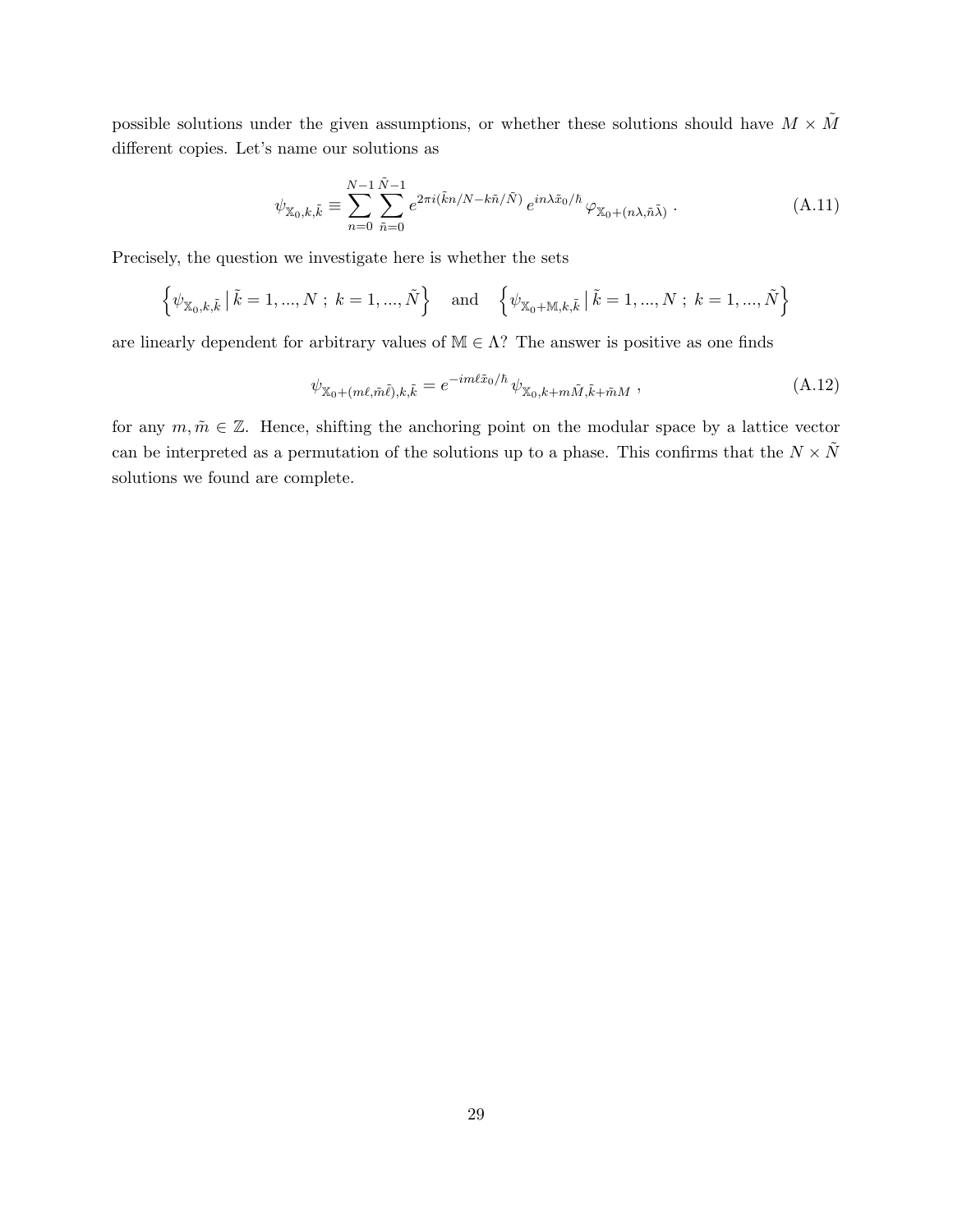# References

- <span id="page-30-0"></span>[1] T. Thiemann, Modern canonical quantum general relativity. Univ. Pr., Cambridge, UK, 2007.
- [2] A. Ashtekar and J. Lewandowski, Background independent quantum gravity: A status report, [Class. Quant. Grav.](http://dx.doi.org/10.1088/0264-9381/21/15/R01) 21 (2004) R53, [[gr-qc/0404018](https://arxiv.org/abs/gr-qc/0404018)].
- <span id="page-30-1"></span>[3] D. Oriti, Levels of spacetime emergence in quantum gravity, [[1807.04875](https://arxiv.org/abs/1807.04875)].
- <span id="page-30-2"></span>[4] R. Penrose, On the gravitization of quantum mechanics 1: Quantum state reduction, [Foundations of Physics](http://dx.doi.org/10.1007/s10701-013-9770-0) 44 (Jan, 2014) 557–575.
- [5] L. Freidel, R. G. Leigh and D. Minic, Quantum gravity, dynamical phase-space and string theory, International Journal of Modern Physics  $D$  23 (Oct, 2014) 1442006.
- <span id="page-30-3"></span>[6] R. Howl, R. Penrose and I. Fuentes, Exploring the unification of quantum theory and general relativity with a bose–einstein condensate, [New Journal of Physics](http://dx.doi.org/10.1088/1367-2630/ab104a) 21 (Apr, 2019) 043047.
- <span id="page-30-4"></span>[7] J. Lewandowski, A. Okołów, H. Sahlmann and T. Thiemann, Uniqueness of diffeomorphism invariant states on holonomy–flux algebras, [Communications in Mathematical Physics](http://dx.doi.org/10.1007/s00220-006-0100-7) 267 [\(Aug, 2006\) 703–733.](http://dx.doi.org/10.1007/s00220-006-0100-7)
- <span id="page-30-5"></span>[8] C. Fleischhack, Representations of the weyl algebra in quantum geometry, [Communications in](http://dx.doi.org/10.1007/s00220-008-0593-3) [Mathematical Physics](http://dx.doi.org/10.1007/s00220-008-0593-3) 285 (Oct, 2008) 67–140.
- <span id="page-30-6"></span>[9] H. Halvorson, Complementarity of representations in quantum mechanics, [Studies in History](http://dx.doi.org/https://doi.org/10.1016/j.shpsb.2003.01.001) [and Philosophy of Science Part B: Studies in History and Philosophy of Modern Physics](http://dx.doi.org/https://doi.org/10.1016/j.shpsb.2003.01.001) 35  $(2004)$  45 – 56.
- <span id="page-30-9"></span>[10] F. Strocchi, Gauge Invariance and Weyl-polymer Quantization, [Lecture Notes in Physics](http://dx.doi.org/10.1007/978-3-319-17695-6)  $(2016)$ .
- <span id="page-30-11"></span>[11] A. Ashtekar, S. Fairhurst and J. L. Willis, Quantum gravity, shadow states, and quantum mechanics, [Class.Quant.Grav.](http://dx.doi.org/10.1088/0264-9381/20/6/302) 20 (2003) 1031–1062, [[gr-qc/0207106](https://arxiv.org/abs/gr-qc/0207106)].
- <span id="page-30-7"></span>[12] A. Corichi, T. Vukasinac and J. A. Zapata, Polymer quantum mechanics and its continuum limit, Physical Review  $D$  **76** (2007).
- <span id="page-30-8"></span>[13] A. Ashtekar and P. Singh, Loop quantum cosmology: a status report, [Classical and Quantum](http://dx.doi.org/10.1088/0264-9381/28/21/213001) Gravity 28 [\(Sep, 2011\) 213001.](http://dx.doi.org/10.1088/0264-9381/28/21/213001)
- <span id="page-30-10"></span>[14] Y. Kuramoto, International symposium on mathematical problems in theoretical physics, Lecture Notes in Physics 30 (1975) 420.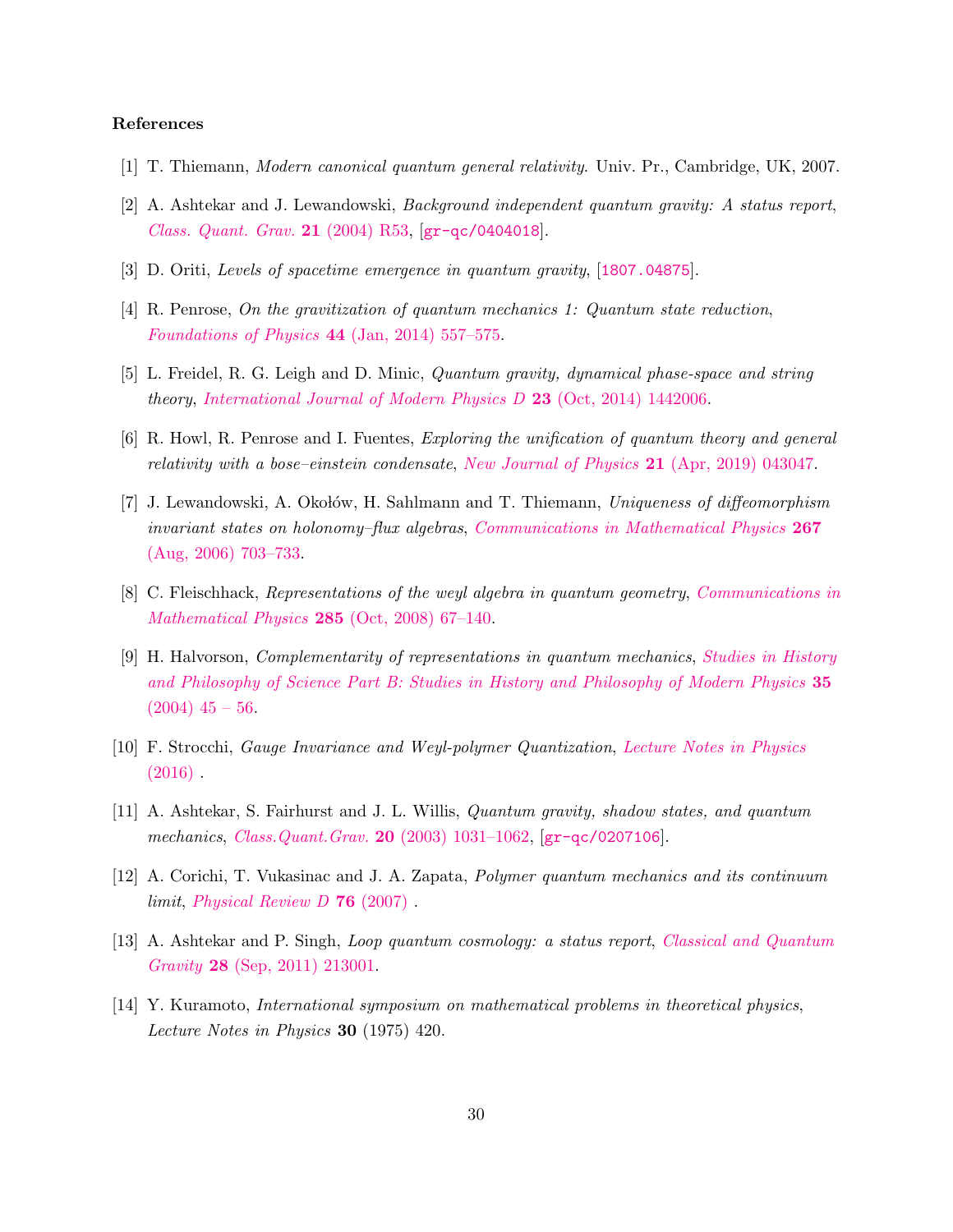- [15] F. Acerbi, G. Morchio and F. Strocchi, Infrared singular fields and nonregular representations of canonical commutation relation algebras, [Journal of Mathematical Physics](http://dx.doi.org/10.1063/1.530200) 34 (Mar, 1993) [899–914.](http://dx.doi.org/10.1063/1.530200)
- [16] J. Loffelholz, G. Morchio and F. Strocchi, Spectral stochastic processes arising in quantum mechanical models with a non-l 2 ground state, [Letters in Mathematical Physics](http://dx.doi.org/10.1007/bf00761297)  $35$  (Nov, [1995\) 251–262.](http://dx.doi.org/10.1007/bf00761297)
- [17] F. Nill, A constructive quantum field theoretic approach to chern-simons theory, [International](http://dx.doi.org/10.1142/s0217979292001080) [Journal of Modern Physics B](http://dx.doi.org/10.1142/s0217979292001080) 06 (Jun, 1992) 2159–2198.
- <span id="page-31-0"></span>[18] G. M. Hossain, V. Husain and S. S. Seahra, *The Propagator in polymer quantum field theory*, Phys. Rev. D82 [\(2010\) 124032,](http://dx.doi.org/10.1103/PhysRevD.82.124032) [[1007.5500](https://arxiv.org/abs/1007.5500)].
- <span id="page-31-1"></span>[19] L. Freidel, R. G. Leigh and D. Minic, Modular spacetime, [International Journal of Modern](http://dx.doi.org/10.1142/s0218271815440289) Physics D 24 [\(Oct, 2015\) 1544028.](http://dx.doi.org/10.1142/s0218271815440289)
- <span id="page-31-7"></span>[20] L. Freidel, R. G. Leigh and D. Minic, Quantum spaces are modular, [Physical Review D](http://dx.doi.org/10.1103/PhysRevD.94.104052) 94  $(2016)$ .
- [21] L. Freidel, R. G. Leigh and D. Minic, Modular spacetime and metastring theory, [Journal of](http://dx.doi.org/10.1088/1742-6596/804/1/012032) [Physics: Conference Series](http://dx.doi.org/10.1088/1742-6596/804/1/012032) 804 (Jan, 2017) 012032.
- <span id="page-31-2"></span>[22] L. Freidel, R. G. Leigh and D. Minic, Manifest non-locality in quantum mechanics, quantum field theory and quantum gravity, [International Journal of Modern Physics A](http://dx.doi.org/10.1142/s0217751x19410045) 34 (Oct, 2019) [1941004.](http://dx.doi.org/10.1142/s0217751x19410045)
- <span id="page-31-3"></span>[23] Y. Aharonov, H. Pendleton and A. Petersen, Modular variables in quantum theory, [International Journal of Theoretical Physics](http://dx.doi.org/10.1007/bf00670008) 2 (Oct, 1969) 213–230.
- <span id="page-31-4"></span>[24] Y. Aharonov and D. Rohrlich, Quantum Paradoxes: Quantum Theory for the Perplexed. John Wiley & Sons, 2003.
- <span id="page-31-5"></span>[25] J. Zak, Finite translations in solid-state physics, [Physical Review Letters](http://dx.doi.org/10.1103/PhysRevLett.19.1385) 19 (1967) [1385–1387.](http://dx.doi.org/10.1103/PhysRevLett.19.1385)
- <span id="page-31-6"></span>[26] J. Zak, Finite translations in time and energy, [Physical Review Letters](http://dx.doi.org/10.1103/PhysRevLett.71.2623) 71 (1993) 2623–2625.
- <span id="page-31-8"></span>[27] Y. Yargic, Path Integral in Modular Space, [[2002.01604](https://arxiv.org/abs/2002.01604)].
- <span id="page-31-9"></span>[28] L. Freidel, R. G. Leigh and D. Minic, Born reciprocity in string theory and the nature of spacetime, [Physics Letters B](http://dx.doi.org/https://doi.org/10.1016/j.physletb.2014.01.067) 730 (2014)  $302 - 306$ .
- <span id="page-31-10"></span>[29] F. J. Rudolph and D. Svoboda, Born Geometry in a Nutshell, PoS [CORFU2018](http://dx.doi.org/10.22323/1.347.0126) (2019) [126,](http://dx.doi.org/10.22323/1.347.0126) [[1904.06989](https://arxiv.org/abs/1904.06989)].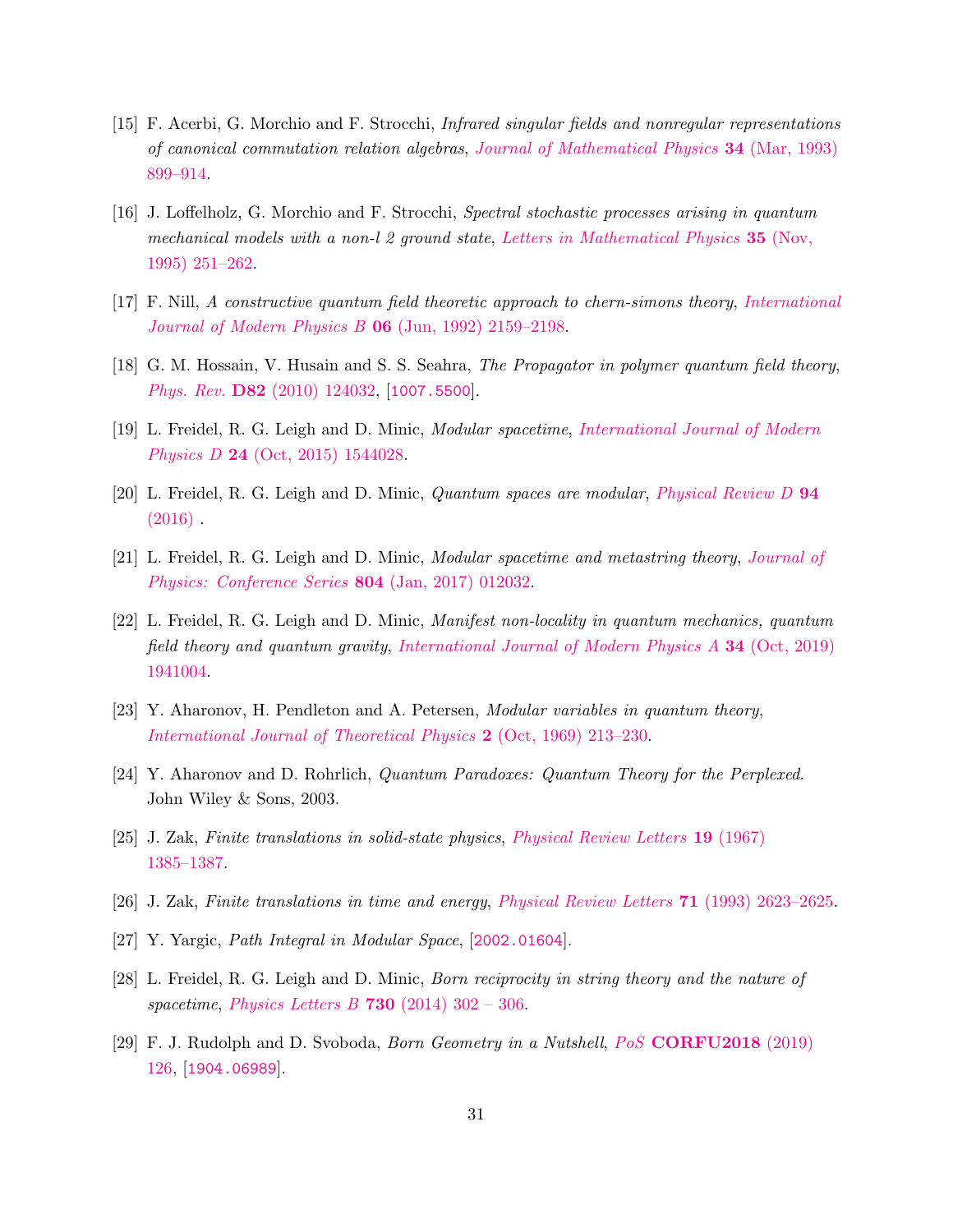- <span id="page-32-0"></span>[30] A. Corichi, T. Vukasinac and J. A. Zapata, Hamiltonian and physical Hilbert space in polymer quantum mechanics, [Class. Quant. Grav.](http://dx.doi.org/10.1088/0264-9381/24/6/008) 24 (2007) 1495–1512, [[gr-qc/0610072](https://arxiv.org/abs/gr-qc/0610072)].
- <span id="page-32-1"></span>[31] J. F. Barbero G., J. Prieto and E. J. S. Villaseor, Band structure in the polymer quantization of the harmonic oscillator, [Class. Quant. Grav.](http://dx.doi.org/10.1088/0264-9381/30/16/165011) 30 (2013) 165011, [[1305.5406](https://arxiv.org/abs/1305.5406)].
- <span id="page-32-2"></span>[32] M. H. Stone, Linear Transformations in Hilbert Space: III. Operational Methods and Group Theory, [Proceedings of the National Academy of Sciences](http://dx.doi.org/10.1073/pnas.16.2.172) 16 (Feb, 1930) 172–175.
- <span id="page-32-3"></span>[33] J. v. Neumann, Die Eindeutigkeit der Schrödingerschen Operatoren, [Mathematische Annalen](http://dx.doi.org/10.1007/bf01457956) 104 [\(Dec, 1931\) 570–578.](http://dx.doi.org/10.1007/bf01457956)
- <span id="page-32-4"></span>[34] J. Rosenberg, A Selective History of the Stone-von Neumann Theorem, [Contemp. Math.](http://dx.doi.org/10.1090/conm/365/06710) 365  $(01, 2004)$ .
- <span id="page-32-5"></span>[35] S. J. Summers, On the Stone-von Neumann Uniqueness Theorem and Its Ramifications, [John](http://dx.doi.org/10.1007/978-94-017-2012-0_9) [von Neumann and the Foundations of Quantum Physics](http://dx.doi.org/10.1007/978-94-017-2012-0_9) (2001) 135–152.
- <span id="page-32-6"></span>[36] S. Cavallaro, G. Morchio and F. Strocchi, A Generalization of the Stone–Von Neumann Theorem to Nonregular Representations of the CCR-Algebra, [Letters in Mathematical Physics](http://dx.doi.org/10.1023/A:1007599222651) 47 [\(Mar, 1999\) 307–320.](http://dx.doi.org/10.1023/A:1007599222651)
- <span id="page-32-7"></span>[37] L. Freidel, F. J. Rudolph and D. Svoboda, *Generalised Kinematics for Double Field Theory*, JHEP 11 [\(2017\) 175,](http://dx.doi.org/10.1007/JHEP11(2017)175) [[1706.07089](https://arxiv.org/abs/1706.07089)].
- <span id="page-32-8"></span>[38] B. Dittrich, P. A. Hoehn, T. A. Koslowski and M. I. Nelson, Chaos, Dirac observables and constraint quantization, [[1508.01947](https://arxiv.org/abs/1508.01947)].
- <span id="page-32-9"></span>[39] B. Bahr, B. Dittrich and M. Geiller, A new realization of quantum geometry, [[1506.08571](https://arxiv.org/abs/1506.08571)].
- <span id="page-32-10"></span>[40] A. Ashtekar, M. Bojowald and J. Lewandowski, Mathematical structure of loop quantum cosmology, Adv. Theor. Math. Phys. 7 (2003) 233–268, [[gr-qc/0304074](https://arxiv.org/abs/gr-qc/0304074)].
- <span id="page-32-11"></span>[41] J. Brunnemann and C. Fleischhack, On the Configuration Spaces of Homogeneous Loop Quantum Cosmology and Loop Quantum Gravity, [[0709.1621](https://arxiv.org/abs/0709.1621)].
- <span id="page-32-12"></span>[42] B. Dittrich and M. Geiller, A new vacuum for Loop Quantum Gravity, [Class. Quant. Grav.](http://dx.doi.org/10.1088/0264-9381/32/11/112001) 32 [\(2015\) 112001,](http://dx.doi.org/10.1088/0264-9381/32/11/112001) [[1401.6441](https://arxiv.org/abs/1401.6441)].
- <span id="page-32-13"></span>[43] B. Dittrich and M. Geiller, Flux formulation of loop quantum gravity: Classical framework, [Class. Quant. Grav.](http://dx.doi.org/10.1088/0264-9381/32/13/135016) 32 (2015) 135016, [[1412.3752](https://arxiv.org/abs/1412.3752)].
- <span id="page-32-14"></span>[44] C. Rovelli and F. Vidotto, Compact phase space, cosmological constant, and discrete time, Phys. Rev. D91 [\(2015\) 084037,](http://dx.doi.org/10.1103/PhysRevD.91.084037) [[1502.00278](https://arxiv.org/abs/1502.00278)].